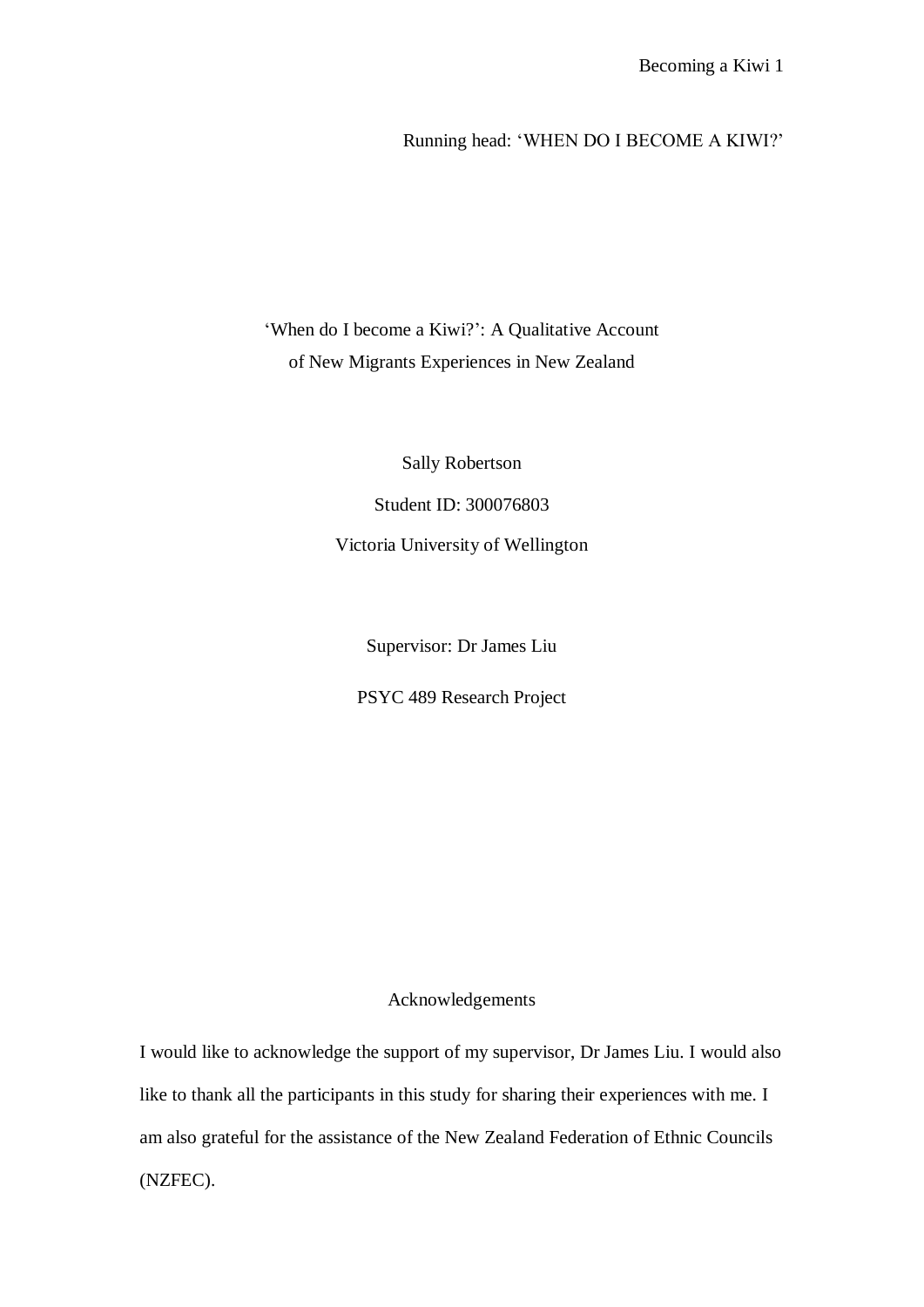#### Abstract

Integration is the preferred acculturation strategy of migrants (Berry, Phinney, Sam, & Vedder, 2006b). Berry et al. have conceptualised integration as a "profile", made up of several interconnected components. This research investigated whether migrants adopted integration as a general strategy or whether they simultaneously adopted different acculturation strategies. There is also a lack of clarity regarding whether national and ethnic labels relate to the acculturation strategy adopted (Phinney, 1990). The markers and processes involved in "becoming a Kiwi" were also investigated. Aspects of a participatory action research design were used in this study. The New Zealand Federation of Ethnic Councils (NZFEC) initiated the research, which aimed to produce a practical guide for migrants. Ten interviews were conducted and a thematic analysis approach was used to interpret the qualitative data. Migrants were found to have adopted integration as a general strategy. There was no evidence of a relationship between cultural labels chosen and self-reported behaviours. The results can inform migrants about the markers and processes involved in becoming a Kiwi.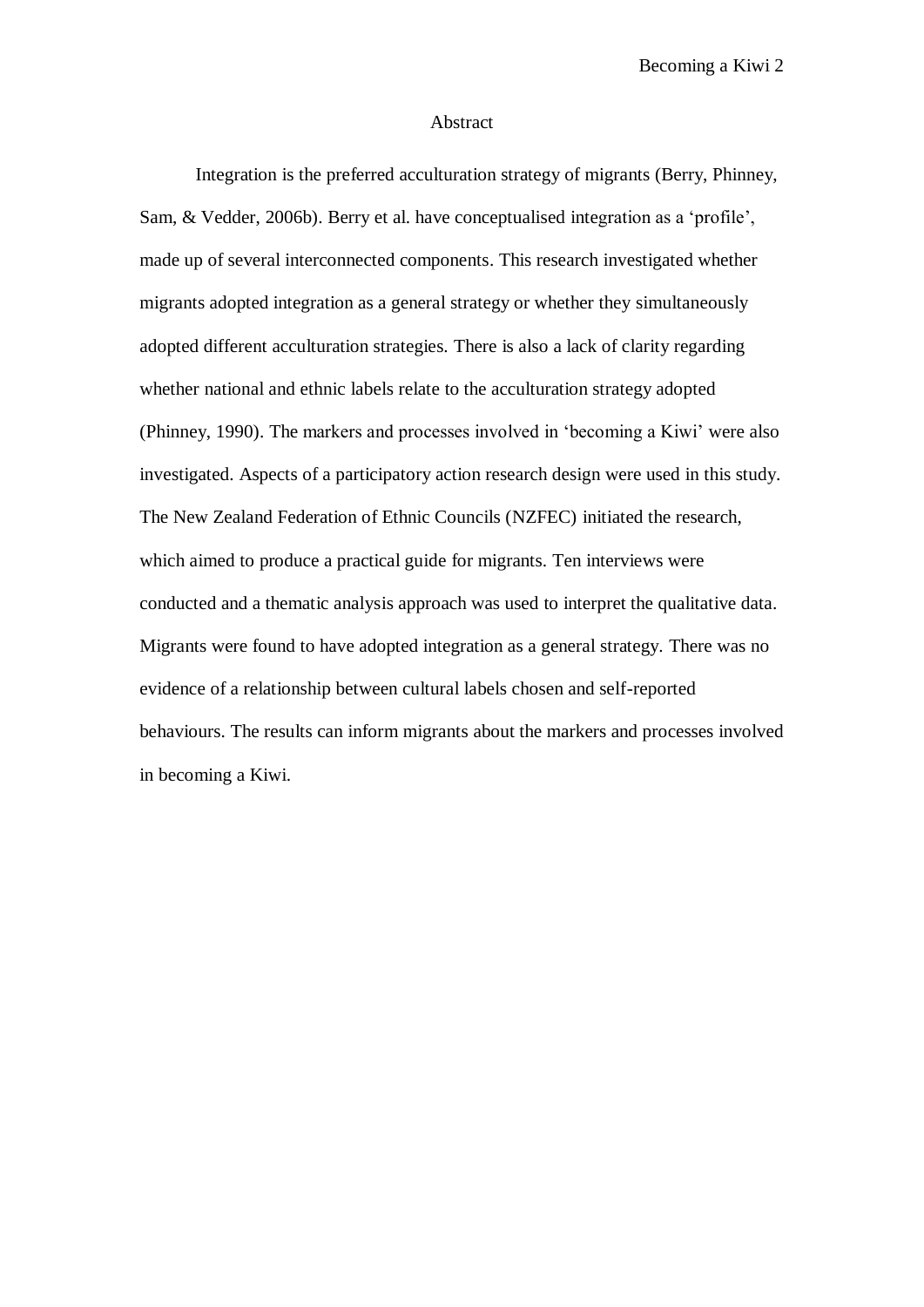"When do I become a Kiwi?": A Qualitative Account of New Migrants Experiences in New Zealand

Immigration is a global process (Berry, Phinney, Sam, & Vedder, 2006a). Economic opportunity is the most common reason for migrants to move (Winter-Ebmer, 1994, cited in Ward, Bochner, & Furnham, 2001). In New Zealand, immigration has been taking place over a long period of time (Berry et al., 2006b). Around twenty percent of the population were born outside of New Zealand (Ward & Lin, 2005). With migrants entering a new society and the workforce, it is essential for migrants and society to ensure that they adapt successfully.

# *Integration Strategy*

A number of cultural and psychological changes can take place as a result of intercultural contact, and this is known as acculturation (Berry et al., 2006b; Ward et al., 2001). One of the most prominent models used to study acculturation is Berry"s (1970, 1974, 1980, cited in Berry, Poortinga, Segall, & Dasen, 2002) acculturation model (Ward, 2007). It is based on two independent factors: the extent to which a migrant's cultural heritage is maintained and the degree to which the host culture is adopted. Combining these two factors produces the four acculturation strategies of integration, assimilation, separation, and marginalisation.

The strategy preferred by virtually all migrant groups is that of integration (Berry et al., 2006b). Integration describes the strategy whereby migrants retain their cultural heritage while also adopting aspects of the host culture. Integration is associated with the most positive outcomes in terms of psychological and sociocultural adaptation (Berry et al.). Psychological adaptation is concerned with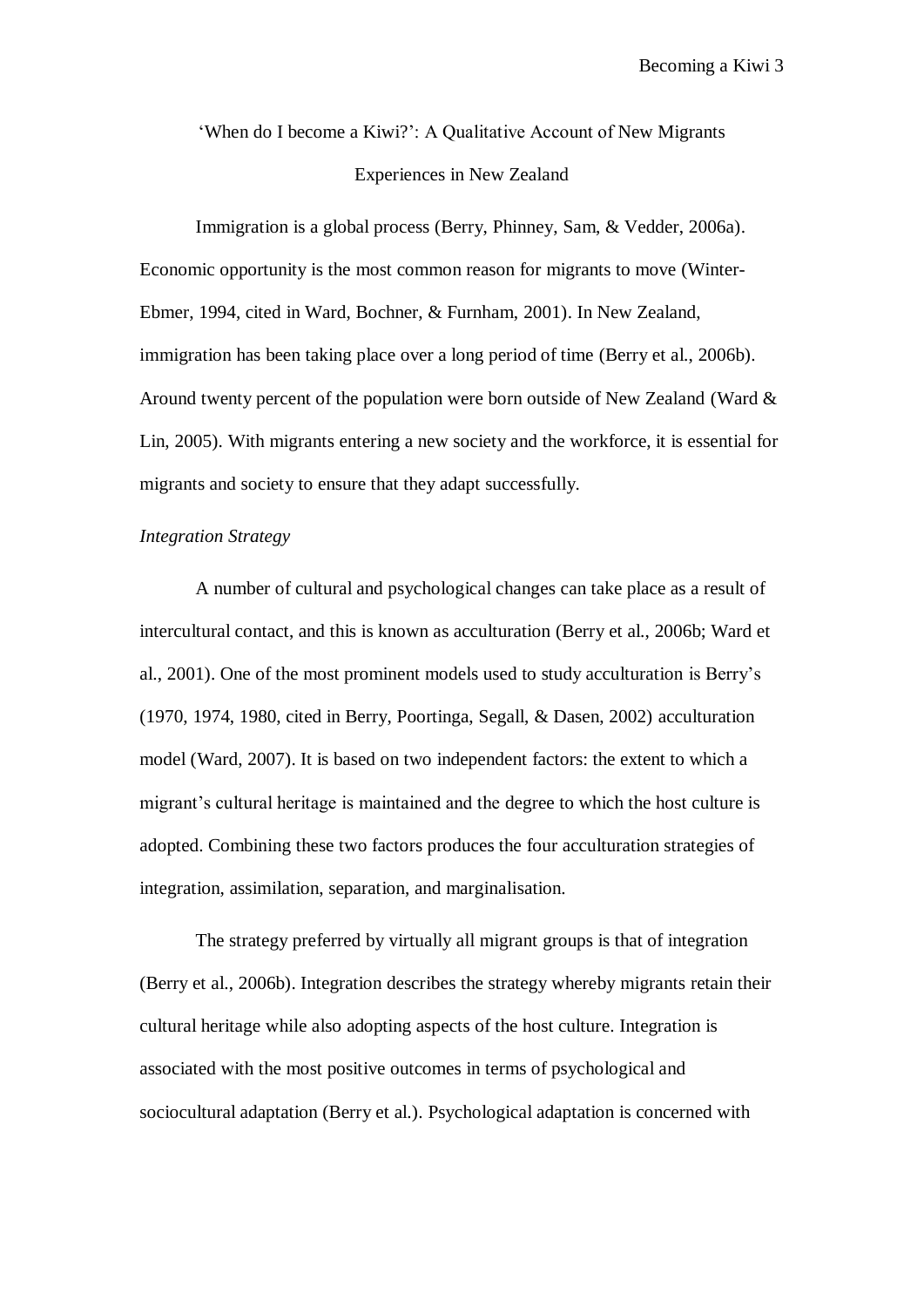emotional wellbeing and sociocultural adaptation is based on behavioural competence (Ward, 1996; Ward et al., 2001).

In the International Comparative Study of Ethno-cultural Youth (ICSEY), a study of immigrant youth in thirteen settler societies, the acculturation strategies are treated as "profiles", made up of several interconnected components (Berry et al., 2006b). These are compiled through the combination of individual variables using cluster analyses and exploratory factor analyses and result in four acculturation profiles. An integration profile describes migrants who have strong ethnic and national identities (as indicated by their attitudes and feelings of belonging to these cultures); endorse integration (as measured by their attitudes regarding cultural traditions, language, marriage, social activities, and friends); are proficient in English and use it frequently; and have strong ethnic peer contacts.

The Relative Acculturation Extended Model (RAEM) (Navas et al., 2004, cited in Navas, Rojas, Garcia, & Pumares, 2007) is a new, alternative model to Berry et al."s (2006b) conceptualisation of acculturation as a cluster or profile. Navas et al. (2007) have found that different acculturation strategies may take place in different domains (for example, at work or within family relationships). While a migrant may seek an integration strategy in one domain, they may assimilate in other areas (Navas et al., 2007). There is a need for qualitative research which investigates whether people narrate their acculturation experience in terms of a cluster or profile, or whether they talk about their behaviours and attitudes more as implicit habits or strategies deployed almost automatically in particular situations.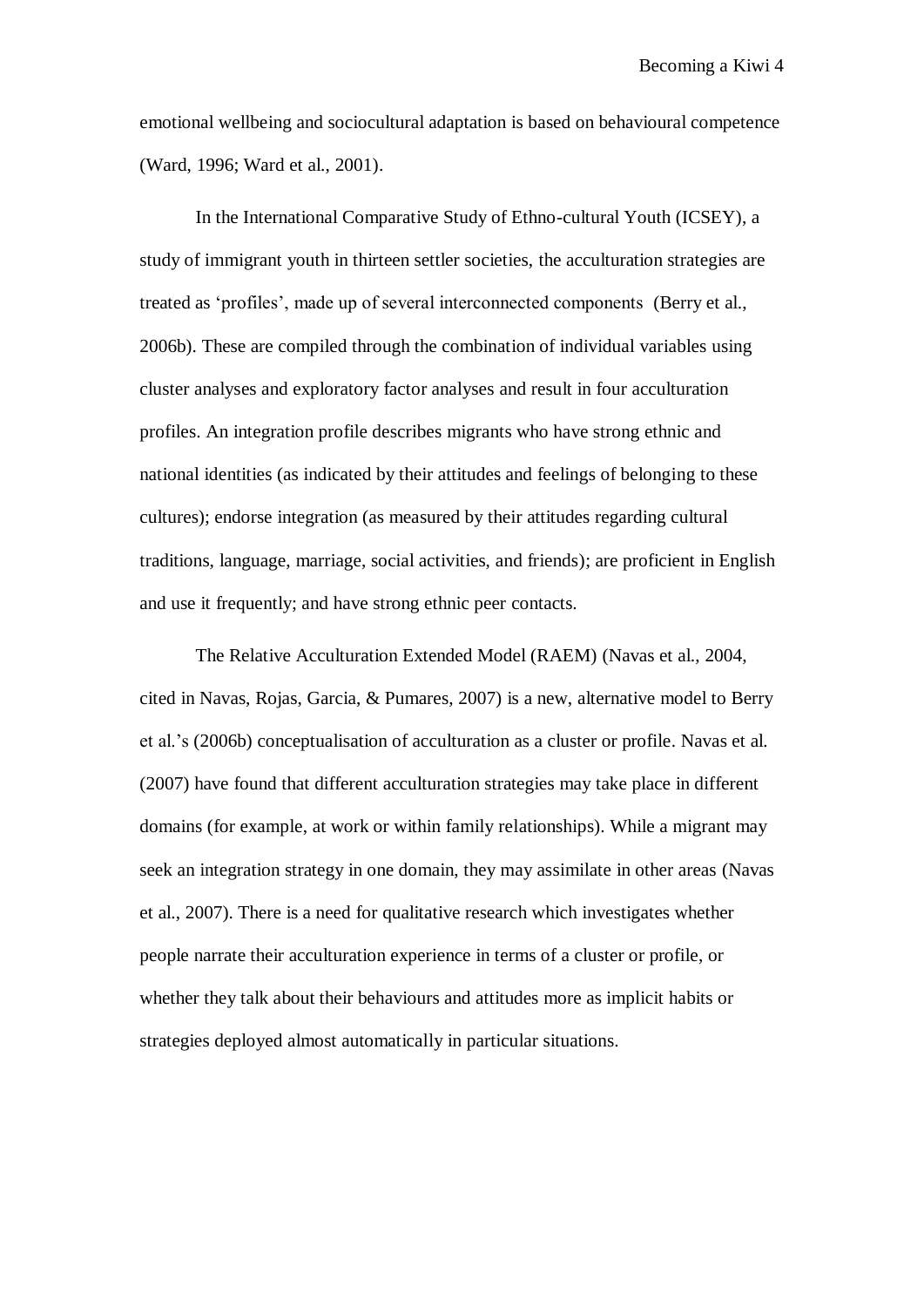## *Ethnic/National Labels and Acculturation*

Changes to cultural labels may be one indicator of migrants" acculturation strategies (Phinney, 1990). Migrants can use a number of different cultural labels to describe themselves. For example, they can choose a national label of "Kiwi" or "New Zealander', or an ethnic label such as 'Chinese', or a hyphenated identity, which incorporates both their ethnic and national connections, for example "Chinese-New Zealander' (Ward  $& Lin, 2005$ ). These labels are subjective – for example, there is no common definition of the term "New Zealander" or "Kiwi" (Liu, McCreanor, McIntosh, & Teaiwa, 2005; Ward & Lin, 2005).

Presumably, a hyphenated identity would be used by a migrant who had integrated; a national label would correspond to the assimilation strategy; and a migrant who used an ethnic label would be separated. However, the relationship between identity labels and acculturation remains unclear. Researchers who have investigated the relationship between ethnic self-identification and ethnic behaviour have found mixed results (Phinney, 1990). For example, Ullah (1987) and Der-Karabetian (1980) found that ethnic self-definition was related to ethnic behaviour. However, Hutnik (1986) did not find a correlation between ethnic or national identification and cultural behaviour, and Garcia (1982, cited in Phinney) found a negative relationship between ethnic self-identification and ethnic practices. Therefore, a question that is yet to be answered is how national and ethnic labels relate to acculturation (Phinney).

## *Project Focus*

Aspects of a community-based participatory research design were used in the current project. Typically, in a participatory action research model, the research is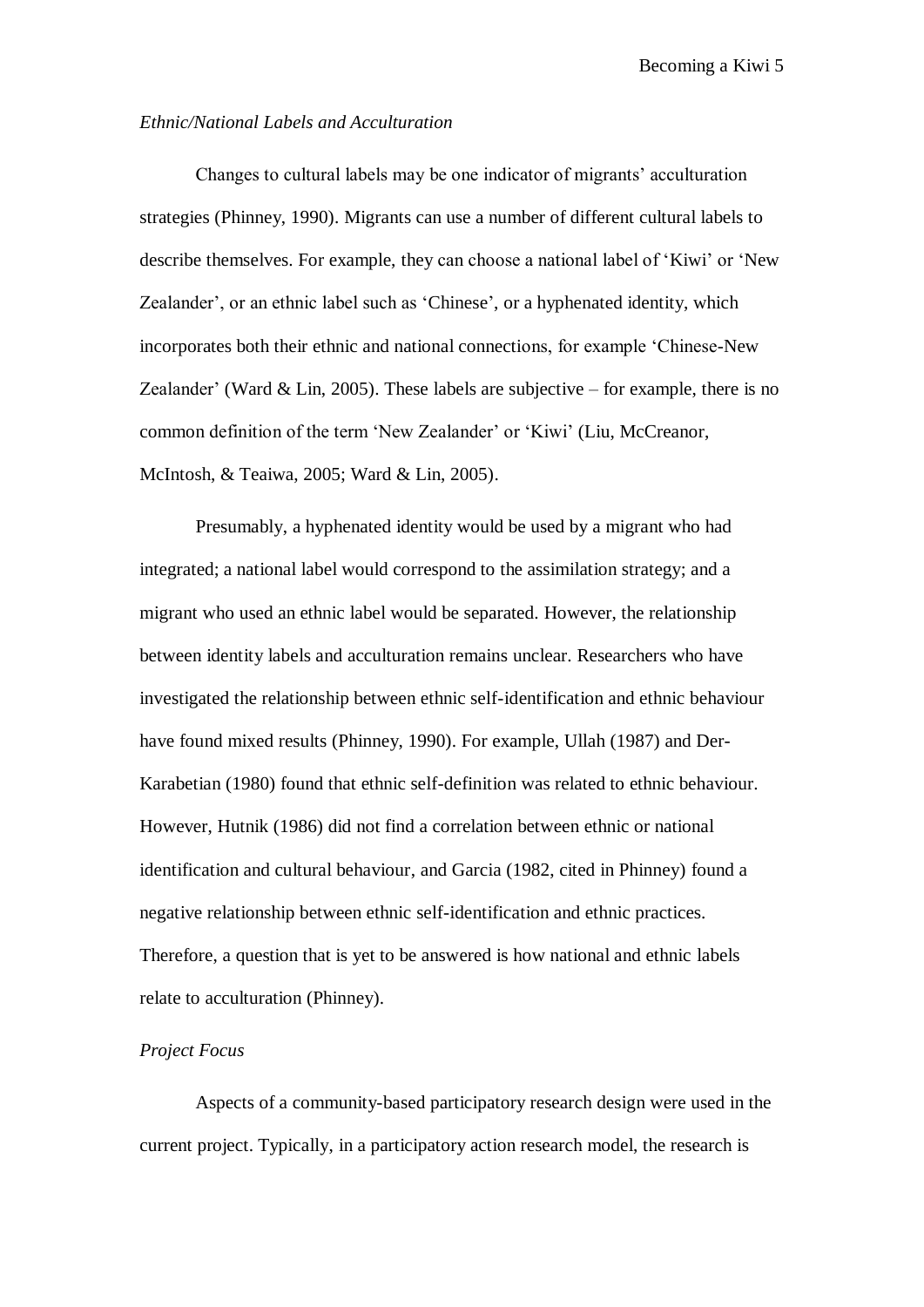initiated by the community and a qualitative methodology is used, especially in the early stages of the research (Liu & Ng, under review). It involves working alongside community members with the aim of contributing to both theory development and to providing concrete outcomes of value to the community involved (Liu  $\&$  Ng). The results are often disseminated in the form of a community report (Kesby, Kindon, & Pain, 2004).

The initial idea for the present research was formulated using a bottom-up approach. A needs assessment was conducted with members of ethnic communities, who identified acculturation as an important area in need of research. The research was designed and implemented in collaboration with the New Zealand Federation of Ethnic Councils (NZFEC) who wanted to produce a practical guide for migrants. NZFEC is a nationwide umbrella organisation for ethnic groups. Members of NZFEC are unlikely to have adopted an assimilation strategy, given the nature and objectives of the organisation. NZFEC aims to help migrants feel included in New Zealand society while simultaneously celebrating their diversity.

The overall research question of "When do I become a Kiwi?" was formulated by NZFEC. The researcher"s narrative position was informed by participatory action research, whereby the project was driven by the needs and goals of the community.

The project aimed to investigate migrants' experiences adapting to New Zealand and maintaining their cultural heritage. The purpose was to examine how New Zealand migrants thought of themselves in terms of their cultural identities, including how people described themselves and the reasons behind choosing particular identity labels. The changes that occurred for participants as a result of immigration were also analysed. Another aim was to assess whether integration was discussed as an overall profile, made up of several interconnected factors, or whether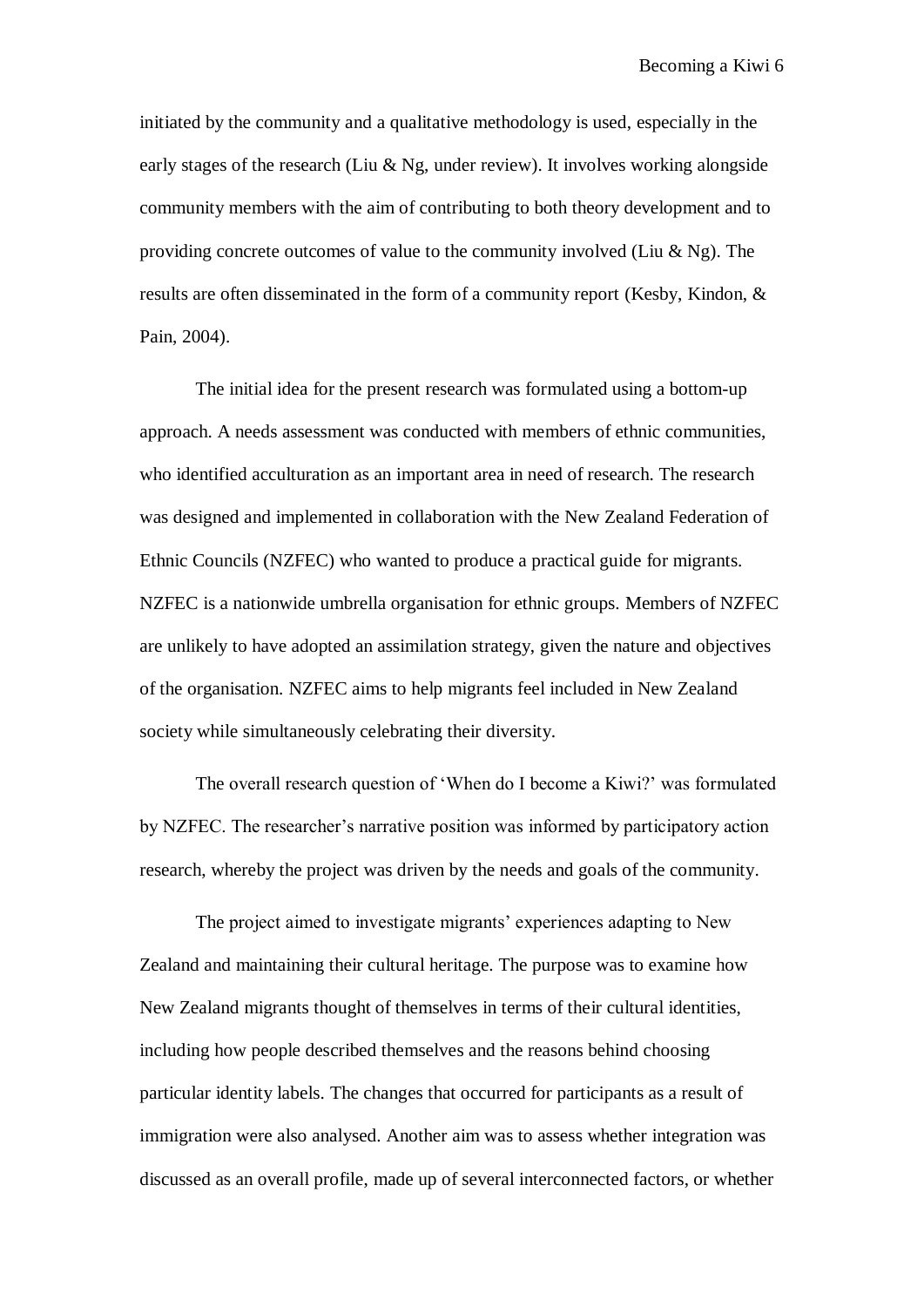different acculturation strategies were employed in different situations. Another goal was to help clarify whether there was a consistent relationship between identity labels and self-reported behaviours.

Overall, previous research has tended to have a stronger focus on ethnic identification rather than researching how migrants identify with the host society (Berry et al., 2006b; Liebkind, 2006). These are, however, both important processes to study.

The current research also focused on identifying the key markers and signposts along the way to "becoming a Kiwi" and achieving successful integration. The purpose was to provide NZFEC and new migrants with information on some of the ways in which migrants could "become Kiwis" while maintaining their ethnic culture. For this reason, the majority of participants were migrants who had been successful at integrating, as these participants could provide the most useful narratives to help other migrants.

Acculturation research has been dominated by quantitative research assessing changes and cultural maintenance in particular areas, such as language use and food habits (Berry, 2001). There have been relatively fewer qualitative studies informed by acculturation theory with a community project focus. The use of qualitative methods in the current research allowed migrants to express their complex migration experiences without being limited by the wording and categories pre-selected by the researcher. More subjective and personal aspects of participants" journeys were thus allowed to become the central focus.

There are numerous factors that influence people"s cultural identity and acculturation strategy. For example, people can differ in terms of whether their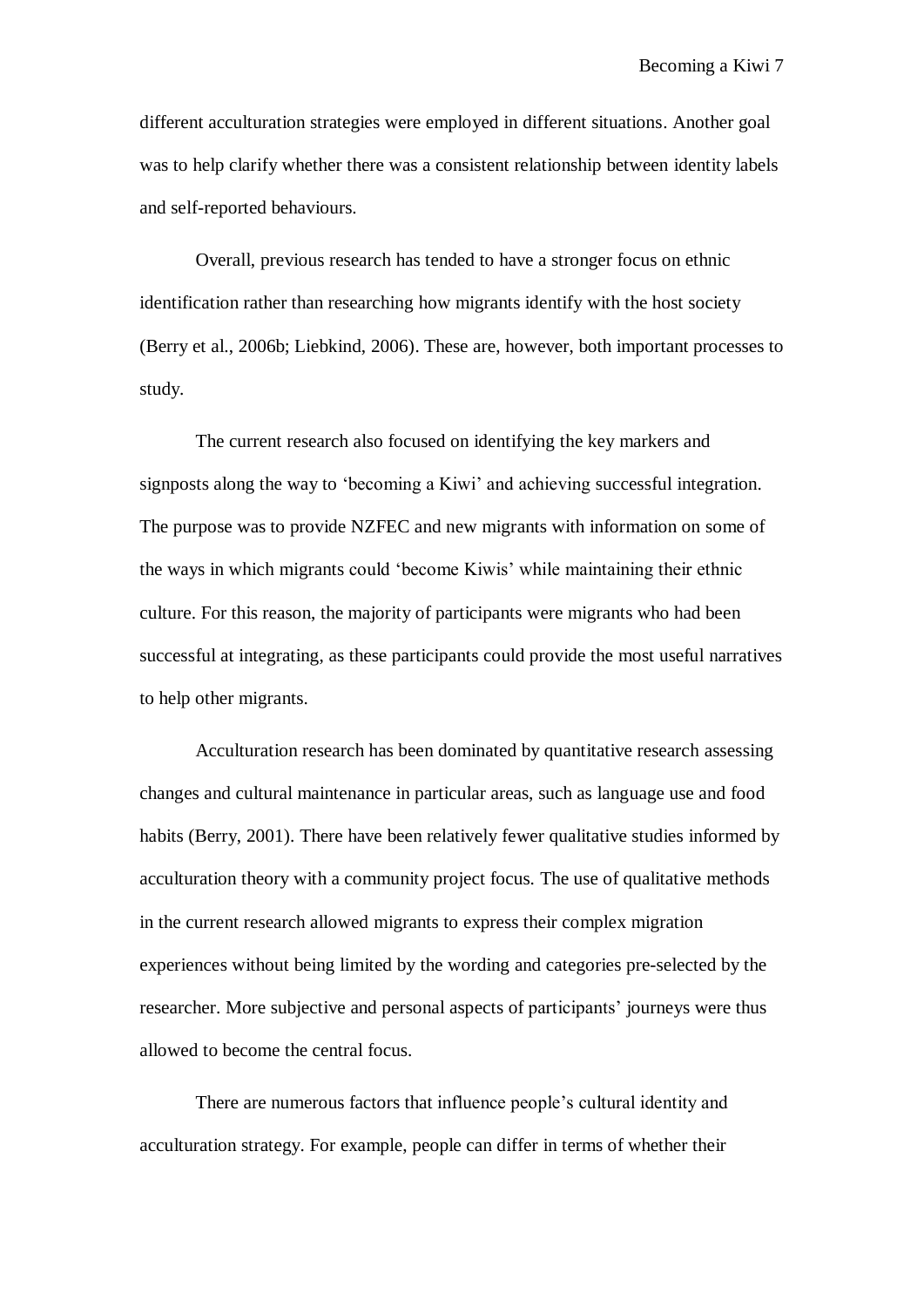identity label is self-chosen (embraced) or imposed by other people (Doan & Stephan, 2005). Also, migrants can change by losing parts of their culture, either deliberately or not (culture shedding); or by acquiring new cultural behaviours (culture learning) (Berry, 1992). Personal narratives allow factors such as these to be discussed in their intricacies (Mishler, 1986; Phinney, 2000). That is, detailed data can be obtained in a way that elicits most information from the participant (Giddens, 1991, cited in Lewis, 2005).

As well as helping migrants, another goal of this research was to enhance the knowledge of New Zealanders in understanding the diverse range of migrants" experiences. It was hoped that this would be helpful in the building of a more welcoming and inclusive society.

Ten interviews were conducted and analysed. The analysis involved identifying themes that were salient to the participants and contributed to addressing the above aims. NZFEC may use this as a pilot study for a broader and more representative community project investigating identity and acculturation of migrants in New Zealand. In line with the participatory action research design, this study will also produce a community report (written in simple language and shorter in length) (Liu & Ng, under review).

## Method

#### *Interview Schedule*

The data was collected through semi-structured interviews (see Appendix A). The interviews were conducted in English. The first part was comprised of three questions relating to demographic information about the migrant: where they were born and their age; their length of residence in New Zealand; and their migration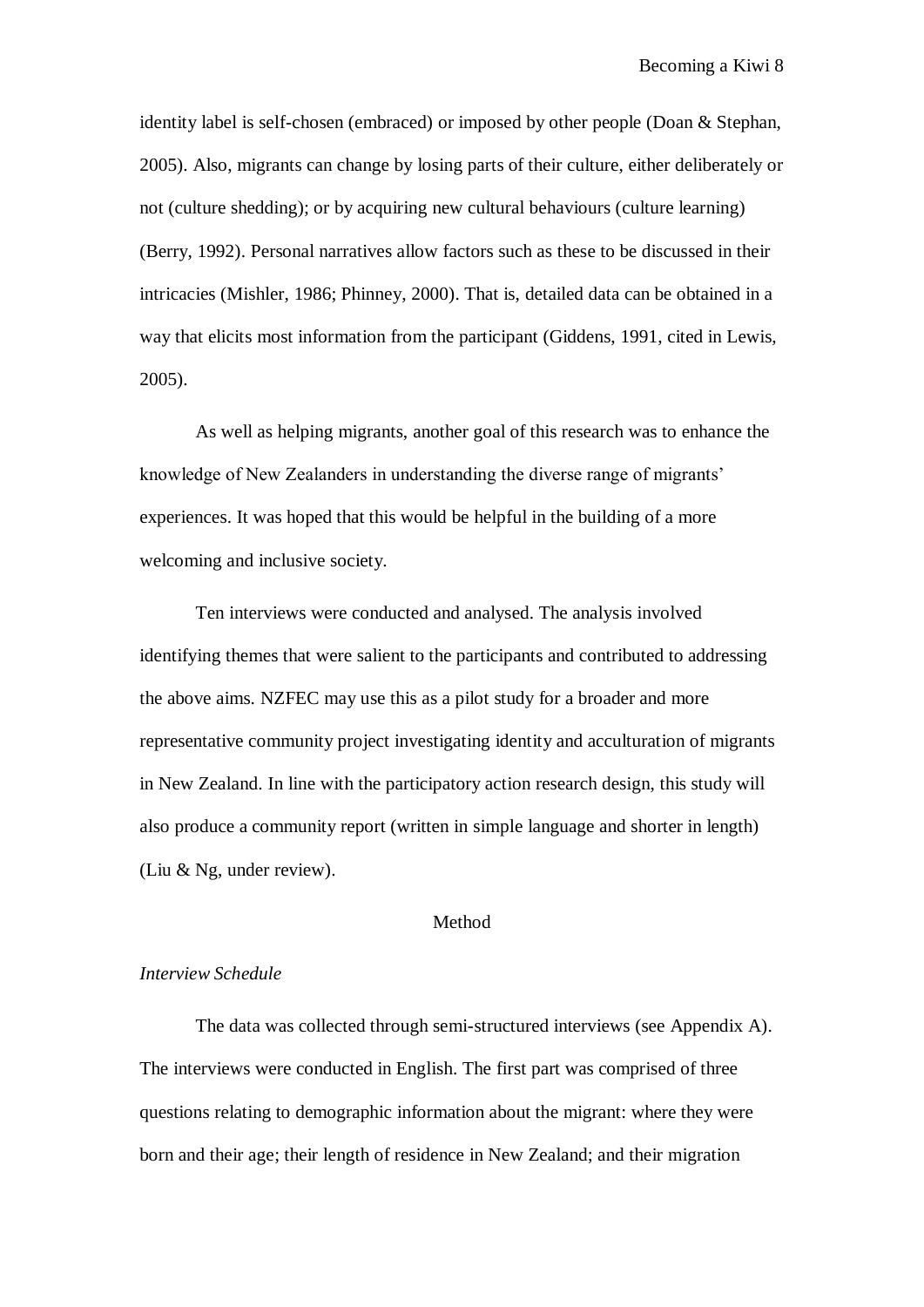history (i.e. whether they have lived in countries other than where they were born and New Zealand). Eight questions explored the identities of the participants and their acculturation experiences. In particular, the questions investigated: whether participants felt that New Zealand was home; if they had attachments outside of New Zealand; their reasons for migrating; how they described their identity; whether they considered themselves to be Kiwis; whether Maori culture or bicultural aspects of New Zealand influenced their acculturation experience; the significant changes that occurred as a result of migration; and their opinions about how people could become Kiwis.

A pilot study for the project was conducted to ensure the questionnaire was appropriate and elicited the relevant information. The questions asked in the pilot study were all kept in the final study. Three further questions were also added. The question: "How did you get to New Zealand, did you come directly here or have you lived in other countries as well?" was added as it became apparent that participants' migration history could affect their experiences of New Zealand. The question concerning the bicultural nature of New Zealand was included to establish whether this unique aspect of New Zealand influenced the migrants" experiences at all. The question "What have been the most significant changes that have occurred for you or your family since moving to New Zealand (for example the celebration of festivals, accessing services, getting social support, etc.)?" was added after discussion with NZFEC, who indicated that they would like this question included.

After the first two interviews, the question "Would you consider yourself to be a Kiwi?" was omitted as it became apparent that this question was already being answered in the previous question "How would you describe yourself to other people now (for example, as an Indian-New Zealander or a New Zealander)?"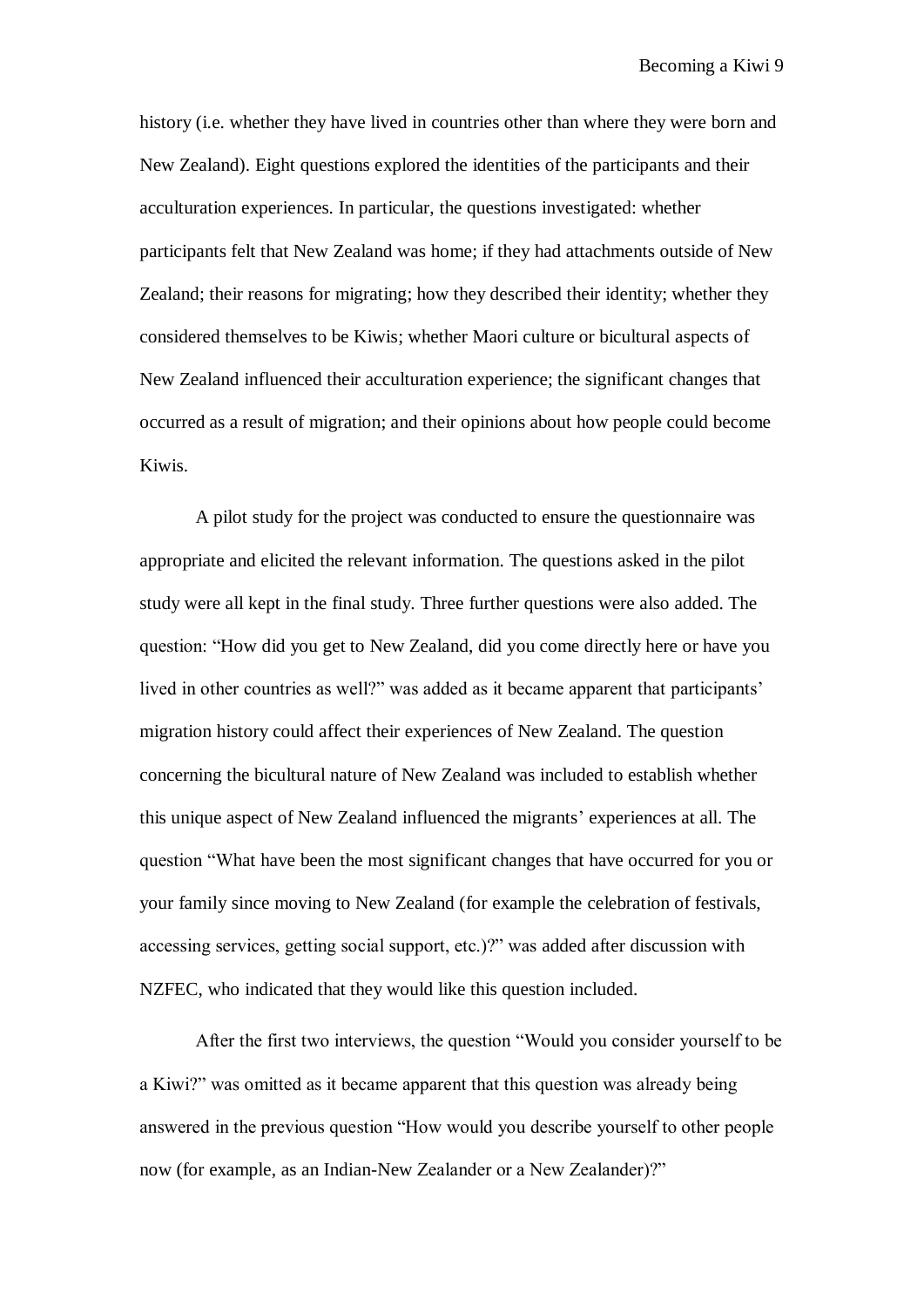## *Research Participants*

This study was intended to serve as a pilot study to provide helpful advice to migrants and to New Zealanders, rather than use representative sampling. Participants were initially people involved in ethnic council groups in the Greater Wellington region (the Upper Hutt, Lower Hutt, and Wellington Ethnic Councils). However, due to time constraints, not all participants were eventually recruited through their involvement with NZFEC. All of the participants were currently living in the Greater Wellington region.

Ten participants were selected to be interviewed. There were a number of criteria that migrants had to meet to participate in the study. Firstly, the participants must have migrated to New Zealand a minimum of five years ago. The rationale behind this criterion was that it was less likely that migrants who had lived here for less than five years would have had the opportunity to integrate or would consider themselves to be Kiwis. Also, it was important to have participants who were comfortable using English in an interview situation.

Secondly, participants were chosen based on their age and gender. Four participants were young adults, aged between 18 and 24 and six participants were mature adults, aged between 43 and 72. Half of the participants were male and half were female. This meant that a diverse range of experiences could be analysed.

Thirdly, the culture of origin was important in selecting participants. Four participants came from East Asia (China and Taiwan), four from South Asia (Malaysia and the Philippines), and two from European English speaking countries (Ireland and Scotland). These different backgrounds were selected in order to provide a sample of the different ethnicities within NZFEC. NZFEC requested that this study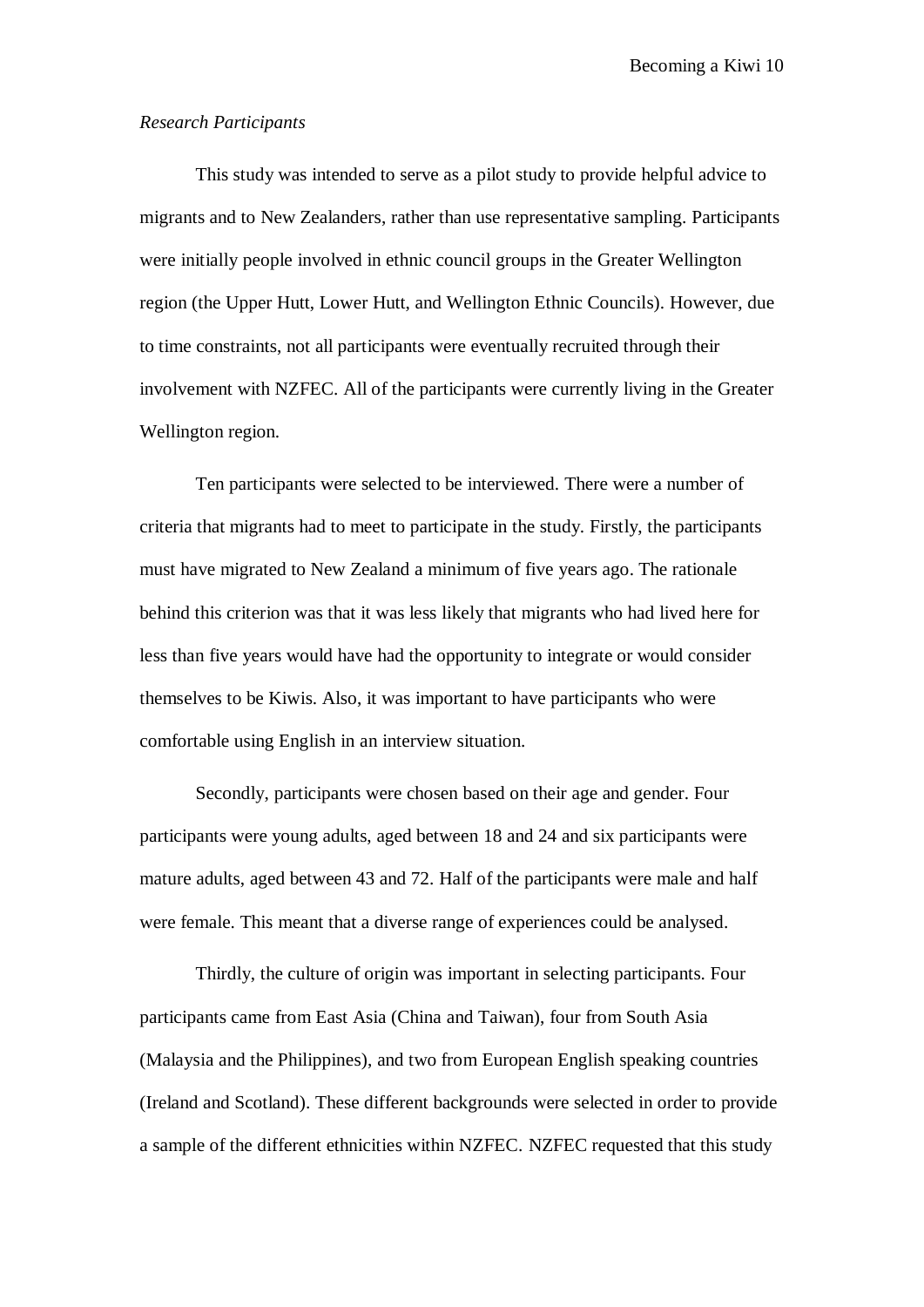have a broad focus, rather than systematically comparing different ethnic groups or looking at one group in particular.

## *Procedure*

Participants were contacted by the researcher and after being informed about the research they were asked if they would be happy to participate in the study. Any initial questions were answered by the researcher. Participants were informed that the research would be confidential. The researcher and participants discussed where and when the interview would be conducted. Interviews took place at locations which were most convenient for participants. These included a meeting room at a participant"s workplace; the researcher"s residence; the participant"s own residence; and a meeting room at Victoria University.

At the interview the participants were provided with an information sheet (Appendix B) and consent form (Appendix C). Any questions that participants had were answered. Participants were informed that the interview consisted of open-ended questions. Confidentiality was reiterated – in particular, participants were informed that pseudonyms would be used in the transcription so that the data would not be directly traceable to them. They were also informed that they could withdraw from the study at any time.

The interviews took between 30 minutes and one hour and were recorded using a digital voice recorder. Immediately after the interview, participants were asked if they had any further questions. Participants indicated whether they would like a copy of the results to be sent or emailed to them at a later date. Each participant was thanked for participating in the research.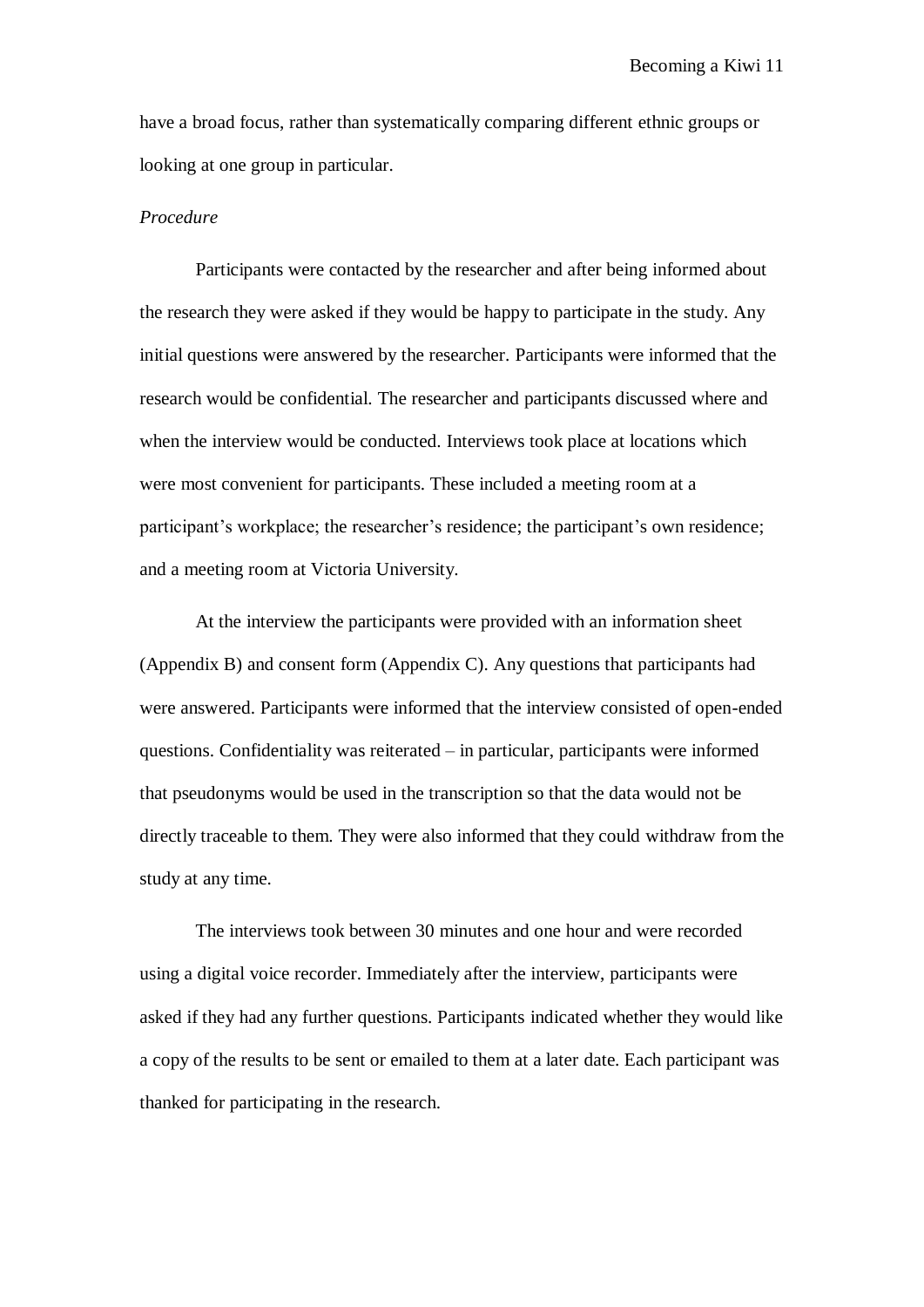## *Data Analysis Procedure*

The interviews were transcribed in electronic format. A thematic analysis approach was used to describe the entire data set in depth and interpret the qualitative data (Braun & Clarke, 2006).

The researcher analysed each interview line-by-line, and coded the data. Codes were used to identify and organise interesting features of the data that related to the research aims. All of the data extracts were then collated and organised by code.

The initial codes were subsequently organised according to themes. Themes and sub-themes were used to group codes in a coherent way and to further identify what information was relevant and of interest. An inductive approach was used to identify themes, that is, the themes that emerged were 'data-driven' (Braun  $\&$  Clarke, 2006). However, it is acknowledged that the researcher could not view the data entirely objectively when choosing the themes (Braun & Clarke). The initial themes identified were then revised, including the names for the themes. For example, initially 'family relationships' was classified as a separate theme. This was later changed to a sub-theme under the main theme of "changes that occurred". Another theme, 'society's acceptance', was later broadened to 'the New Zealand environment' in order to include social and political factors.

The final themes were then organised so that they fitted into the overall "story" in relation to the research aim. The sub-themes were organised from the most to the least prevalent.

#### Results

The thematic analysis resulted in six main themes and 24 sub-themes. The main themes identified by the researcher were: home; identity labels; changes that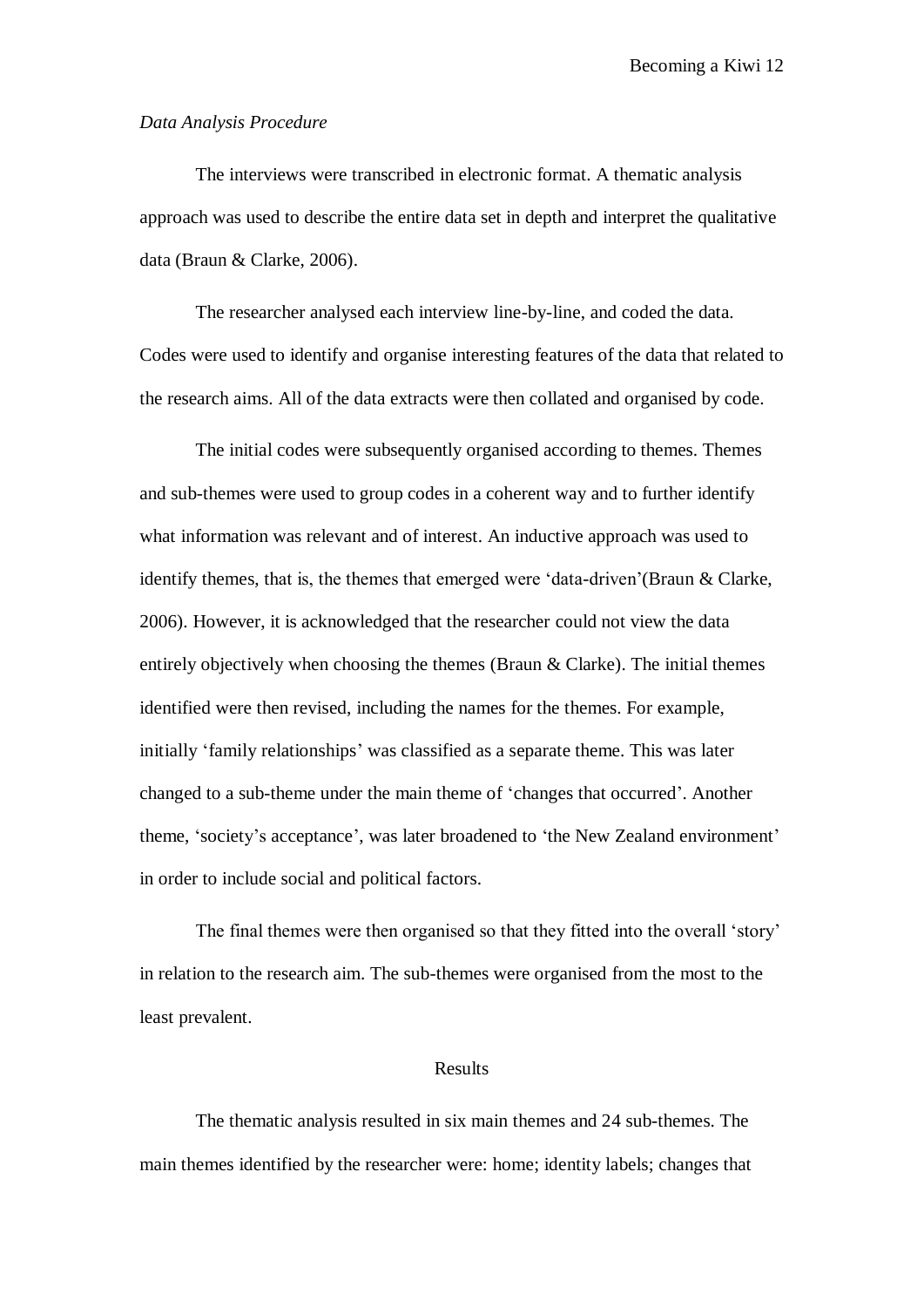occurred; maintaining ethnic involvement; the New Zealand environment; and how to become a Kiwi.

### *Home*

Under the theme "home", the participants stated the reasons that New Zealand did or did not feel like their home. The majority of participants said that they felt that New Zealand was their home. Three sub-themes fell under this main theme: family, length of residence, and comparisons to original country of residence. A number of participants had many reasons for feeling that New Zealand was or was not their home.

*Family.* Family situations impacted on whether participants felt that New Zealand was their home in a number of ways. For four participants, New Zealand became their home when they had children in New Zealand or when their children became settled here. For example, one participant said that New Zealand felt like home "when my kids were born because I've got three Kiwi kids. So probably when the first one was born. This became their home so that became our home. So that"s what made up my mind".

One participant mentioned that now that her children are grown up she can feel "more settled over here". She also said that the communication systems are better now than when she first moved, so being in contact with family more easily has helped her feel that New Zealand is home.

For one participant, getting his parents' approval to live in New Zealand made it feel like home. "Very important for me was getting my parents' permission to live long term in New Zealand…Once I got that permission say about four years ago, this became home".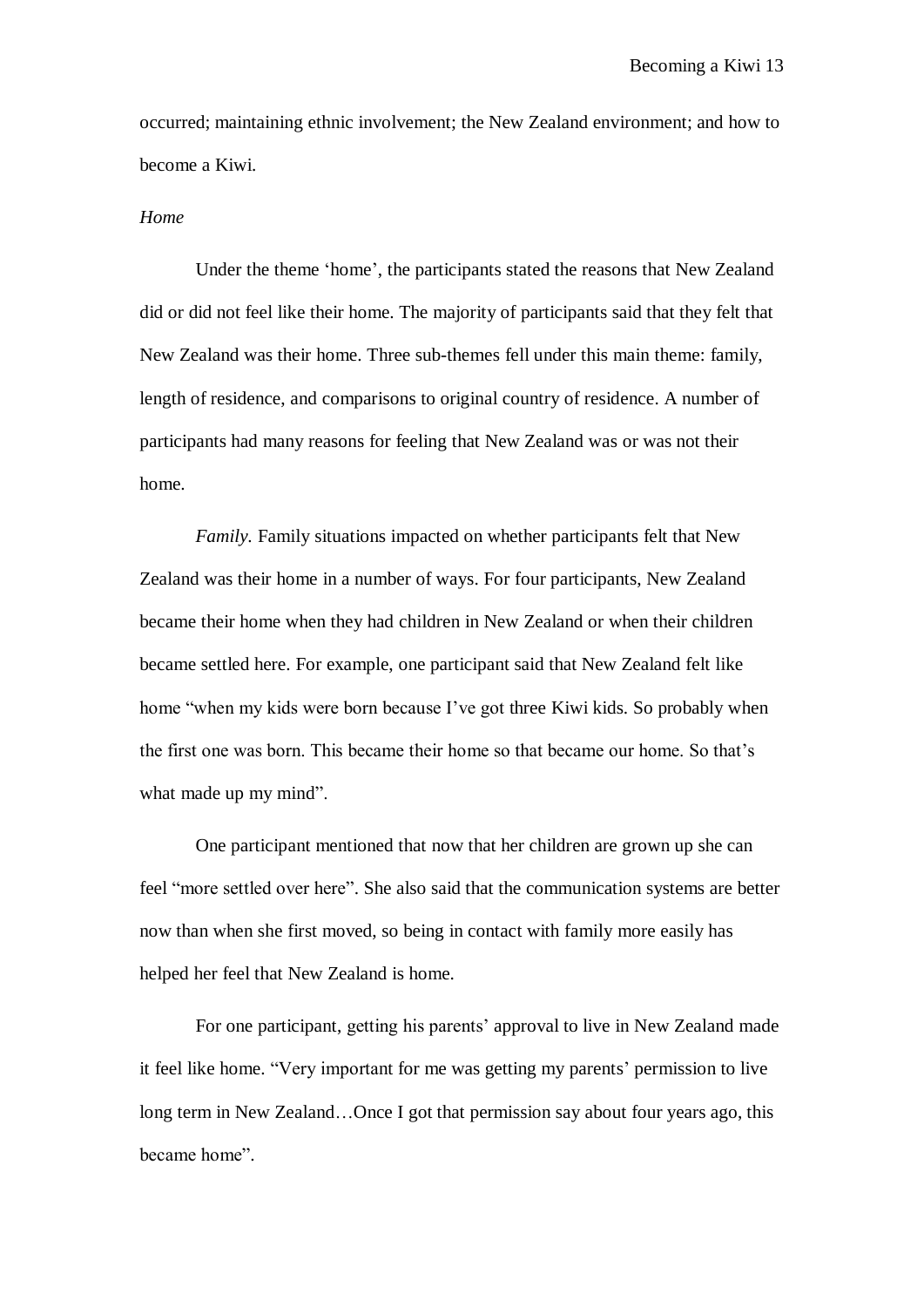The one participant who did not feel that New Zealand was home said that one of the reasons for this was that his family was not here, but that New Zealand could become home if he did have family here. "Here I only have friends, no family. Maybe when I married here I feel more like home. But now I still feel it not home".

*Length of residence.* Four participants mentioned that the length of time they had actually been here, or felt that they had been here, contributed to whether New Zealand felt like home. For example, one participant stated: "I just feel like I"ve always been here and that"s how it is". For this participant a feeling of committing to living in New Zealand for the long-term was also important, as when she was granted permanent residency and "bought the house to settle in", this made her feel that New Zealand was home.

Another participant did not have particular events that made her feel that New Zealand was home, and instead felt that is was "a gradual process". Another participant said that New Zealand was home because he had "grown up here with all the people". This participant, however, without realising, went on to refer to both his country of origin as well as New Zealand as "home". Contradictions are common in discourse (Billig et al., 1988), and in this case may highlight the idea that the participant feels "at home" in both settings. For the participant who did not feel that New Zealand was home, another reason provided was that he was not born here. However, as previously mentioned, this participant felt that New Zealand could potentially become his home if his circumstances were to change, so place of birth is not the sole determining factor for this participant.

*Comparisons to original country of residence.* Three participants felt that New Zealand was their home because their country of origin no longer felt like home. For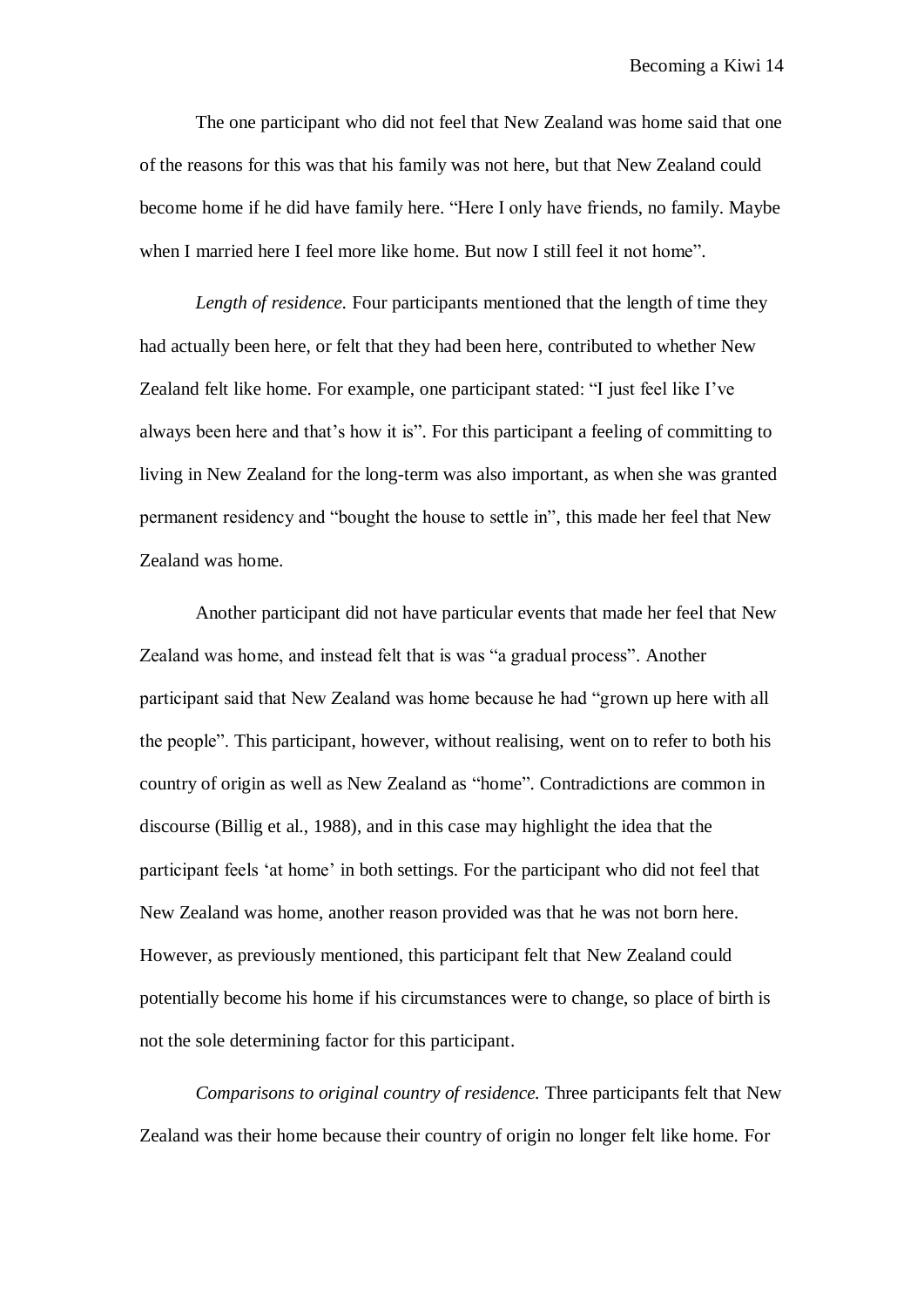example, one participant stated "I don"t really see myself living in Malaysia anymore…so I guess yeah I would call New Zealand my home".

One participant felt that she no longer fitted in when she went back to Taiwan: "when I went back I felt just like a tourist. I was shopping and eating and I didn"t have any friends so you know, I knew that New Zealand was home. I couldn"t wait to go home". The participant who felt that New Zealand was not home also made a comparison, saying that when he goes back to China it feels more like home than New Zealand.

*Summary of 'home' theme.* Participants did not have to feel that they were New Zealanders to describe New Zealand as their home. Almost all of the participants described New Zealand as home, while only four participants described themselves as New Zealanders. This suggests that identity labels change more slowly or people are less likely to want to change their identity label, but are more likely to feel connected to New Zealand as a home. While the nine participants who felt that New Zealand was home indicated that they wished to remain living in New Zealand, the one participant who felt that New Zealand was not home had not chosen to come to New Zealand and expressed a desire to return to China to be with his family.

## *Identity Labels*

Under the theme "identity labels", there were four sub-themes that people used to describe themselves: national identity; ethnic identity; hyphenated identity; and unmarked/undifferentiated. This theme looked at how participants preferred to identify themselves and their reasons for the label they chose.

*National identity.* Four participants described themselves as New Zealanders. There were many reasons that people felt that they were now Kiwis. Two participants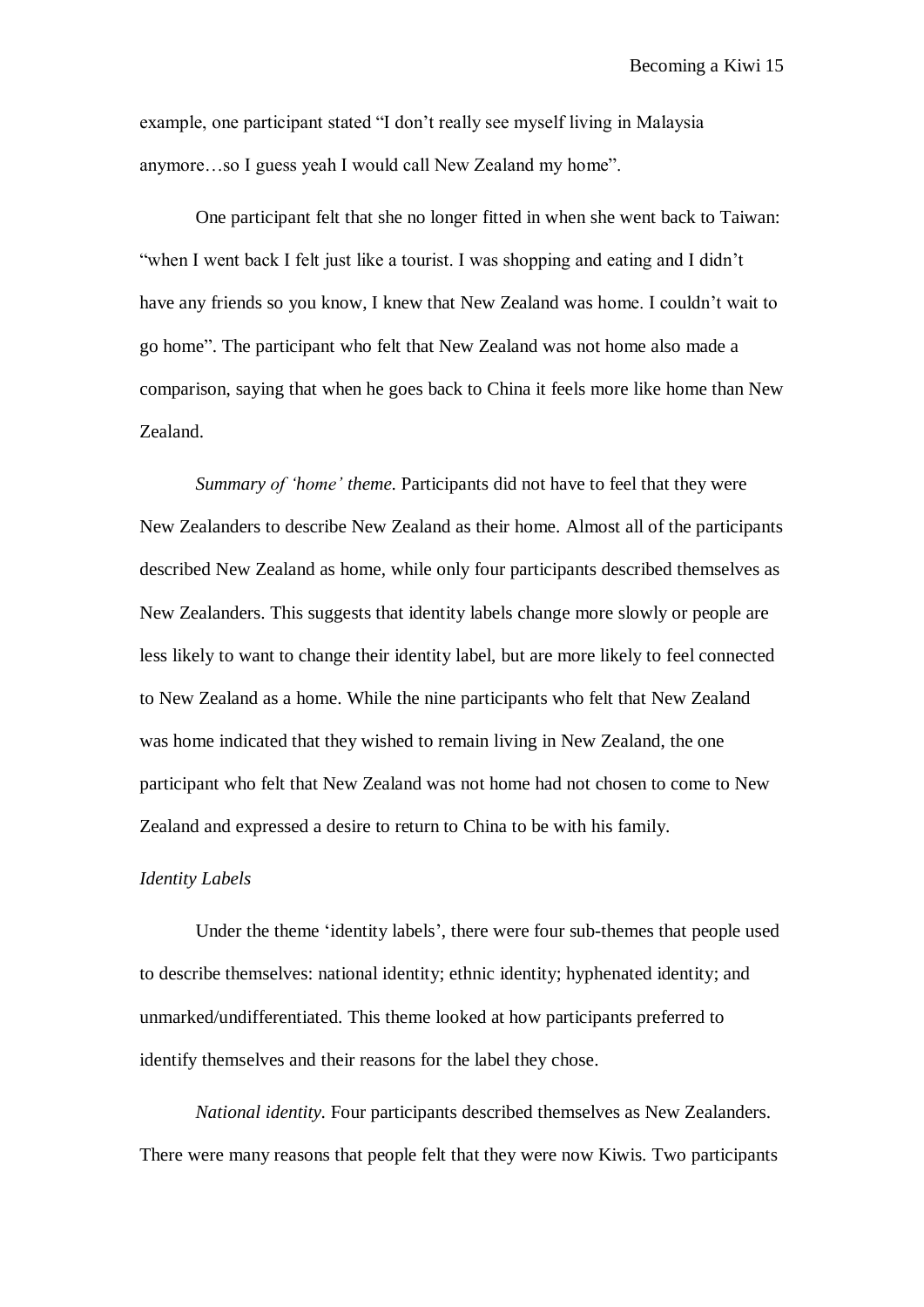felt emotionally connected to New Zealand. For example, one participant said she felt like a New Zealander because she is "really passionate about things happening here". This participant went on to talk about how "things are set up here a bit better…socially and economically and that people have the opportunity to do well if they want to".

Another participant said: "I know I"m a New Zealander when something happens in the community and I feel sad like anyone else, or if something happens in the community I feel good". This participant compared "the fair mindedness in New Zealand" to the "corruption in the politics" in his country of origin. He said: "these are the things that make me feel I"m a New Zealander".

Two participants chose to describe themselves as New Zealanders because they felt they fitted into New Zealand and understood the New Zealand way of life. For example, one participant said that she felt like a Kiwi because she had "adapted to the New Zealand way of life". While this participant chose to call herself a New Zealander, she adopted a highly integrative discourse, expressing that she felt able to combine her Taiwanese and New Zealand identities. She stated:

There have been times I've asked myself who I am, like how much am I more Kiwi or am I more Taiwanese, and then I've realised I don't need to put a scale to it. I can just have the best of both worlds. Just keeping all the good parts.

Three participants talked about concrete changes that had made them feel like Kiwis. One participant mentioned he could talk about New Zealand things now. Another participant said she was a New Zealander because she had "a Kiwi accent". Another participant said he remembered feeling that he had started changing to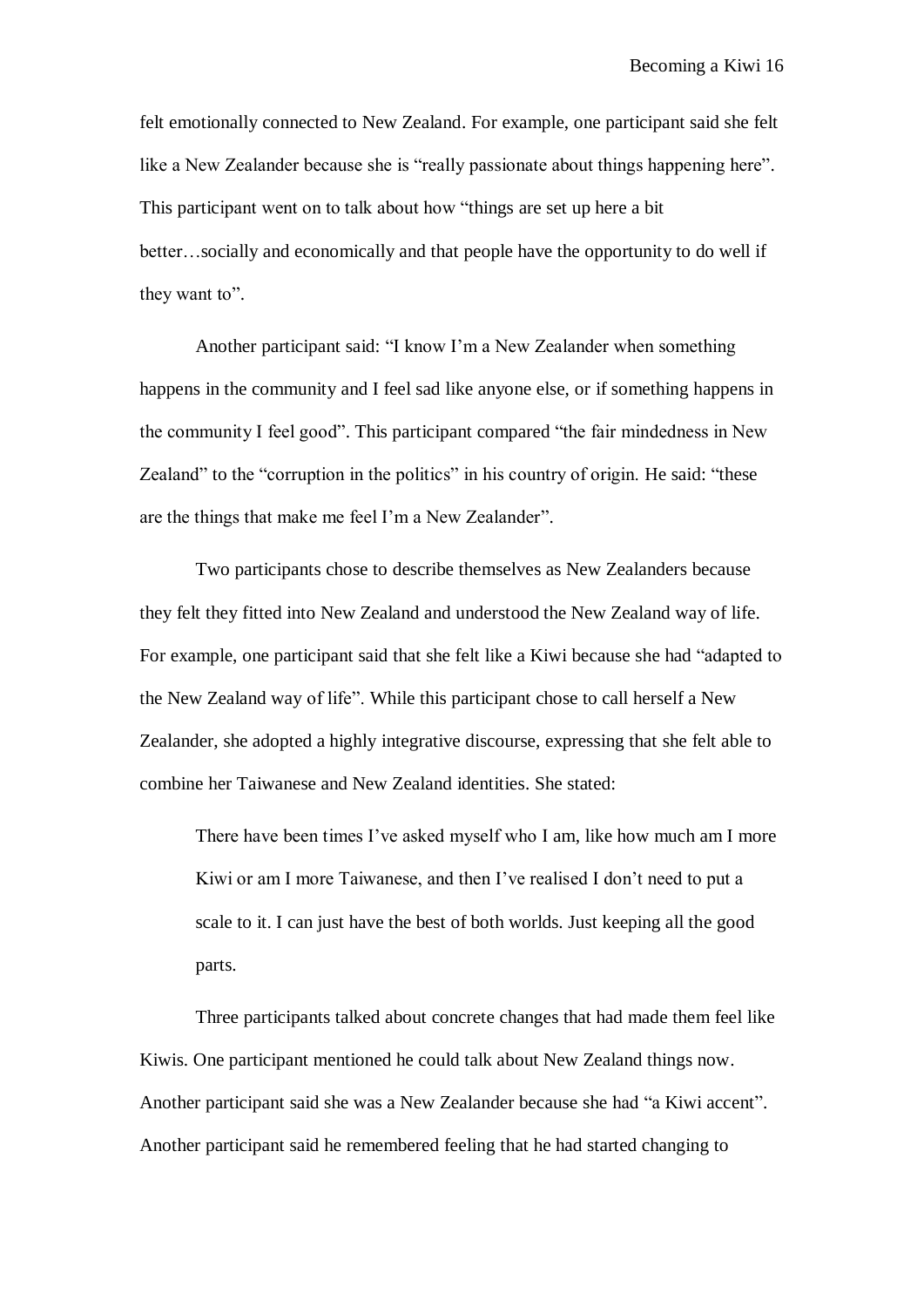become more a New Zealander when he stopped using his own language at school and used English terms. He said:

We were trying to adapt to the New Zealand way of life so we were kind of hiding our language, and our culture and stuff. So I think that's when I started changing more to become more a New Zealander than a Filipino.

One participant said that other people see him as a New Zealander and this contributes to him feeling like a Kiwi and describing himself as one. He stated:

In this person"s [New Zealander"s] mind, the way that I talk, the things that I talk about are very New Zealand. So why should I say that I am anything else other than that? To say anything else other than that is possibly not true.

While four participants called themselves 'New Zealanders', this involved different things for different people. While some participants indicated that they had become New Zealanders by losing some of their own ethnic identity, others talked about successfully combining their ethnic and New Zealand identities. This suggests that calling oneself a New Zealander can be defined in different ways.

*Ethnic identity.* Three participants described themselves using an ethnic label. All three participants talked about not calling themselves a New Zealander because they were not born in New Zealand. One participant rejected a bicultural identity. When asked if she would call herself a Chinese-New Zealander she replied: "This one is about local Chinese. Local Chinese are New Zealand born…They have a totally different experience...that's why we say Chinese-New Zealand for them, not for me". One of the reasons this participant gave for describing herself as Chinese was due to other people"s perceptions: "I am still Chinese because people see me as Chinese".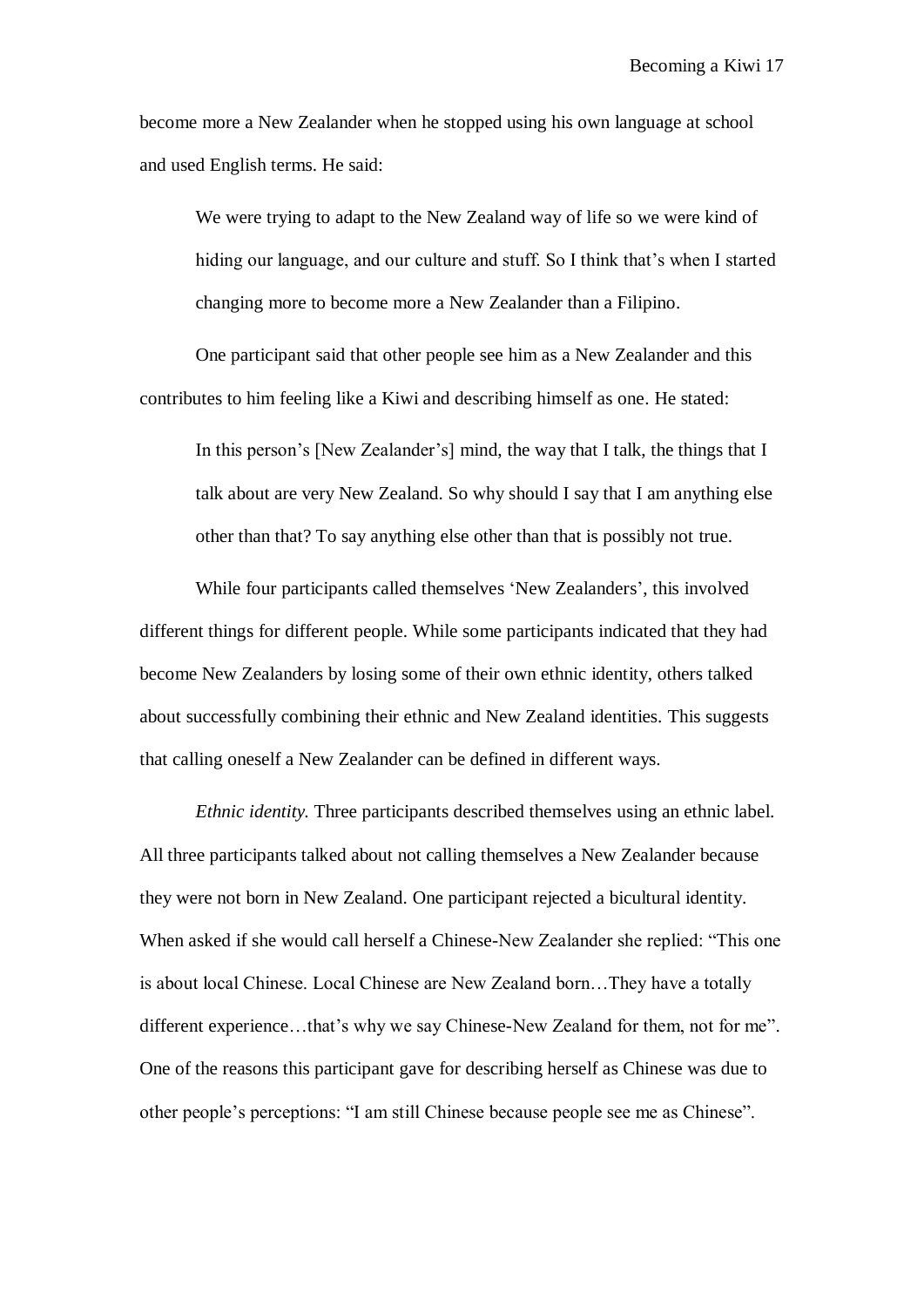Another participant chose to call himself Chinese because of his age when he came to New Zealand and due other people"s perceptions:

I think I could never feel that I am a Kiwi. Because all my family are in China and by my looking I am Chinese, so I"m never going to be a Kiwi I think…I think those guys who come here when they are very young, like three or four years old with their parents. They are 100 percent Kiwi. But for me I come here at fourteen.

One participant rejected the term "New Zealander" because of the length of time she had been here. "I would say I am a Malaysian living in New Zealand that"s what I would say…No I wouldn"t really call myself a New Zealander because I haven"t been here very long". For this participant, it was also about where she was born: "I am from Malaysia I was born in Malaysia that's who I am, I'm Malaysian".

*Hyphenated identity.* One participant described herself as having a hyphenated identity, saying "Actually at the moment I always say Malaysian-New Zealander". This participant felt that her identity could change over time. "I was thinking the other day…that after maybe a few years I stay here I will say I"m a New Zealander". For this participant, her identity was determined by a number of factors, for example, her "love" of New Zealand and her connection to Malaysia. "It always will be there you know. We cannot change our culture, we cannot forget about things - where we were born and who we are". This participant felt that New Zealanders would never see her as a Kiwi: "They can"t accept me as a Kiwi…Always I"m aware I"m an immigrant". This participant felt she would not be accepted as a Kiwi because of her accent, skin colour, and culture.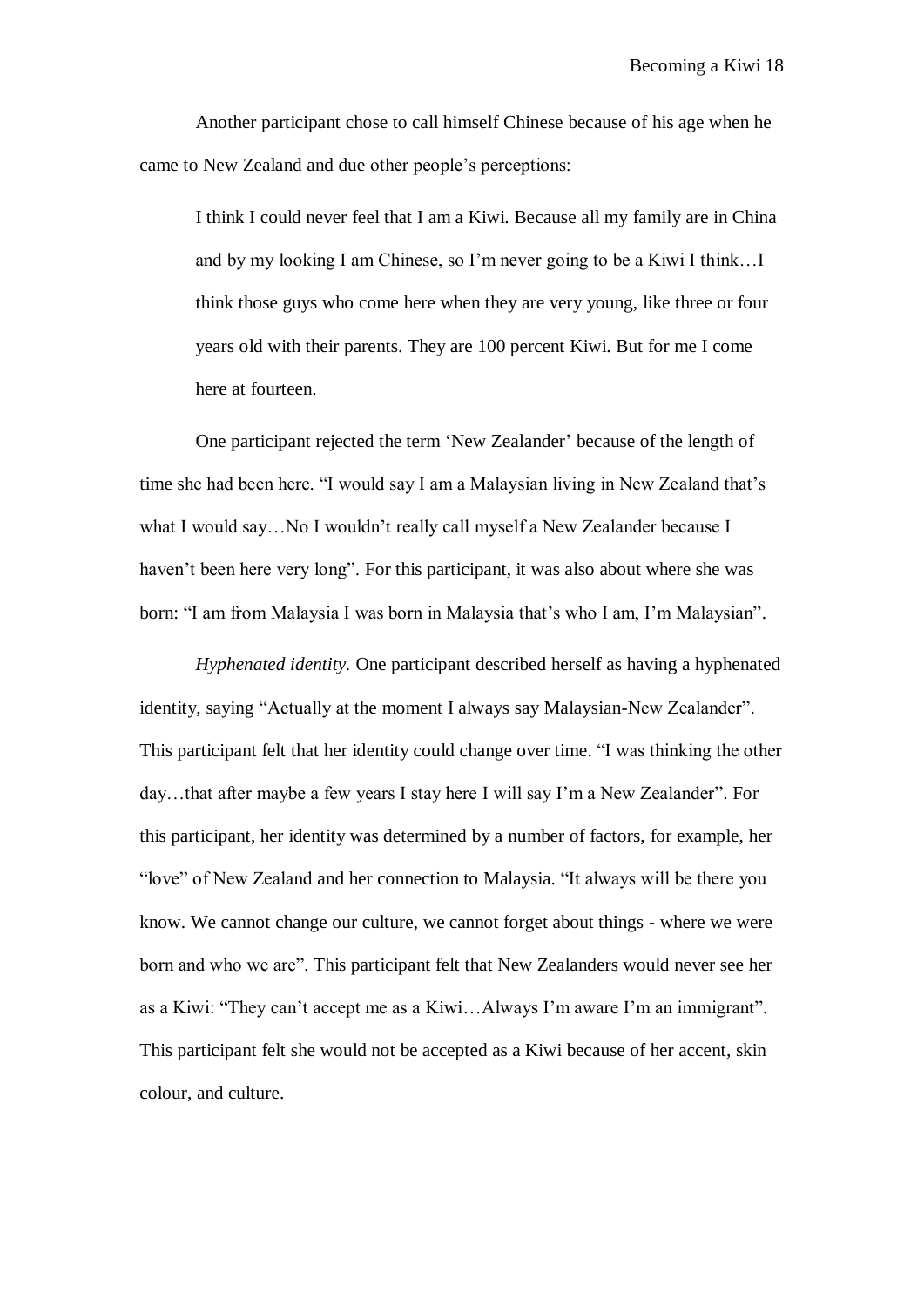Another participant did not have a particular term to describe himself. However, he said: "I"m definitely affiliated, associated with New Zealand but…I can"t forget where I was born".

*Invisible/unmarked identity.* One participant did not like to describe himself by any ethnic or national label and instead preferred to describe himself by his profession, "as a lecturer". This participant did not like to use labels that emphasised differences, saying: "in my view it's wrong to emphasise differences". He felt that focusing on what was "common among people" was important. He also described himself as a "World citizen" or an "international citizen".

*Summary of 'identity labels' theme.* The majority of participants described themselves as Kiwis or by an ethnic label. Identity labels did not necessarily reflect self-reported behaviour in other domains. That is, participants who called themselves Kiwis did not always report more changes and less cultural maintenance behaviours than those who identified as ethnic. The labels participants chose did not always describe the acculturation strategies used by participants. Through looking at the participants' attitudes and self-reported behaviours, it appeared that nine of the ten participants had integrated into New Zealand society. These participants chose varying identity labels: national, ethnic, hyphenated, and invisible/unmarked.

Ethnic labels were used as a result of other people"s perceptions more often than for national, hyphenated, or invisible/unmarked identity labels. Other people can place constraints on migrants" choices of labels (Barreto & Ellemers, 2002; Phinney & Alipuria, 1996). One of the reasons two participants provided for not calling themselves Kiwis was because New Zealanders saw them as Chinese due to their physical appearance. Discrepancies between cultural labels used by migrants and the category perceived by others can also occur (Barreto & Ellemers). For example, one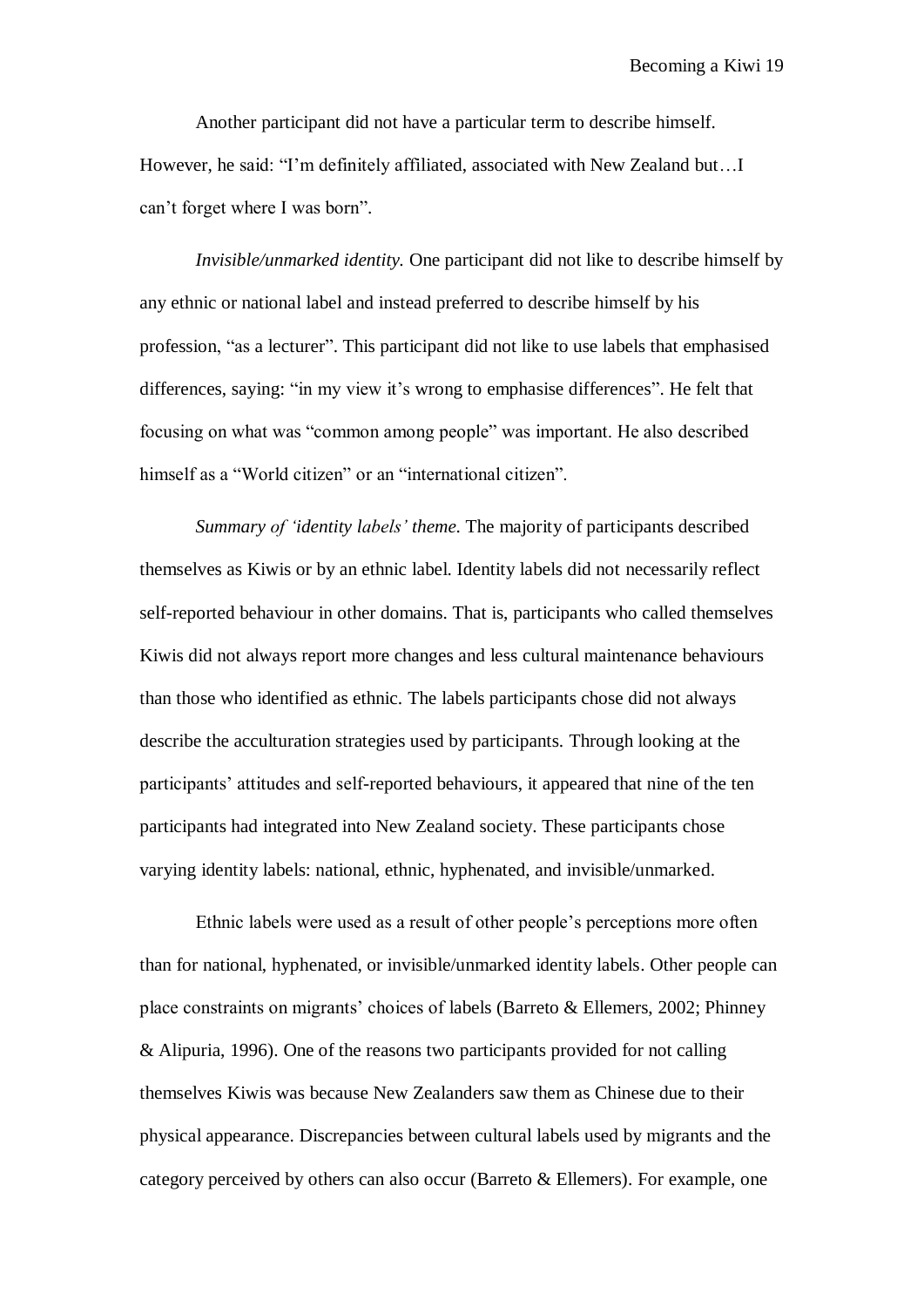participant chose to use a hyphenated identity and felt that she would eventually call herself a New Zealander, but she felt that New Zealanders would always see her as an immigrant because of her appearance.

#### *Changes that Occurred*

Under this theme, people talked about the changes that occurred for them since migrating to New Zealand. There were six sub-themes: language/communication; celebration of festivals; social relations with Kiwis; family interactions and relationships; food and clothing; and financial/professional.

*Language/communication.* Changes in language and communication occurred for almost all of the participants. For two participants, there were specific communication patterns that had to be learnt and adapted to. For example, one participant talked about Kiwis being "a bit more reserved" and went on to say that he had adapted to this: "I think I've learnt to be a little more reserved". This participant also talked about the differences in non-verbal communication in New Zealand compared to his country of origin: "There's a lot more, you're straight out there, you"re straightforward. Here…you have to read their facial expressions and yeah and play little games".

Another participant talked about non-verbal communication, saying: "my body language and all was quite alien to people here". This participant also said that he had learnt that "In New Zealand you have to be very specific with your requests". He found that he "was not sharing emotions in ways that other people understood" and therefore learnt that he "needed to talk the emotions up". He also talked about his language selection having to change, saying: "the terminologies and metaphors that were used were different".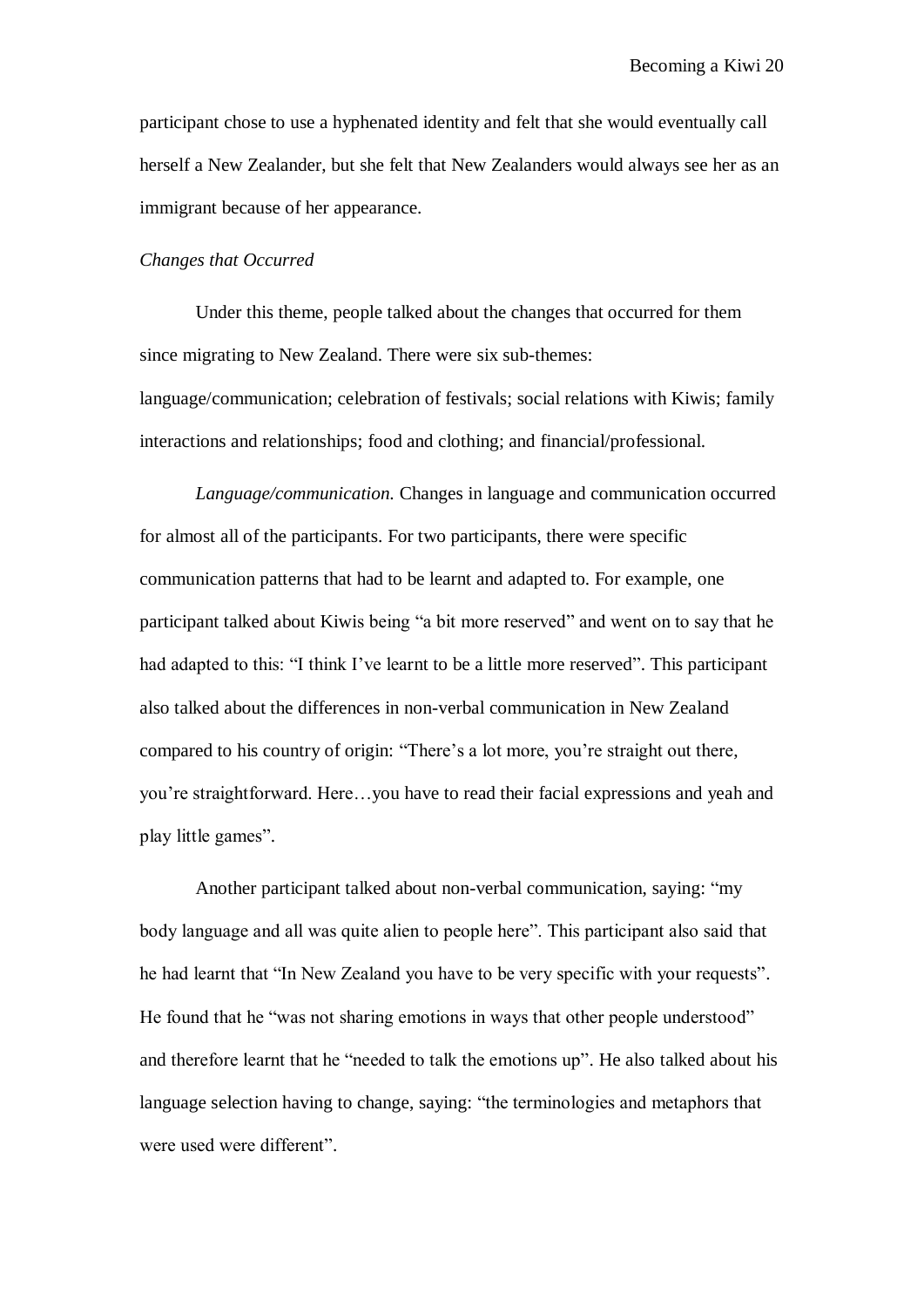Three participants talked about losing aspects of their language. For one person, this was in the private domain. This participant talked about limiting the amount of Malay she spoke at home:

We used to speak English at home as well in Malaysia but we kind of mixed it up more like we would speak English then we would put in a couple of Malay words while we were talking and stuff but now we hardly do it.

Two participants talked about limiting their language use in public, one, to try and become a Kiwi, and the other, because she considered it to be rude to speak her language in front of Kiwis: "if Kiwi people are around I try to talk in English rather than talking in my own language. I find that some people get offended".

Two participants talked about the difficulty of not speaking English and having to learn once they were here. One participant said: "It was quite hard to communicate. I don"t know how to tell them what I want, how I feel". He then talked about his current situation: "Not really good English but I can say what I want to say. Let people know how I think. It's much easier than before".

This participant also talked about how his communication had changed since being in New Zealand so that now it was sometimes difficult to communicate when in China: "sometimes my thinking is different to those people in China who never come overseas. So sometimes it"s quite hard to communicate with them even when speaking Chinese. They don"t know what I thinking I don"t know what they are thinking". Adjusting to the New Zealand accent was also mentioned by five participants.

*Celebration of festivals.* The majority of participants mentioned that their celebration of festivals in New Zealand had changed. Four participants did not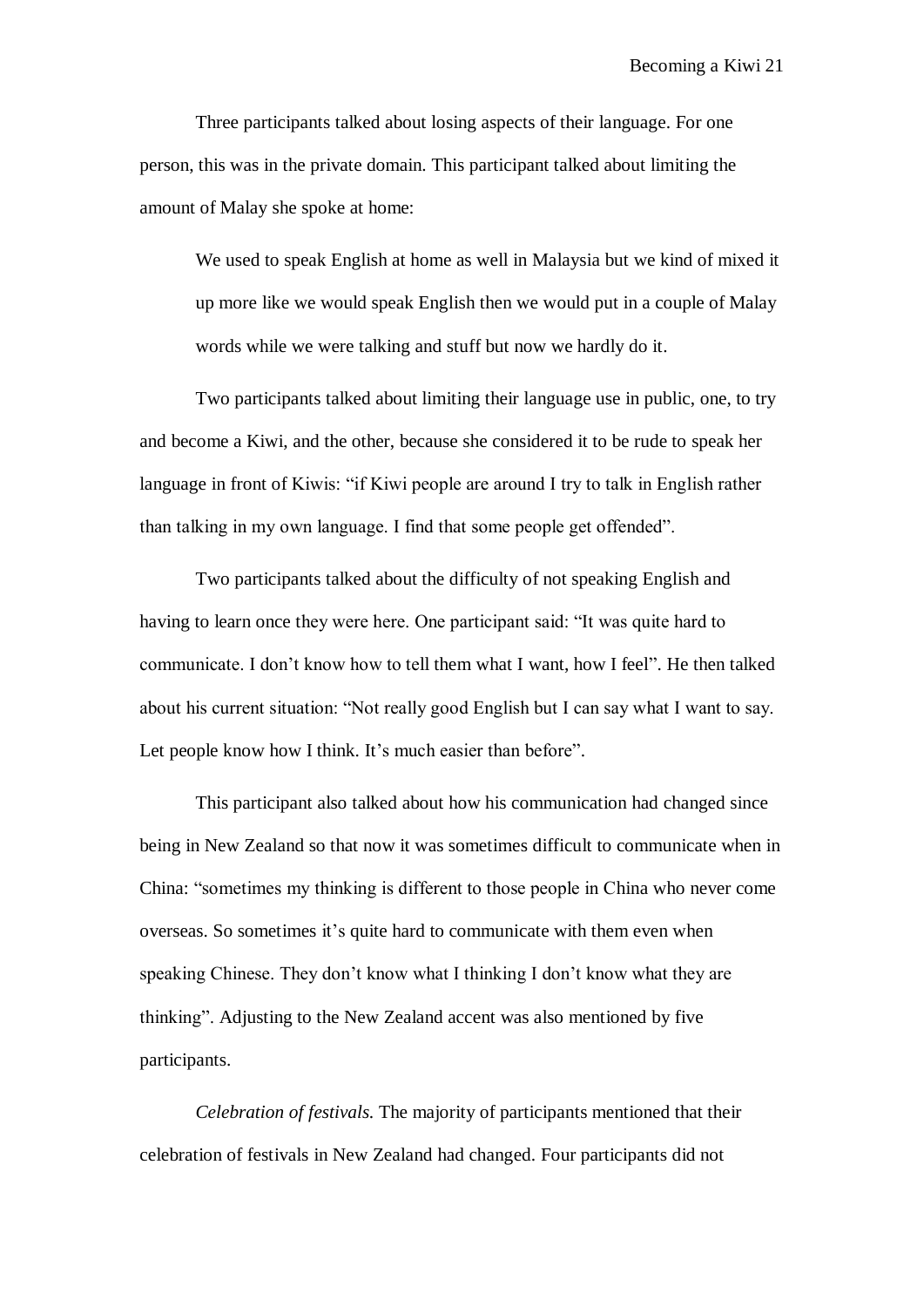celebrate their festivals to the same extent that they had previously. The most common reason for this was due to practical and environmental limitations. For example, one participant talked about Diwali celebrations being "not so grand anymore" due to her extended family not being in New Zealand and because it is often a school day.

Another participant said: "For Chinese New Year celebration, you can never have a Chinese New Year really like a real one in China...Mostly it's not because of my choice to celebrate or not but because mostly it's a working day".

A change that occurred for four participants was that they had begun celebrating new festivals including Waitangi Day and Christmas. One participant talked about being "very conscious of Waitangi Day" and wanted to recognise the importance of the Treaty of Waitangi. Another participant had decided to use Christmas "as the primary family occasion" because it was difficult to get people together on other holiday dates.

*Social relations with Kiwis.* The majority of participants mentioned that Kiwis were now part of their social networks. A number of the younger participants talked about making Kiwi friends at school. For example, one participant said: "I formed really good deep friendships with my friends in high school and yeah they were all Kiwis. Actually all Europeans".

One participant said he had friends with a range of ethnicities, but said he tended "to get along with more the Maoris and Pacific Islanders better". One participant said he made a conscious choice not to stick with other Chinese people, saying: "I don"t just go with Chinese, I don"t do that because in my work, my job, my life I"m required to deal with people".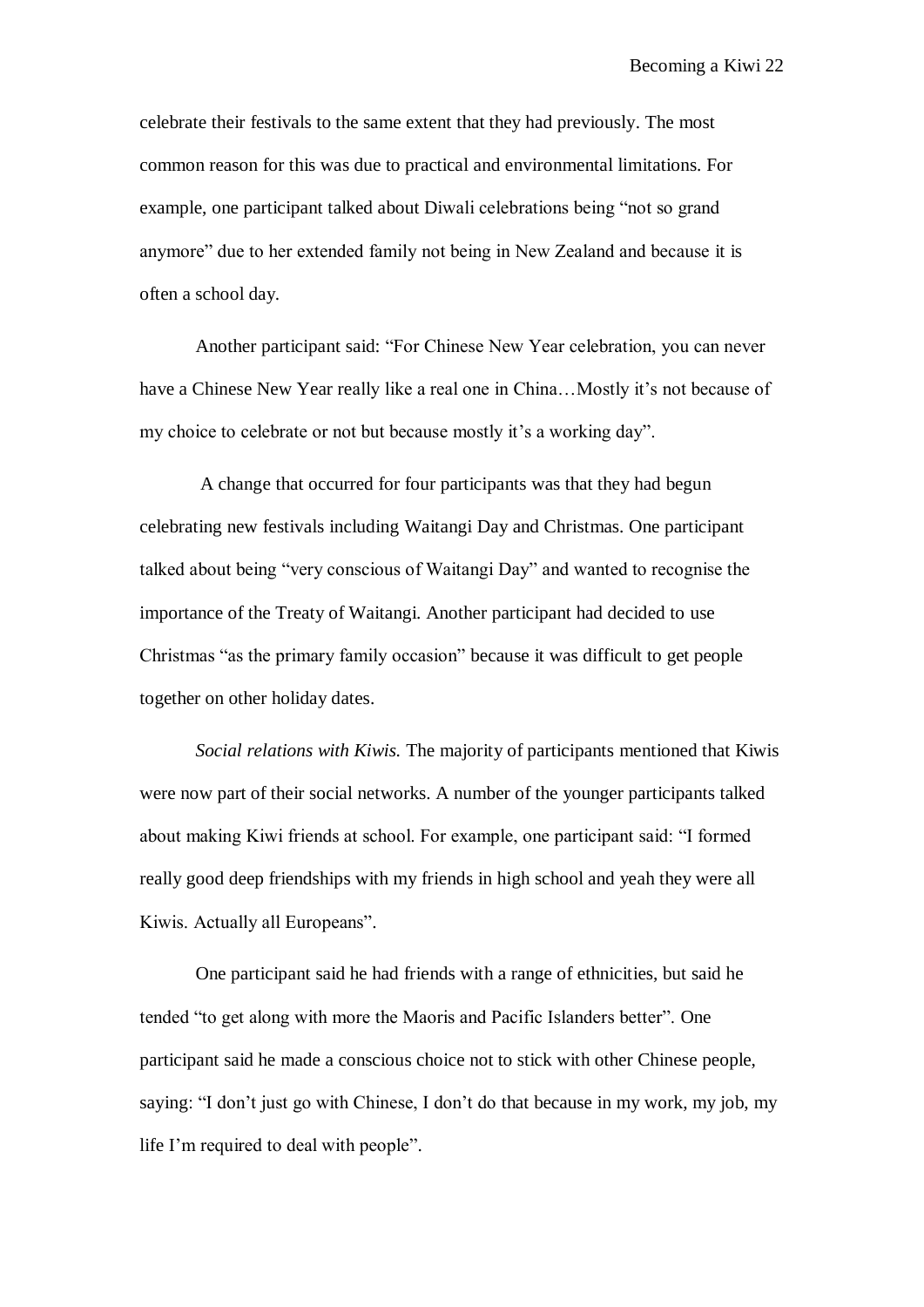*Family interactions and relationships.* The physical distance between family members living in different countries was discussed by two participants. One participant said that one of the most difficult things about living in New Zealand is that "when family are sick, you can talk to them and tell on the phone that they"re quite down and depressed and you can"t be there, you can"t just jump on a plane and be there in five minutes".

One participant mentioned that the physical distance had changed his relationships in a positive way. This participant and his parents had learnt to value their "mental closeness" to each other.

Three of the younger participants said that they had experienced conflict with their parents as a result of the move and the acculturation process. For example, one participant said: "it was during my teenage years I probably had a few big fights with my parents saying I"m not back home in the Philippines anymore like you have to give me a bit of space". All three of these participants found that the conflict was resolved through compromise and over time.

One participant said that the New Zealand lifestyle allowed her more time to spend with her immediate family who had migrated here. Another talked about communication being different with his New Zealand-born children compared to what it was like for him with his parents. While acknowledging the positive aspects of his children identifying as New Zealanders, he also said: "sometimes there are downsides as well. They speak in English and think in English sometimes. And sometimes what I say is misinterpreted".

*Food and clothing.* Three participants mentioned that they now eat a greater variety of food. One participant mentioned finding it difficult when she first came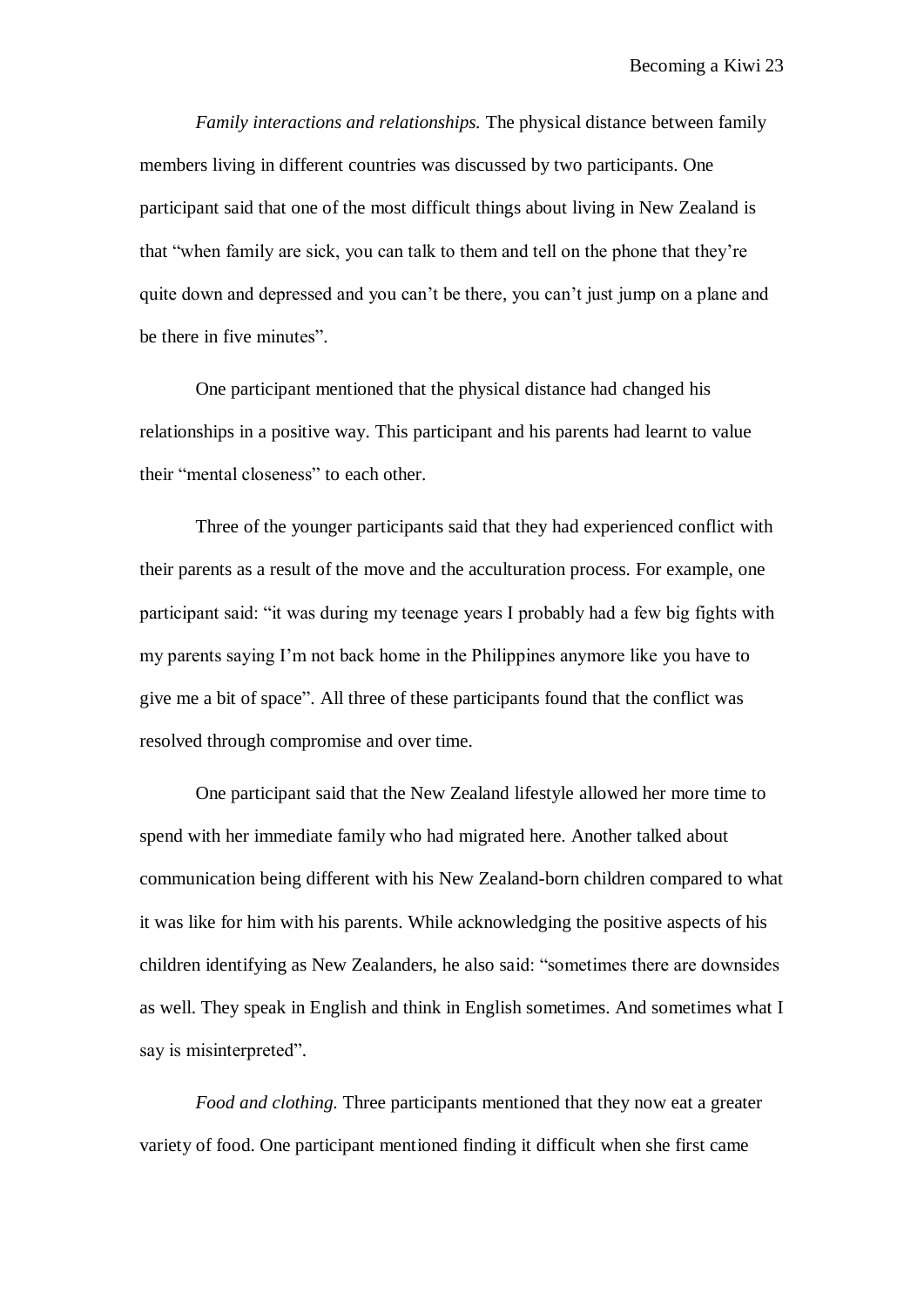here as she was restricted in terms of what food she could buy: "I didn"t find it difficult except for food wise because in those days we couldn"t get the food like whatever we wanted to eat". However, this is no longer a problem for this participant as a wider range is now available.

One participant mentioned the impact of changing from eating a main meal at midday to evening: "the main meal is always lunch in Malaysia. My main meal is dinner and I made that change and that change has made a change in me I have put on a whole lot of weight".

Changing clothing was something that three participants mentioned. One participant mentioned the changes that had to be made due to the weather, for example saying: "because of the intense light I have to wear dark glasses".

*Financial/professional.* Two people mentioned the financial or professional sacrifices they had made due to migrating. For example, one participant talked about the economic sacrifices he had made for the lifestyle benefits of New Zealand:

Had I been in Malaysia with my qualifications, experience and all I would probably be in a more senior profession here and now. But what I think I"ve traded that off for is a lifestyle that is fair, inclusive and my children benefit from that.

Another participant mentioned the initial salary drop that occurred, but found that his financial situation improved after a period of time. "Going from a pretty good salary to a low paid salary was quite hard. But there's always a pot of gold at the end of the rainbow so you"ve got to look ahead. You struggle you struggle financially".

*Summary of 'changes that occurred' theme.* Participants placed a large emphasis on fitting in. This was done through both losing aspects of their culture and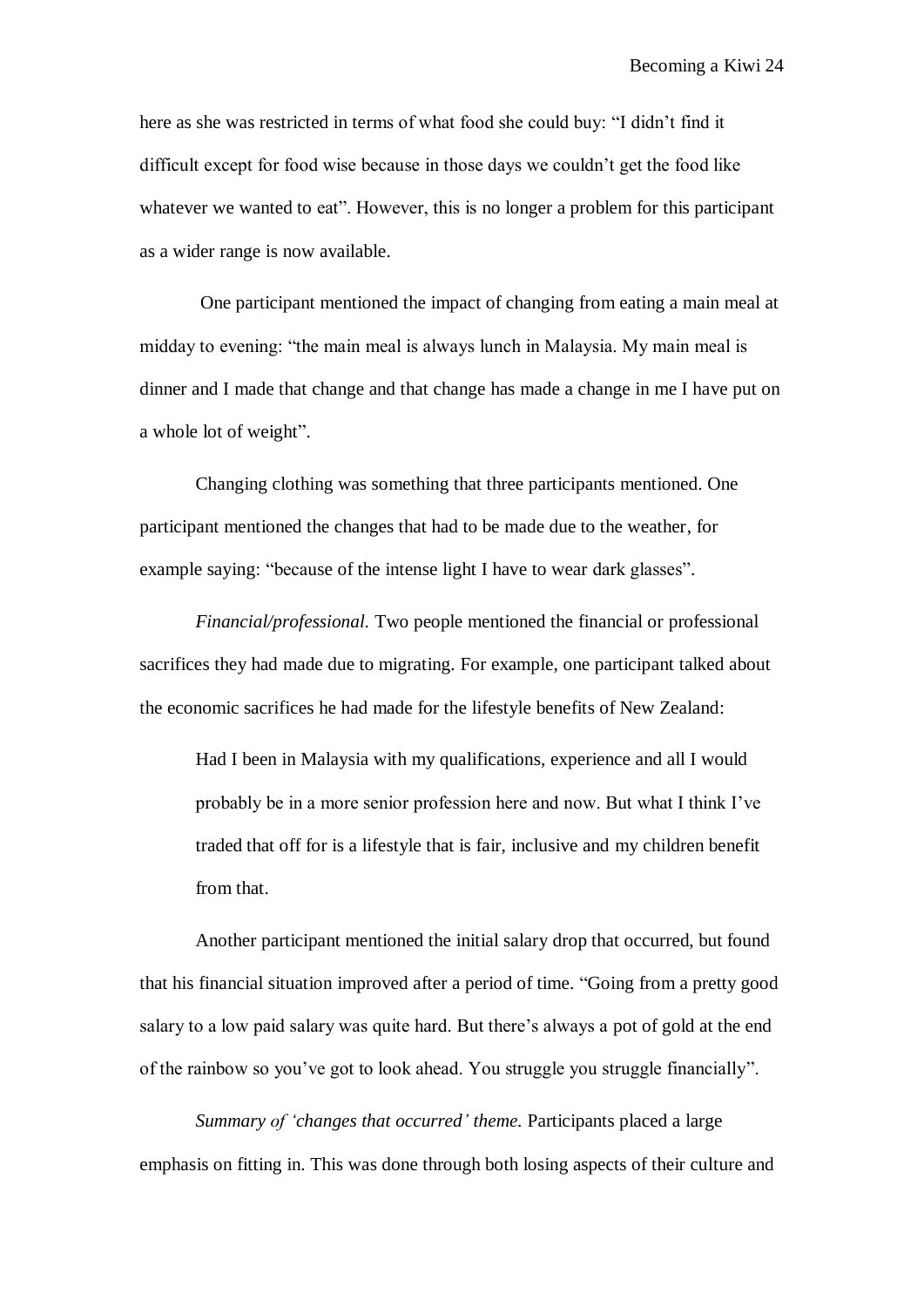by adapting to aspects of New Zealand culture. A number of changes occurred as a matter of necessity, such as learning English in order to communicate or adapting to the New Zealand climate. Most participants felt that both positive and negative changes had occurred. Despite the emphasis on adapting to the New Zealand way of life and fitting in, all participants had aspects of their culture that they did not wish to change.

#### *Maintaining Ethnic Involvement*

This theme looked at ways migrants maintained their ethnic involvement, rather than focusing on the particular ethnic values and behaviours they maintained. There were three sub-themes under the main theme maintaining ethnic involvement: friendship/structured ethnic social groups in New Zealand; sharing values with others; and the media.

*Friendship/structured ethnic social groups in New Zealand.* Half of the participants talked about having friends of the same ethnic group as themselves while in New Zealand or belonging to structured ethnic groups. There were different levels of involvement with these groups. For example, one participant talked about having some contact with Malaysian families only when they have "big functions".

Another participant talked about having quite extensive involvement with a structured ethnic group and also having "close ties" with his Filipino friends in New Zealand. One participant said that most of his friends were Chinese and stated: "I think it"s quite easy for me to maintain identity if you have friends that are from the same place as you. Even though you"re overseas but the people around you are still Chinese. I think you won"t change much".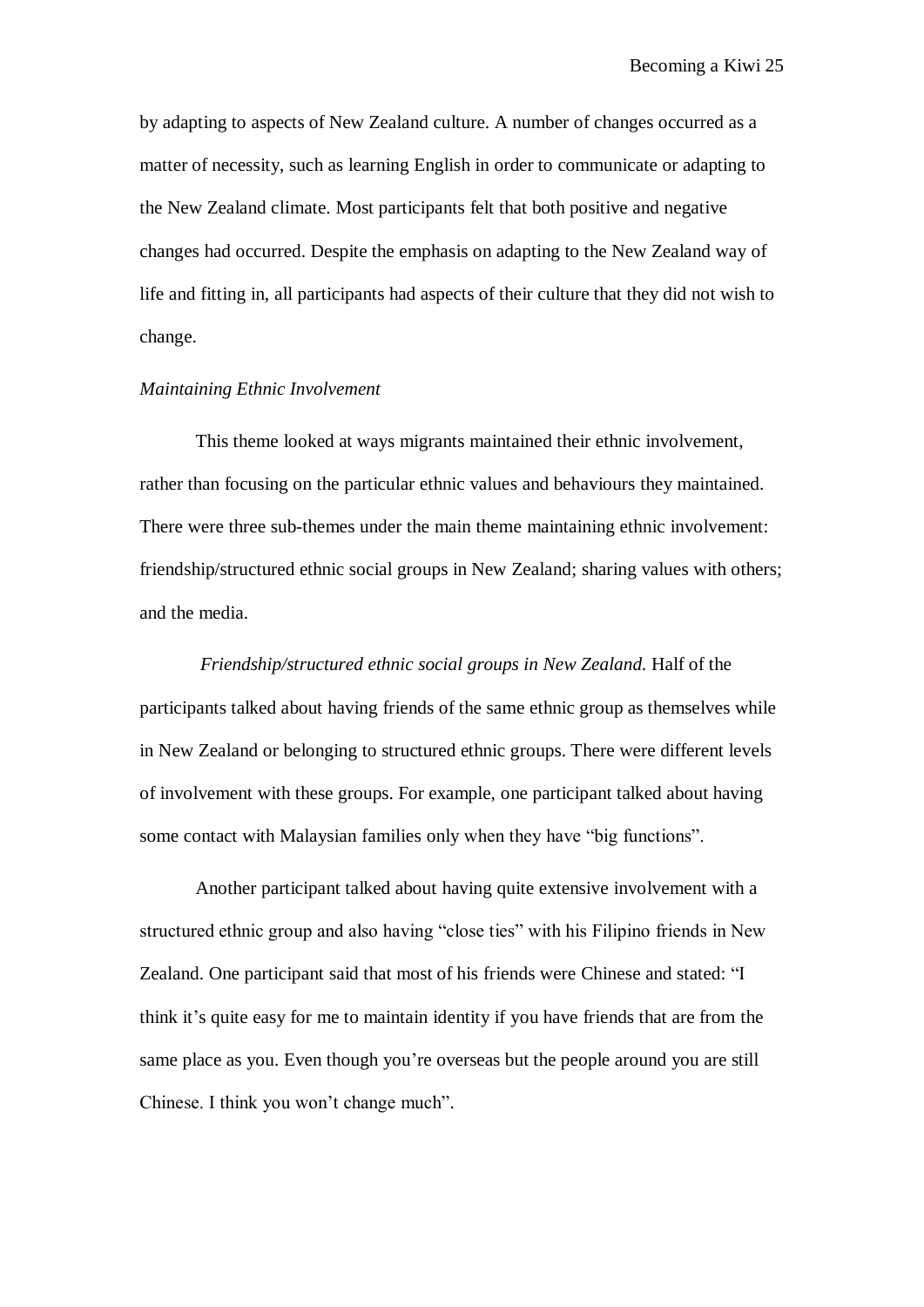*Sharing values with others.* Sharing one"s values with friends or family members was mentioned by half of the participants. One participant talked about always wanting to be able to continue speaking Mandarin. She talked about being able to do this by speaking Mandarin with her parents at home and she did not want to lose this ability, saying: "Of course if I really don"t use it at all I"m going to lose it eventually but I"m trying I try not to let that happen". This participant also talked about sharing her values with New Zealand friends. When talking about Chinese New Year she said: "Sometimes I really go to a bit of trouble to collect information to explain to my friends about it".

Passing on values to children was mentioned as important for three participants. For example, one participant said: "It is expensive, but it's very important to take them back to Malaysia once every two years…I"d rather that I shared the journey with them".

Another participant said she passed on her ethnic values to her children because she wanted them to: "know what kind of belief system they will follow". One participant talked more generally about being open about his Filipino background: "I think you can be more open with the fact that you are Filipino and you should take that, you should never forget where you come from".

*The media.* Two participants talked about maintaining their ethnic involvement through the media. One participant said: "I never want to lose the ability to write, speak and listen and comprehend Mandarin language. And also yeah just to know what"s going on and be able to feel still feel one at heart with Chinese people". One of the ways she maintains these things was through reading Chinese newspapers. "I pick up…Chinese Weekly, it"s for the Chinese community. And I try to find out what's going on, even the current situation".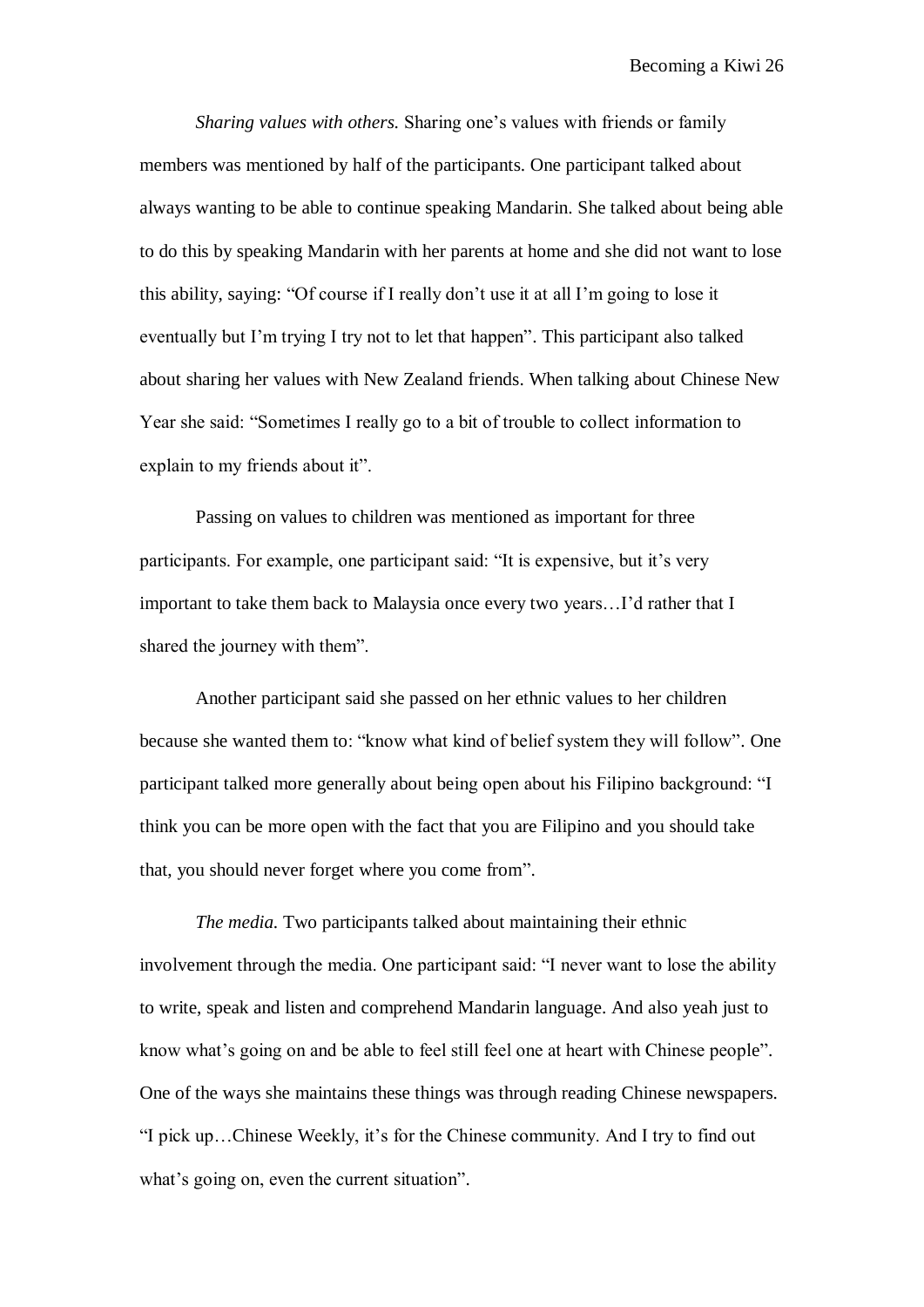Another participant said: "I watch the news every day so I know what"s going on there". He watches Asian television channels and describes the role of technology in helping people to feel connected to a place:

We've got TV, Asian channels, actually I see more of those on the screen than previously in China! So you know, it's not so much because of your location when determining your level of attachment to a place, it is how much attention or interest you have in that place.

*Summary of 'maintaining ethnic involvement' theme.* Participants overall placed a large emphasis on maintaining their ethnic involvement. While participants varied in terms of the importance they placed on this, this was not related to the labels that they used. Many participants felt that they had been successful at finding methods to maintain their ethnic culture, while also adapting to New Zealand society. Thus, while the majority of participants were integrated, there was individual variation within this classification in terms of the extent to which participants emphasised adapting to New Zealand culture and maintaining their ethnic involvement.

# *The New Zealand Environment*

"The New Zealand environment" theme looks at the situation in New Zealand. It is comprised of three sub-themes: attitudes of New Zealanders; biculturalism/multiculturalism; and social and political barriers and opportunities.

*Attitudes of New Zealanders.* Nine participants talked about the attitudes of New Zealanders. The majority of these participants had experienced discrimination. A number of participants did not see discrimination as a problem particular to New Zealand and felt that it occurred everywhere. All six participants who had experienced discrimination felt that they could cope with it. For example, one participant said: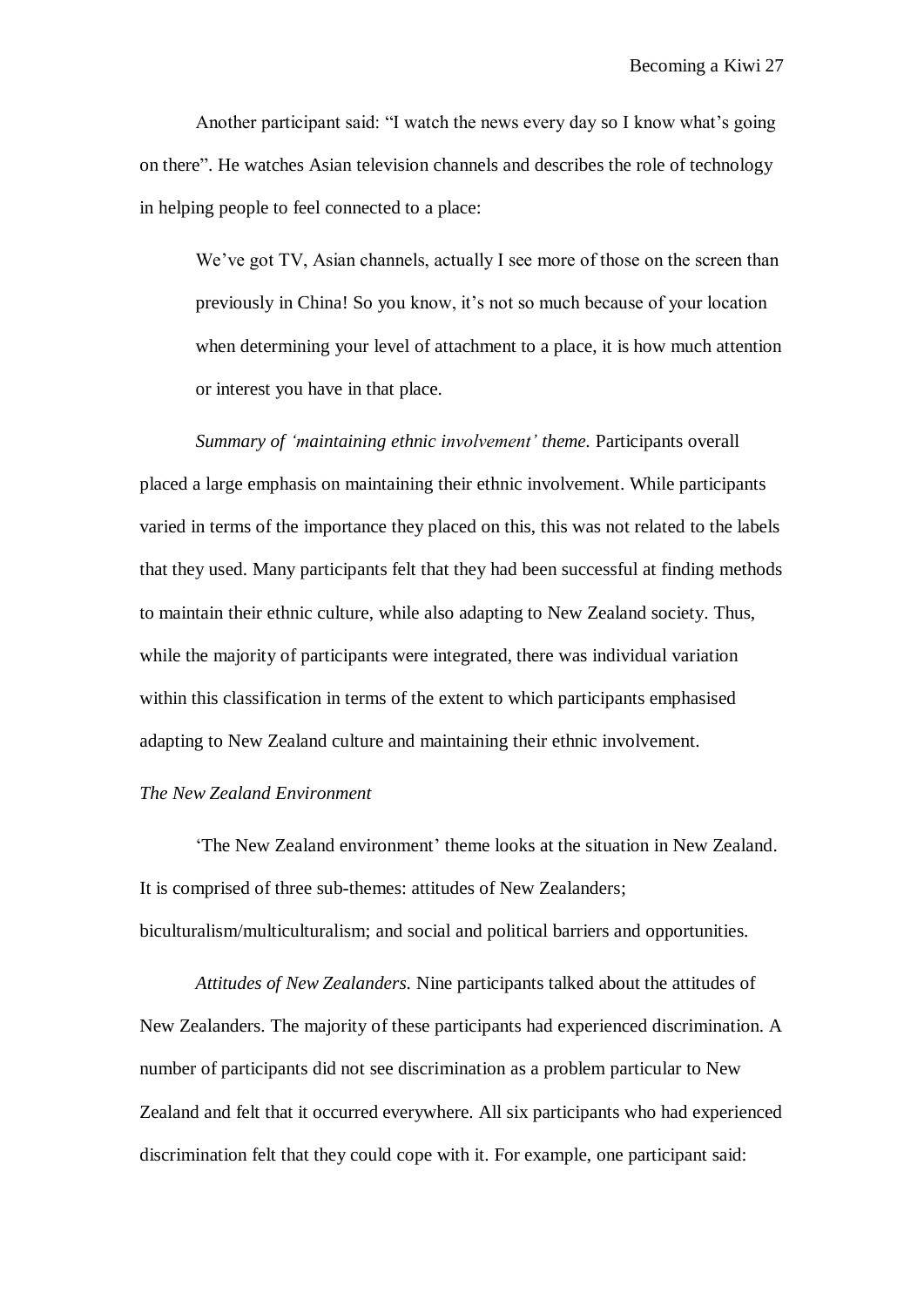"it's everywhere so its just how you deal with it really instead of being so hung up about it you should just shrug it off" and that "you just have to move on".

One participant felt that New Zealanders had been accepting of his Filipino background. He had not experienced discrimination and said: "They"re open to my faith, my religion, my culture and stuff as well as who I am". This participant mentioned that he felt that he could fit in, in terms of the way he looked, saying: "if I was to sit around with some of my Samoan friends I"d fit in just cos of the colour of my skin". He felt that this had prevented him from being discriminated against and said it seemed that people from China and Korea experienced more discrimination. One other participant also mentioned that migrants who are more visibly different experience more discrimination, and coming from Ireland, she had not experienced discrimination.

One participant who had migrated to Australia before living in New Zealand said that while New Zealanders were "polite" and "nice" she had found it "difficult to get close to" New Zealanders. She felt that Australians were more "relaxed" and "open" and she had more "close good friends in Australia" despite living longer in New Zealand.

However, a number of participants had found it easy to make friends in New Zealand. For, example one participant said that "the friendly people" was one of the reasons she decided to return to live in New Zealand.

*Bicultural/multiculturalism.* The bicultural nature of New Zealand was mentioned by two participants. One migrant stated: "I think because of the bicultural element in New Zealand I think there is a huge tolerance for different ethnicities. We are far ahead of many countries in Western society". The other participant felt that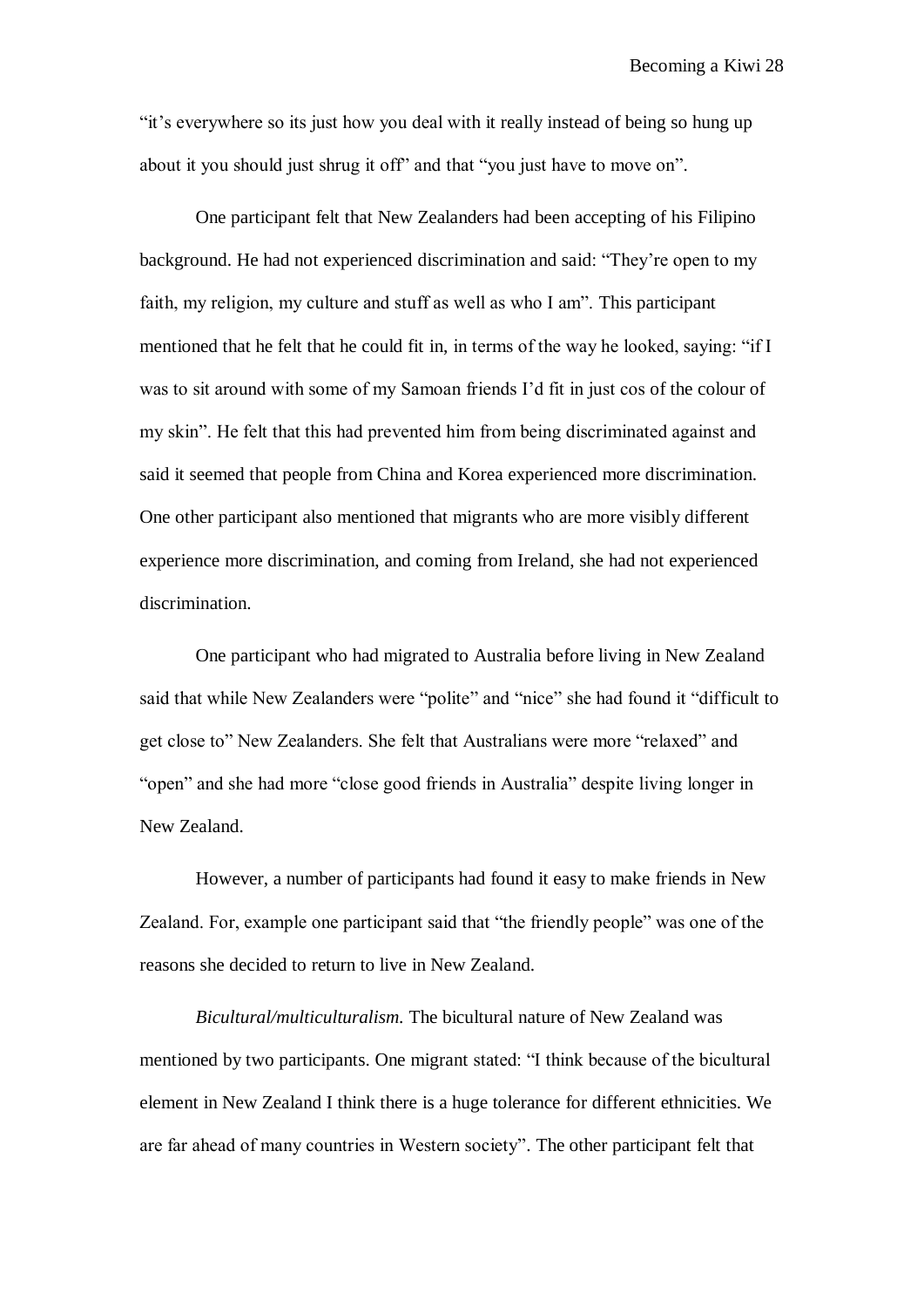migrants had to struggle to find their place in New Zealand society: "When Asians come in I think you do have a unique sort of issue of how to understand society, how to fit into – in a sense whether you think you fit into the European part or the Maori part".

One participant perceived New Zealand as becoming a multicultural society with advantages for migrants. "Well New Zealand is getting more multicultural...you don"t feel like you"re the only Indian or the only Malaysian walking around and stuff like that which is quite cool".

*Social and political barriers and opportunities.* Although not a lot was said about the barriers and opportunities that migrants faced, one community leader mentioned a number of factors affecting migrants. One social change that this participant advocated was increasing the awareness of New Zealanders about other countries. One suggestion was through "better reporting" in the media. This participant also said "The government is now becoming a barrier, because they are increasing funding for government agencies, and not giving enough support for NGOs".

This participant also felt that one of the reasons "migrants are getting stuck in Auckland" is because of the perception that the services available there are better. This participant thought there should be better education to change this perception. He discussed the idea that New Zealanders do some voluntary work for migrants, as part of their job description, in order to enhance the experience of migrants.

*Summary of 'the New Zealand environment' theme.* Participants generally reported having positive experiences in New Zealand and chose not to dwell on negative experiences. Participants who were more visibly different from New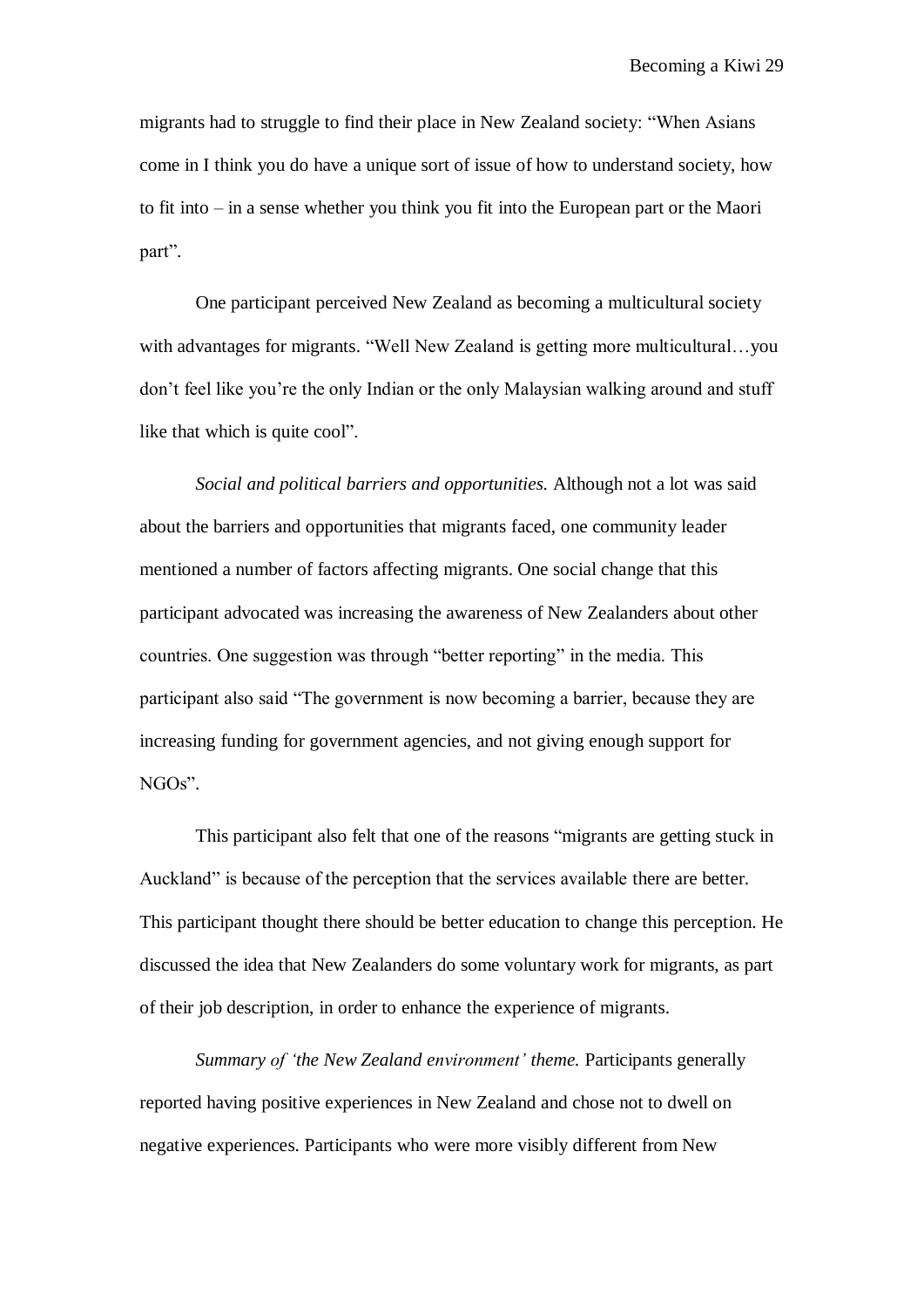Zealanders tended to have more negative experiences than those who looked more similar to Pakeha or Maori.

#### *How to Become a Kiwi*

This theme described the ways in which people felt migrants could "become Kiwis'. There were five sub-themes: respect/accept what is here and fit in; mix with New Zealanders and community involvement; be yourself; takes time; and practical culture specific knowledge.

*Respect/accept what is here and fit in.* Half of the participants felt that for people to become Kiwis they had to respect and accept the situation in New Zealand and fit in. For example, one participant said that to become a Kiwi "you learn about the way of life in the country and you accept the laws and regulations of the country…and just respect the cultures and the people who are already here". This participant also stated: "when in Rome do as the Romans…I think if you"re coming into a country you must accept what"s already there the way of life of the people and the culture and how things are done".

Another participant stated: "we shouldn"t be trying to change New Zealand to fit round us. "Assimilate" is probably a bad word, but you have to fit into New Zealand culture". This participant also said that in order to fit in, it was important not to "always talk about back home. Don"t. Cos you do tend to alienate a lot of people when you say oh back home we did this". One participant said that when migrating to New Zealand it was important to "Understand their lifestyle and what they really want and what they really like and adapt to that".

*Mix with New Zealanders and community involvement.* Five participants felt that getting to know Kiwis or getting involved in the community was important. For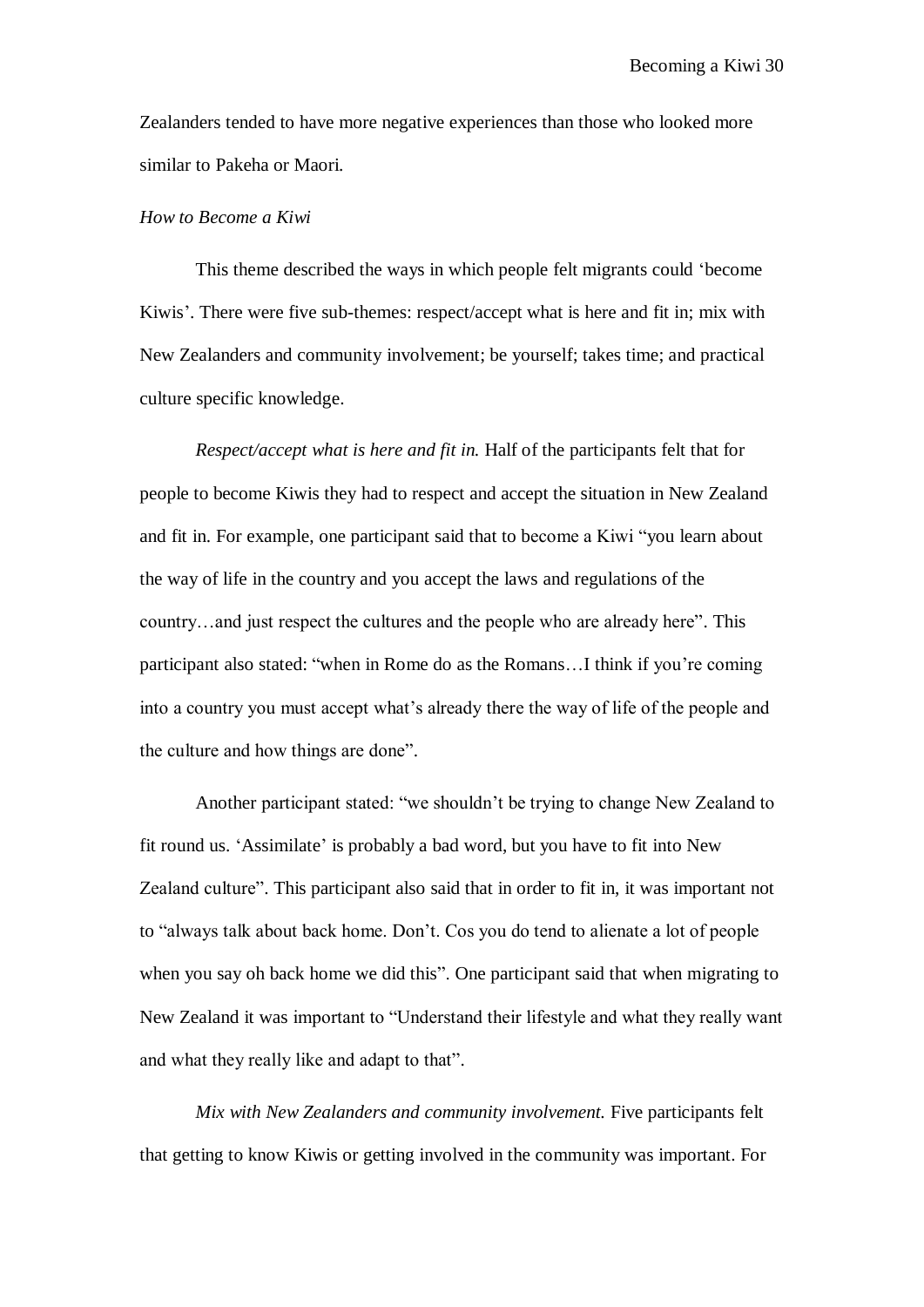example, one participant mentioned said that the way people can try to become Kiwis is "to make more Kiwi friends. To know more about Kiwis, their lives".

Another participant said: "I do think that new immigrants, especially at the start they really don"t go out so much, they stay quite inclusive…I definitely would encourage more acculturation. To just go out there and know what's going on". One participant suggested joining groups to get to know people so that "you feel like you fit in and you feel like it"s easier to adapt". Another participant said it was important to "get involved in the life of the community".

*Be yourself.* Half of the participants felt that there was no one way to become a Kiwi, and that was a matter of being yourself. For example, one participant said: "just be yourself really…you don"t really have to change yourself to fit into the New Zealand society".

Another participant said: "I never really tried to become a Kiwi. I never really tried to become Chinese. I think what we do now is we try to be just a person". Another felt that there was "no one thing that you can put your finger on that says this is what makes you a Kiwi".

*Takes time.* Two participants said that becoming a Kiwi took time. For example, one participant said:

I think the key thing for anyone that"s migrating to New Zealand or to a different country, is you've got to give it time. You can't say I'm going to go for six months or twelve months and if I don"t like it after then I"m just going to throw it all out. Cos you go through cycles of good days and bad days.

Another participant stated: "I would say it will take time. The first ten years we were here, we came in "72 and by 1982 I think we felt really nice and comfortable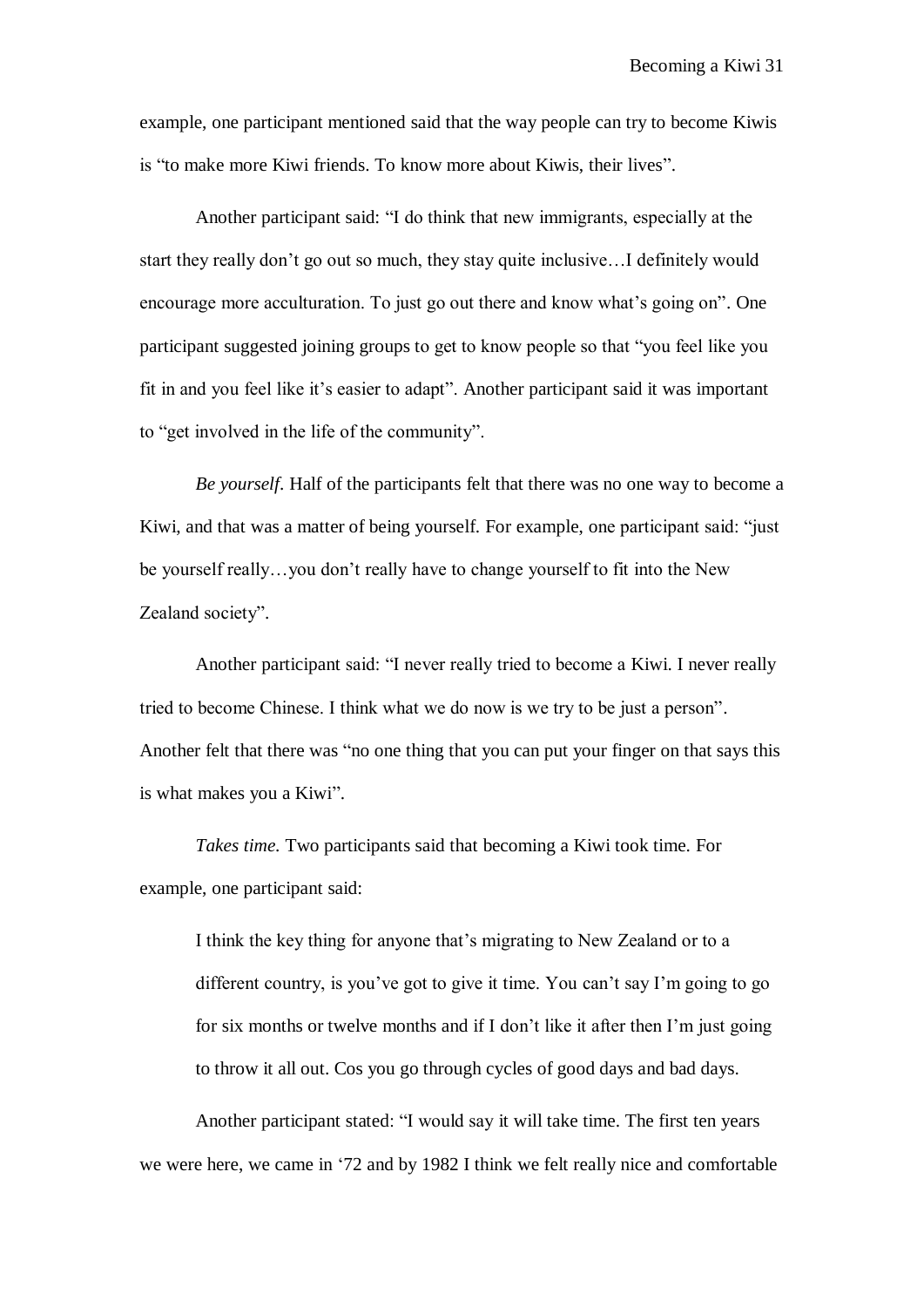and settled". One other participant felt that she would never be accepted as a New Zealander, but that her grandchildren's generation would, as they would "speak like a Kiwi" and would be "brought up here".

*Practical culture specific knowledge.* Three participants talked about specific things people had to know about New Zealand in order to become Kiwis. One participant said language competence was one of two essential things to know in order to become a Kiwi: "First of all you have to understand the language I think. Because Kiwi English is quite different to other cultures, other English".

For this participant the second important thing to learn was "how to get around". For example, this participant said that one should know that "there"s not so much rules and restrictions in this society". Another participant also talked about needing to "find your way around". This participant talked about a cultural misunderstanding that had occurred when she came here and said: "there"s quite a few things you"ve got to learn about the culture and the community".

*Summary of 'how to become a Kiwi' theme.* Participants who did not identify as Kiwis still had suggestions as to how one would become a Kiwi, however, those who identified as New Zealanders tended to have more ideas as they had experienced this transition. Most participants stated that it was important to make changes and adapt to aspects of New Zealand culture in order to become a Kiwi. However, participants did not explicitly articulate what Kiwi identity was or what one was supposed to fit in with. While participants had previously emphasised the accepting nature of New Zealanders, being friendly and tolerant was not mentioned as something one should be in order to become a Kiwi. Rather than migrants being unaware of what was involved, they may have implicit ideas about what is involved in becoming a Kiwi. Those born in New Zealand, while implicitly knowing what to do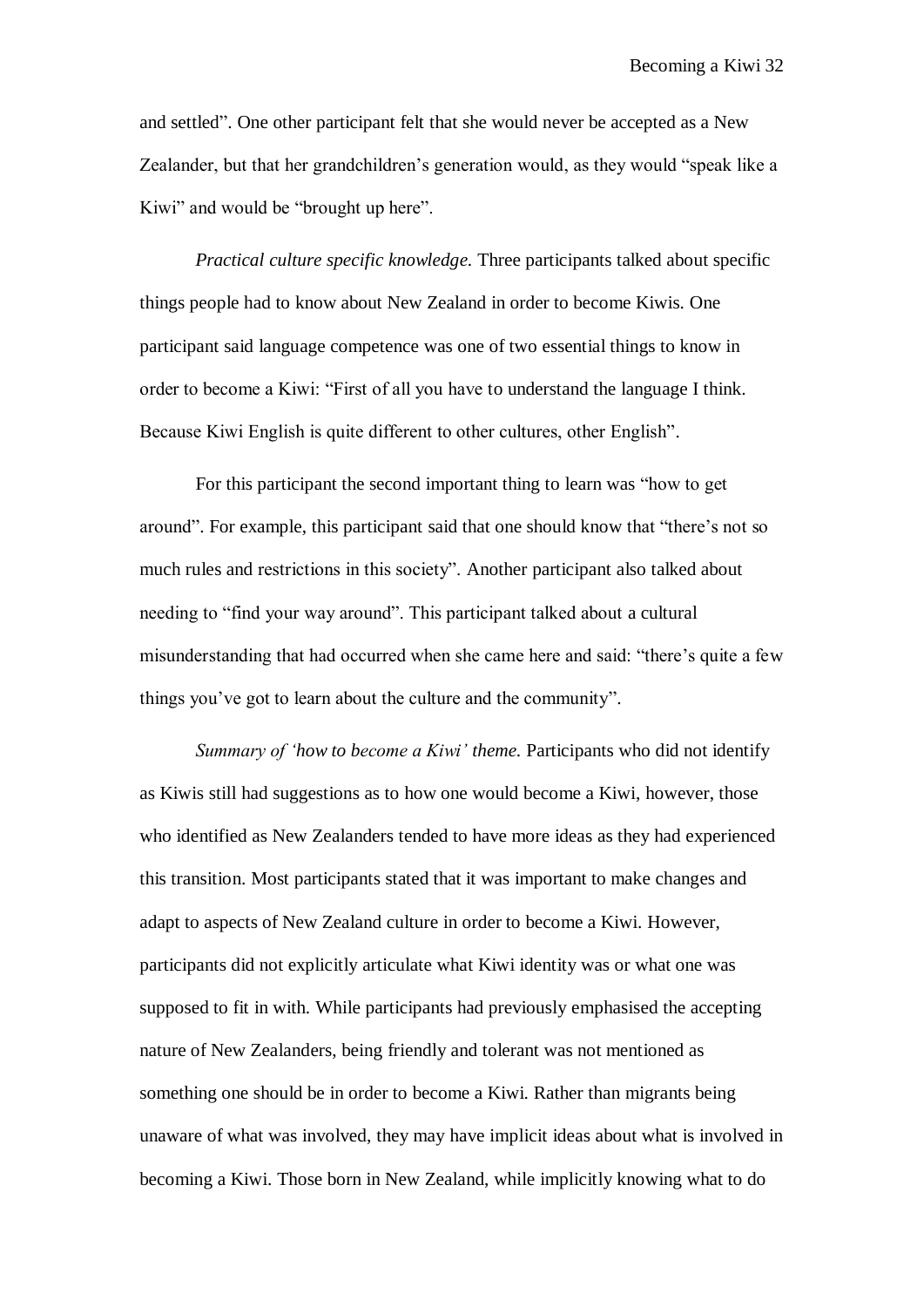to fit into New Zealand society, have trouble defining the definition of New Zealander (Ward & Lin, 2005).

# Discussion

The current study examined migrants' subjective experiences of integration. It identified the key markers associated with successful integration and the indicators and processes involved in becoming a Kiwi. It also examined how New Zealand migrants thought of themselves in terms of their social identities, and whether this was related to the acculturation strategy they adopted.

## *Integration Strategy*

Almost all of the participants valued and strived to simultaneously fit into New Zealand society and to maintain their ethnic involvement. Changing to fit into New Zealand society did not result in migrants" losing their ethnic culture. This supported the two-dimensional process described in Berry"s (1970, 1974, 1980, cited in Berry et al., 2002) acculturation framework, whereby adoption of the host culture and ethnic cultural maintenance are independent processes.

The results also supported Berry et al."s (2006b) conceptualisation of integration as a profile. Nine of the ten participants in this study appeared to have adopted integration as a general strategy. There was no evidence that migrants simultaneously adopted different acculturation strategies in different areas of their lives, as has been found by Navas et al. (2007).

## *Factors that Facilitate Adaptation*

Participants discussed a number of factors that have been found to predict sociocultural and psychological adaptation (Ward, 1996, 2004; Ward et al., 2001). For example, culture-specific knowledge (such as non-verbal communication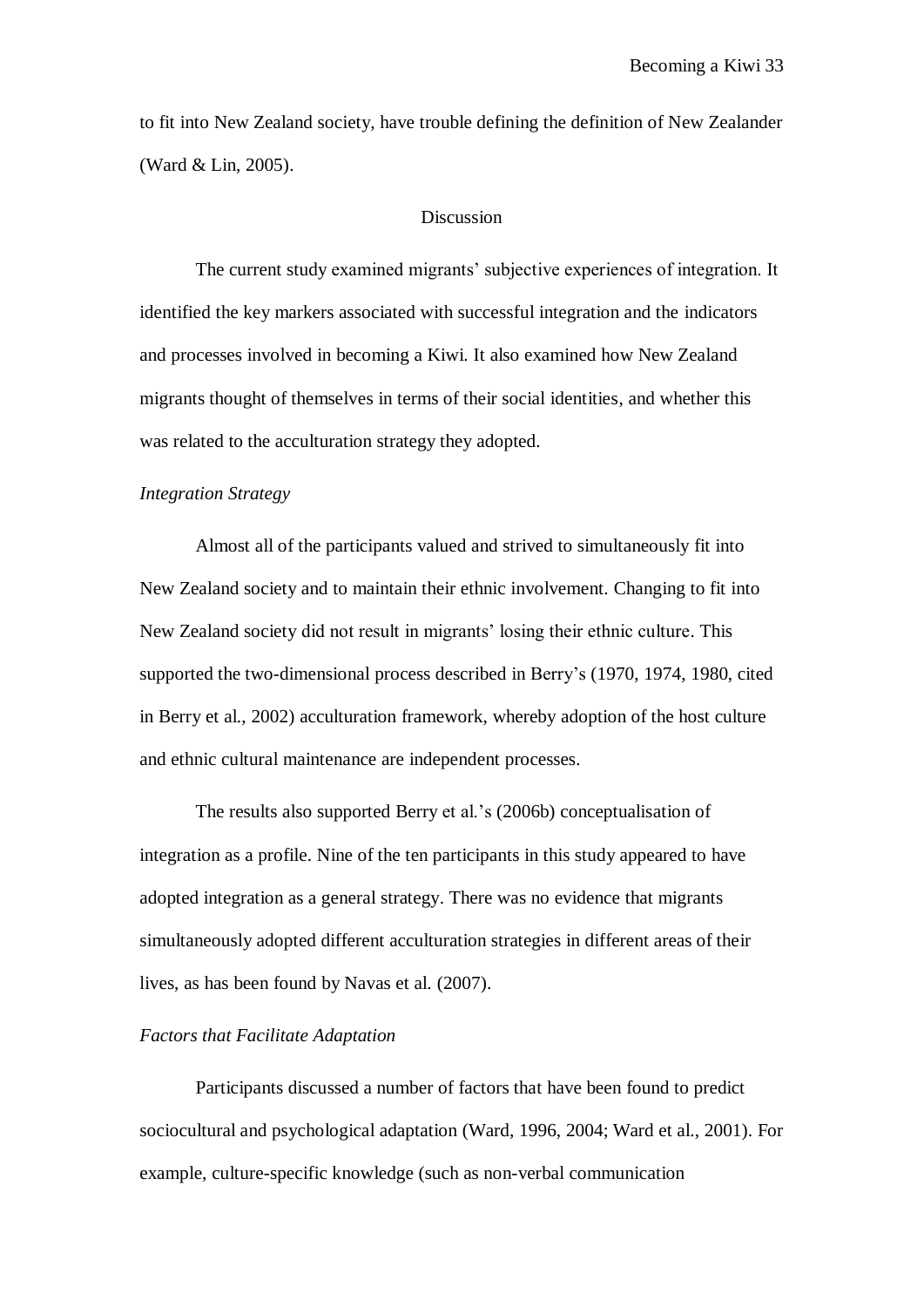conventions), English language ability, friendships with New Zealanders, and time spent in New Zealand were discussed by a number of participants. All of these factors have generally been found to predict greater sociocultural adaptation, and contact with host nationals is also related to psychological adaptation (Ward et al., 2001). These were discussed by participants as factors that helped them to fit in and they advised potential migrants of their importance.

Many of the changes that occurred for participants were seen as necessary due to the New Zealand environment. For example, the most common change was to language and communication. The changes that occurred for participants tended to involve aspects of both culture shedding and cultural learning (Berry, 1992). Culture shedding took place because participants wanted to fit in, or more commonly because of situational constraints, for example not celebrating cultural festivals to the same extent due to the absence of a public holiday.

## *Ethnic/National Labels*

There was no evidence of a relationship between the cultural labels chosen by participants and their self-reported patterns of behaviour. The labels participants chose were used simply as identifiers, and did not correspond to the acculturation strategy that they had adopted. The four participants who described themselves as New Zealanders displayed behaviours and attitudes that would class them as having adopted an integration strategy. Two of the three migrants who used an ethnic label, and the participant who chose not to use a cultural label, would also be classified as integrated. The results are in line with the findings of Hutnik"s (1986) research with second generation Indian migrants living in Britain. Hutnik found that participants could label themselves as Indian, yet report primarily displaying British behaviours. To summarise, migrants do not have to relate to the label "Kiwi" or "New Zealander"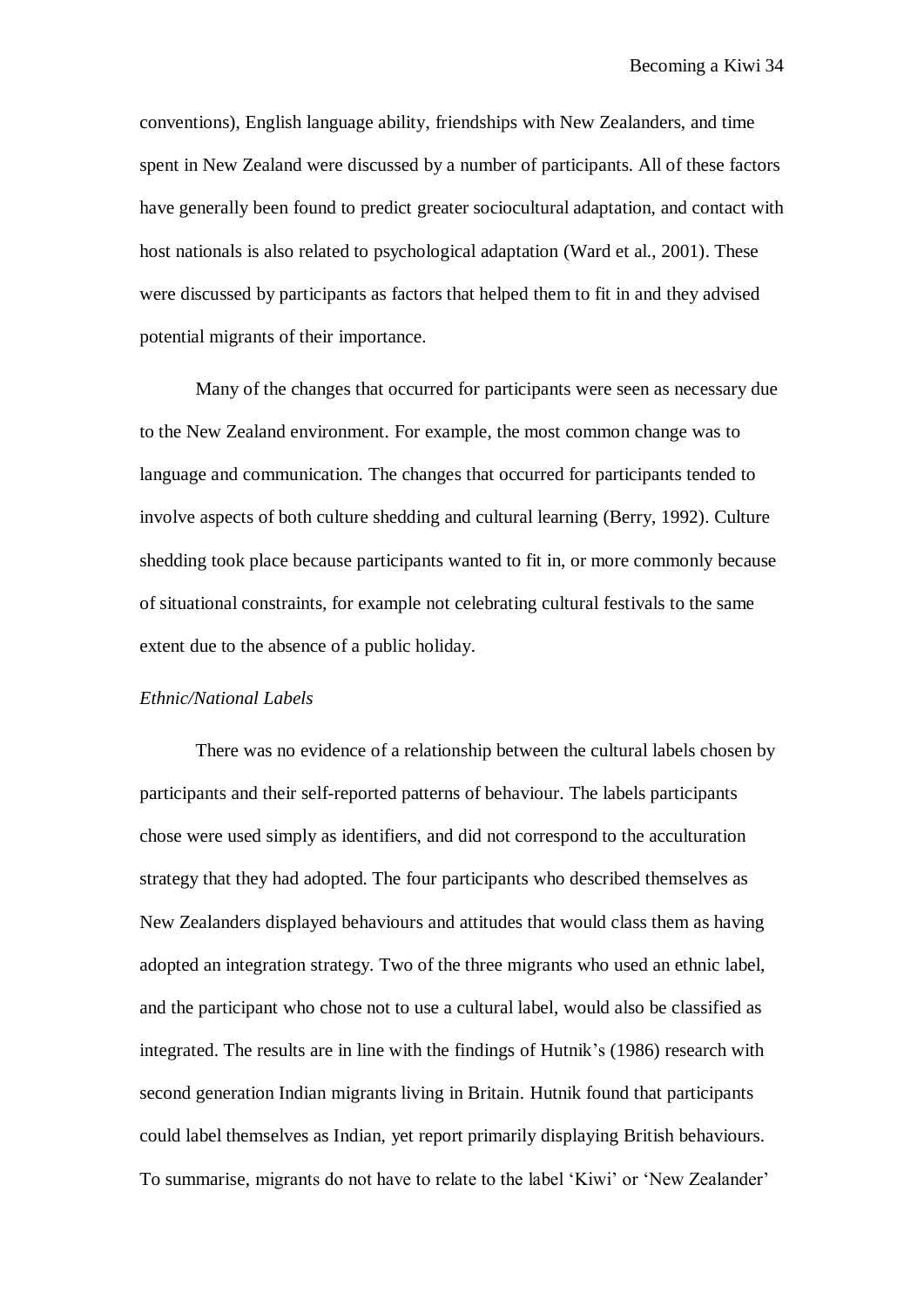to have successfully integrated into New Zealand society. Migrants who did describe themselves as Kiwis had not lost their ethnic culture.

Participants had numerous reasons for choosing their identity labels. One factor that constrained the cultural label choice for a number of migrants was other people"s perceptions about which cultural group they belonged to. The judgements of others were based on migrants" behaviours, for example their accent, and their looks. According to self-categorisation theory, people"s own views of themselves are influenced by the way they are treated by others and other people"s perceptions (Reicher & Hopkins, 2001a). For example, if a migrant from China is seen as, and treated as, Chinese this will increase the likelihood of this migrant self-labelling as Chinese (Reicher & Hopkins). Thus a subjective identity can either be accepted or rejected by others.

# *When do I become a Kiwi?*

Who fits a particular category and the nature of the category itself can both be points of contention (Reicher & Hopkins, 2001b). The definition of the label "Kiwi" is one that is highly debatable. There is no commonly agreed upon definition of "Kiwi", even amongst Maori and Pakeha New Zealanders (Ward & Lin, 2005). The flexible meaning of the term 'Kiwi' was reflected by participant's diverse responses regarding why they felt that they were 'Kiwis', and the markers and processes involved in becoming a 'Kiwi'.

Participants identified 'adapting to New Zealand and making changes to fit in' as one of the key processes involved in becoming a Kiwi. It appeared that this was a reference to fitting into the majority Pakeha culture. Few participants felt that New Zealand"s bicultural nature had influenced their acculturation experience.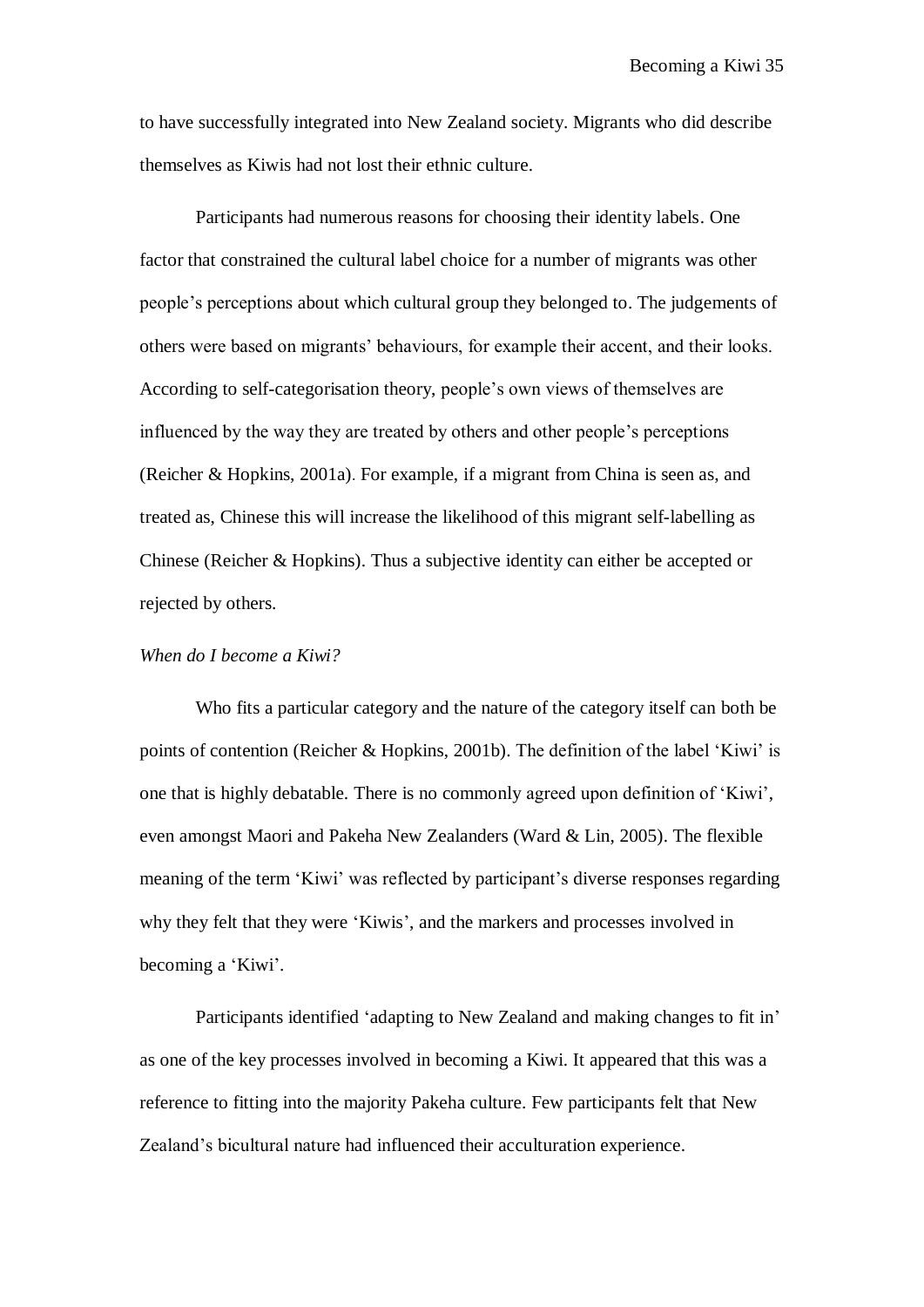The difficulty of explicitly articulating what had to be done to fit in, was observed. While there is no one definition of the term "Kiwi" that can be stated, participants appear to have implicit ideas about what is involved in becoming a Kiwi. Another way many participants felt that migrants could become Kiwis was by "being themselves". This indicated recognition of New Zealand as a liberal democratic society (Ip & Pang, 2005).

A number of migrants used a national or hyphenated label to identify themselves. This contrasts with past research which has found that first generation migrants almost always use an ethnic label (e.g. Rumbaut, 1994, cited in Phinney, 2003). It is possible that migrants perceive the term "New Zealander" to be an inclusive term that incorporates diversity.

However, Pakeha New Zealanders have been found to view the notion of "New Zealand" differently. Sibley and Liu (in press) investigated Pakeha"s explicit and implicit associations between pictures of Pakeha, Maori, and Asian New Zealanders, and the notion of "New Zealand". They found that Pakeha participants perceived Pakeha and Maori to be New Zealanders but not Asian-New Zealanders.

One area for future research would be to compare New Zealanders' perspectives about the identifying features of New Zealand national character to the responses of migrants. This would help to determine whether there was a shared understanding of what it means to "be a Kiwi" or whether there are discrepancies.

## *Limitations and Applications*

One limitation of the current project is the small number of participants, and therefore it is not possible to make generalisations. This research may contribute to a larger study using a more representative sample in the future.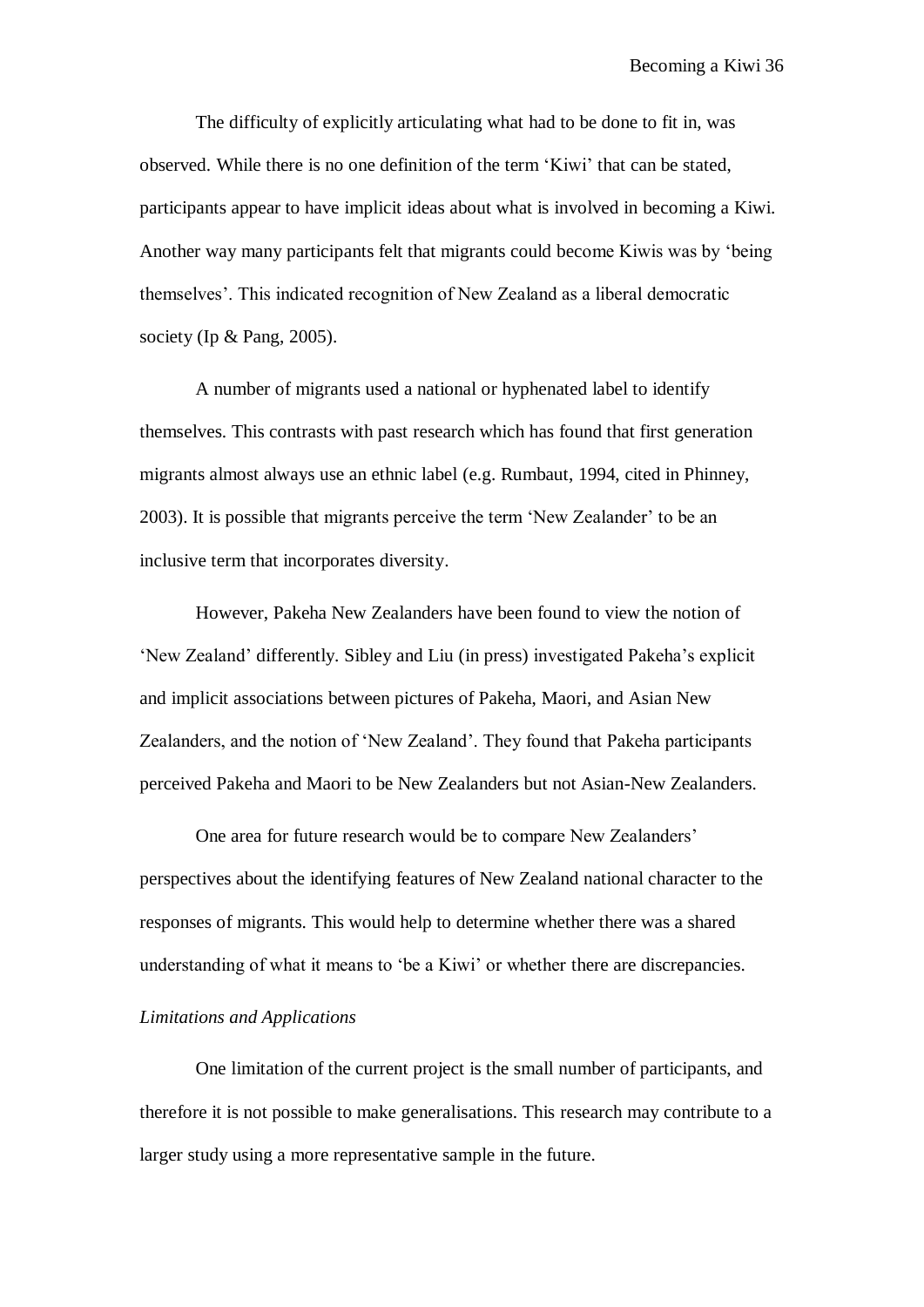It is also important to note, with any qualitative research, that the researcher can not be entirely objective as narratives are context sensitive and are subject to interpretation (Mishler, 1986; Potter & Wetherell, 1998). However, the narrative position in this research was informed by participatory action research and driven by the needs of the community to produce practical advice, as opposed to an epistemological perspective.

This research can help to inform new migrants about the markers and processes involved in becoming a Kiwi. Future migrants can also see some of the changes that may occur for them when adapting to New Zealand culture and gain some perspectives on how to become Kiwis. Some of this information has been included in a pamphlet (Appendix D) which will be given to NZFEC. Participatory research involves a cyclic process of action, evaluation, and planning (Kemmis & McTaggart, 2000). This initial information combined with a community report can be used as a basis for feedback and further research.

The results can also inform New Zealanders about the diverse range of experiences migrants have. It can increase the awareness among New Zealanders about possible barriers to integration faced by migrants, and what Kiwis can do to help in overcoming those barriers.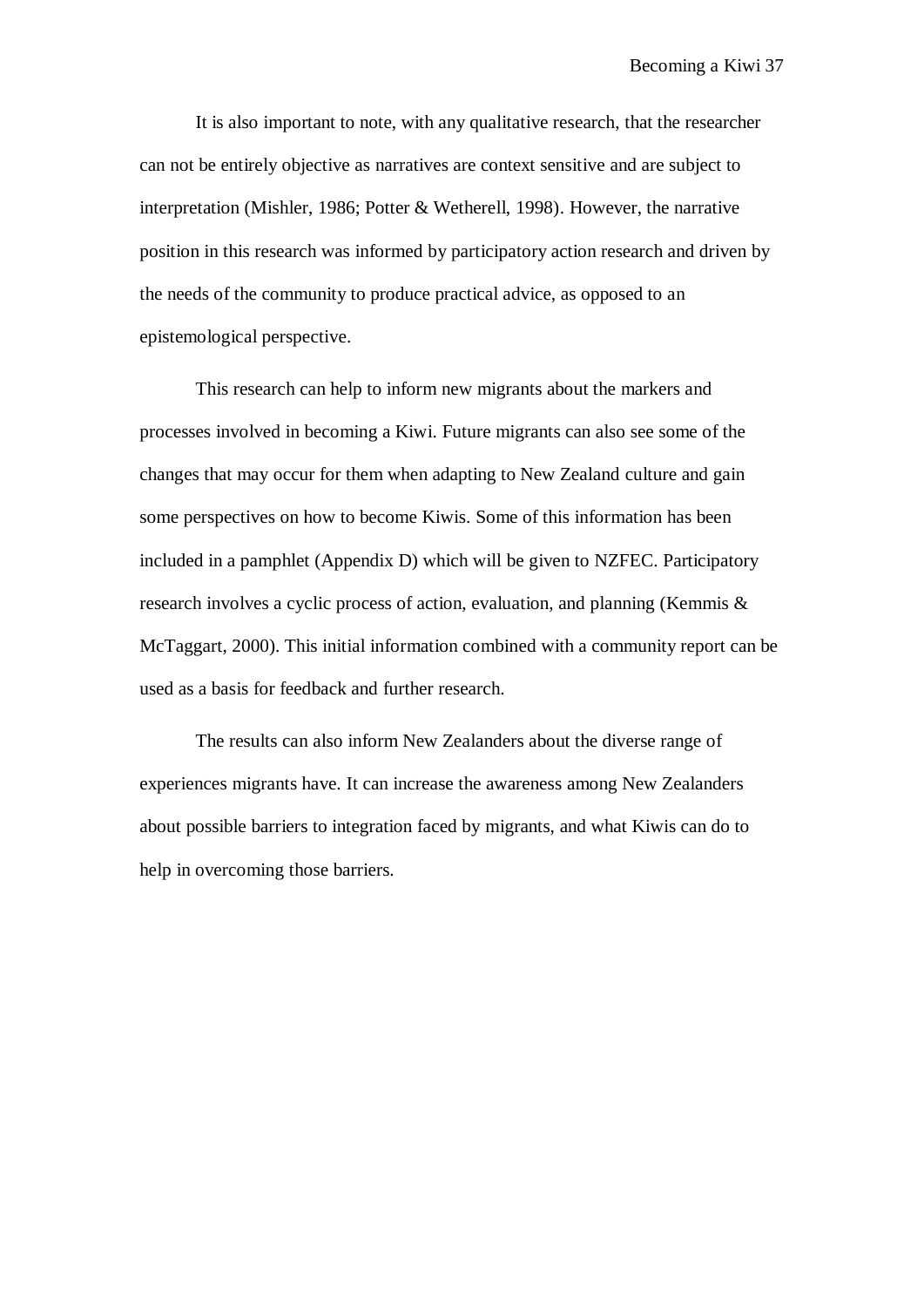#### References

- Barreto, M., & Ellemers, N. (2002). The impact of respect versus neglect of selfidentities on identification and group loyalty. *Personality and Social Psychology Bulletin, 28*(4), 629-639.
- Berry, J. W. (1992). Acculturation and adaptation in a new society. *International Migration, 30*, 69-85.
- Berry, J. W. (2001). A psychology of immigration. *Journal of Social Issues, 57*(3), 615-631.
- Berry, J. W., Phinney, J. S., Sam, D. L., & Vedder, P. (2006a). Immigrant youth: Acculturation, identity, and adaptation. *Applied Psychology: An International Review, 55*(3), 303-332.
- Berry, J. W., Phinney, J. S., Sam, D. L., & Vedder, P. (Eds.). (2006b). *Immigrant youth in cultural transition: Acculturation, identity and adaptation across national contexts*. Mahwah, NJ: Lawrence Erlbaum Associates.
- Berry, J. W., Poortinga, Y. H., Segall, M. H., & Dasen, P. R. (2002). *Cross-cultural psychology: Research and applications* (Vol. 2). Cambridge: Cambridge University Press.
- Billig, M., Condor, S., Edwards, D., Gane, M., Middleton, D., & Radley, A. (1988). *Ideological dilemmas: A social psychology of everyday thinking*. London: Sage Publications.
- Braun, V., & Clarke, V. (2006). Using thematic analysis in psychology. *Qualitative Research in Psychology, 3*, 77-101.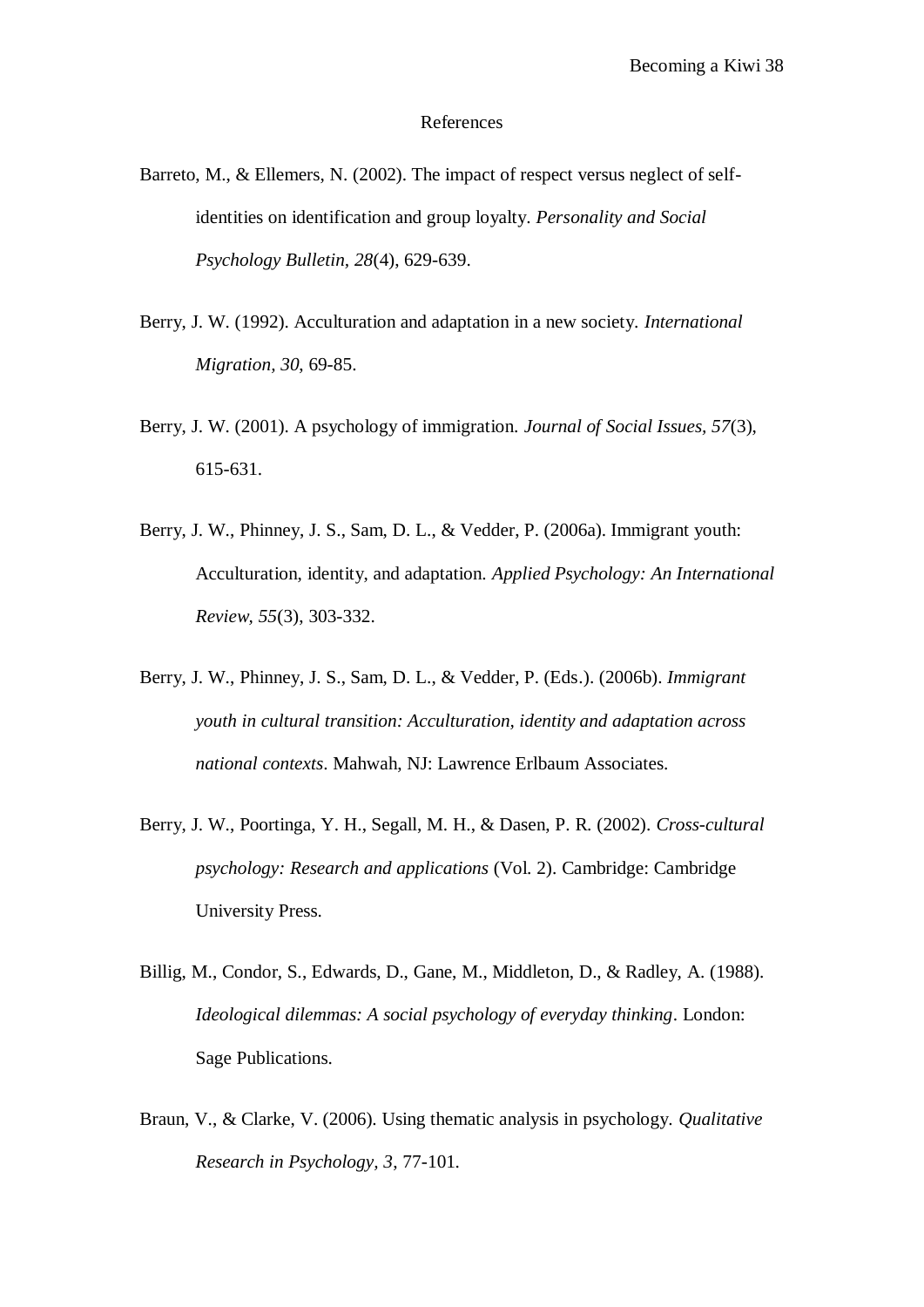- Der-Karabetian, A. (1980). Relation of two cultural identities of Armenian-Americans. *Psychological Reports, 47*, 123-128.
- Doan, G. O., & Stephan, C. W. (2005). The functions of ethnic identity: A New Mexico Hispanic example. *International Journal of Intercultural Relations, 30*, 229-241.
- Hutnik, N. (1986). Patterns of ethnic minority identification and modes of social adaptation. *Ethnic and Racial Studies, 9*, 150-167.
- Ip, M., & Pang, D. (2005). New Zealand Chinese identity: Sojourners, model minority and multiple identities. In J. H. Liu, T. McCreanor, T. McIntosh & T. Teaiwa (Eds.), *New Zealand Identities: Departures and destinations*. Wellington: Victoria University Press.
- Kemmis, S., & McTaggart, R. (2000). Participatory action research. In N. Denzin & Y. Lincoln (Eds.), *Handbook of qualitative research* (2 ed., pp. 567-606). California: Sage Publications.
- Kesby, M., Kindon, S., & Pain, R. (2004). "Participatory" approaches and techniques. In R. Flowerdew & D. Martin (Eds.), *Research Methods in Human Geography* (Vol. 2, pp. 144-166). Harlow: Longman.
- Lewis, M. (2005). Moving tales: Acculturation experiences of migrant women staff entering a New Zealand polytechnic. *Higher Education Research and Development, 24*, 95-108.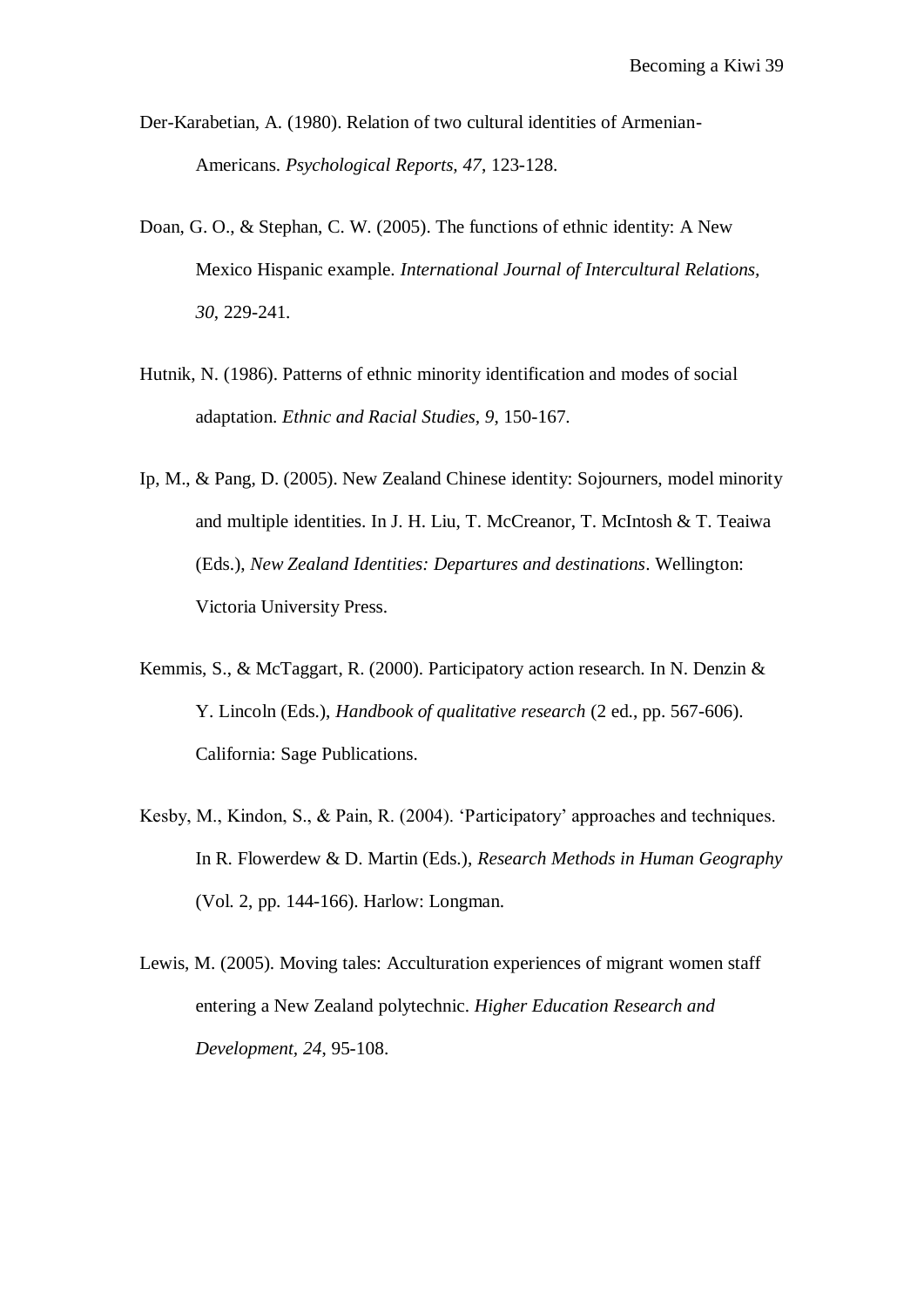Liebkind, K. (2006). Ethnic identity and acculturation. In D. L. Sam & J. W. Berry (Eds.), *The Cambridge handbook of acculturation psychology* (pp. 78-96). Cambridge: Cambridge University Press.

- Liu, J. H., McCreanor, T., McIntosh, T., & Teaiwa, T. (2005). Introduction: Constructing New Zealand identities. In J. H. Liu, T. McCreanor, T. McIntosh & T. Teaiwa (Eds.), *New Zealand identities: Departures and destinations*. Wellington: Victoria University Press.
- Liu, J. H., & Ng, S. (under review). Action research: A missing component in the emergence of social and cross-cultural psychology as a fully inter-connected global enterprise.
- Mishler, E. G. (1986). The analysis of interview-narratives. In T. R. Sarbin (Ed.), *Narrative psychology: The storied nature of human conduct* (pp. 233-256). New York: Praeger Publishers.
- Navas, M., Rojas, A. J., Garcia, M., & Pumares, P. (2007). Acculturation strategies and attitudes according to the Relative Acculturation Extended Model (RAEM): The perspectives of natives versus immigrants. *International Journal of Intercultural Relations, 31*, 67-86.
- Phinney, J. S. (1990). Ethnic identity in adolescents and adults: Review of research. *Psychological Bulletin, 108*(3), 499-514.
- Phinney, J. S. (2000). Identity formation across cultures: The interaction of personal, societal, and historical change. *Human Development, 43*, 27-31.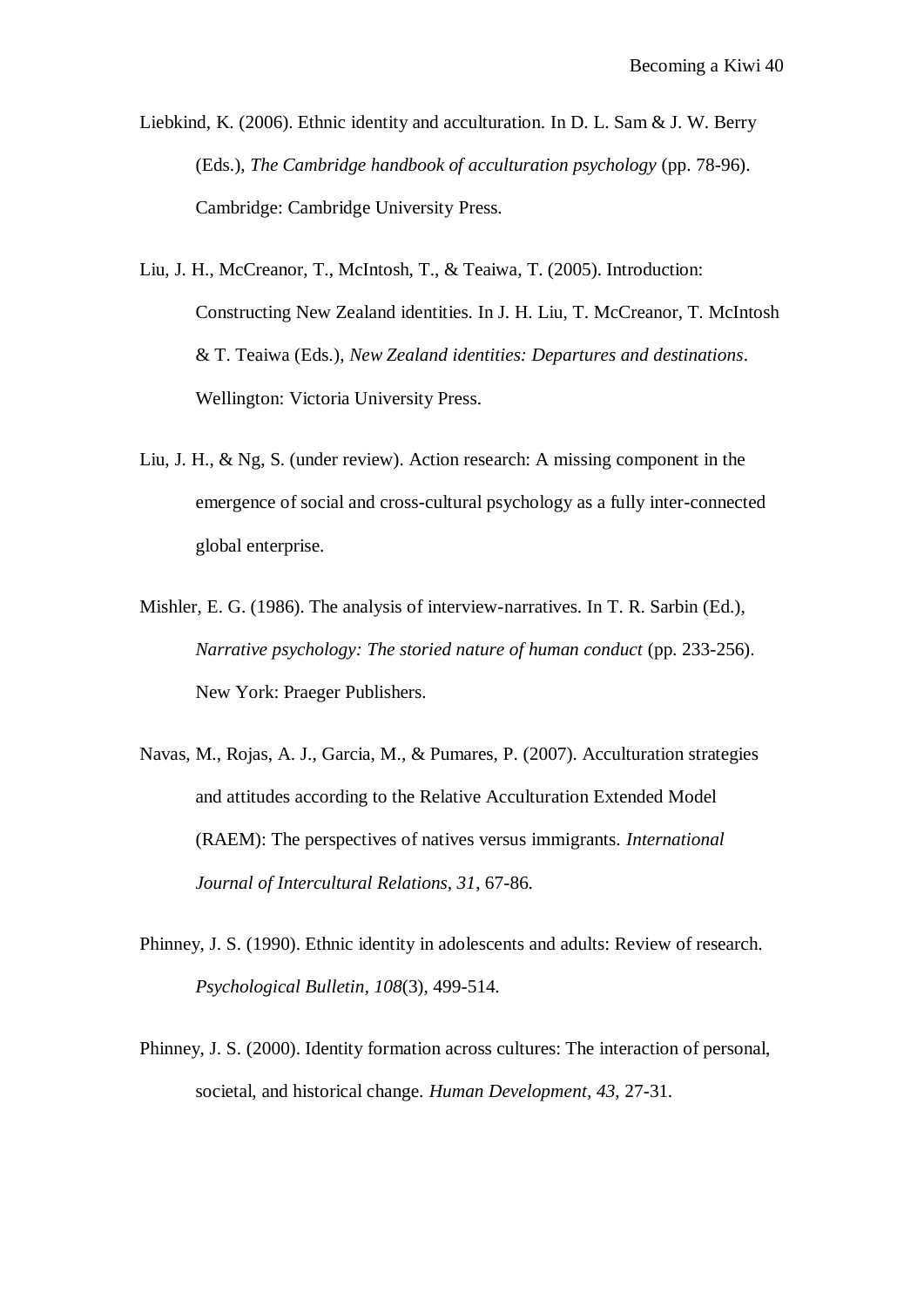Phinney, J. S. (2003). Ethnic identity and acculturation. In K. M. Chun, P. B. Organista & G. Marin (Eds.), *Acculturation: Advances in theory, measurement, and applied research* (pp. 63-81). Washington DC: American Psychological Association.

Phinney, J. S., & Alipuria, L. L. (1996). At the interface of cultures: Multiethnic/multiracial high school and college students. *The Journal of Social Psychology, 136*(2), 139-158.

- Potter, J., & Wetherell, M. (1998). *Discourse and social psychology: Beyond attitudes and behaviour*. London: Sage Publications Ltd.
- Reicher, S., & Hopkins, N. (2001a). Psychology and the end of history: A critique and a proposal for the psychology of social categorization. *Political Psychology, 22*(2), 383-407.

Reicher, S., & Hopkins, N. (2001b). *Self and nation*. London: Sage.

- Sibley, C. B., & Liu, J. H. (in press). New Zealand = bicultural? Implicit and explicit associations between ethnicity and nationhood in the New Zealand context.
- Ullah, P. (1987). Self-definition and psychological group formation in an ethnic minority. *British Journal of Social Psychology, 26*, 17-23.
- Ward, C. (1996). Acculturation. In D. Landis & R. S. Bhagat (Eds.), *Handbook of intercultural training* (pp. 124-147). Thousand Oaks, CA: Sage.
- Ward, C. (2004). Psychological theories of culture contact and their implications for intercultural training and interventions. In D. Landis, J. M. Bennet & M. J.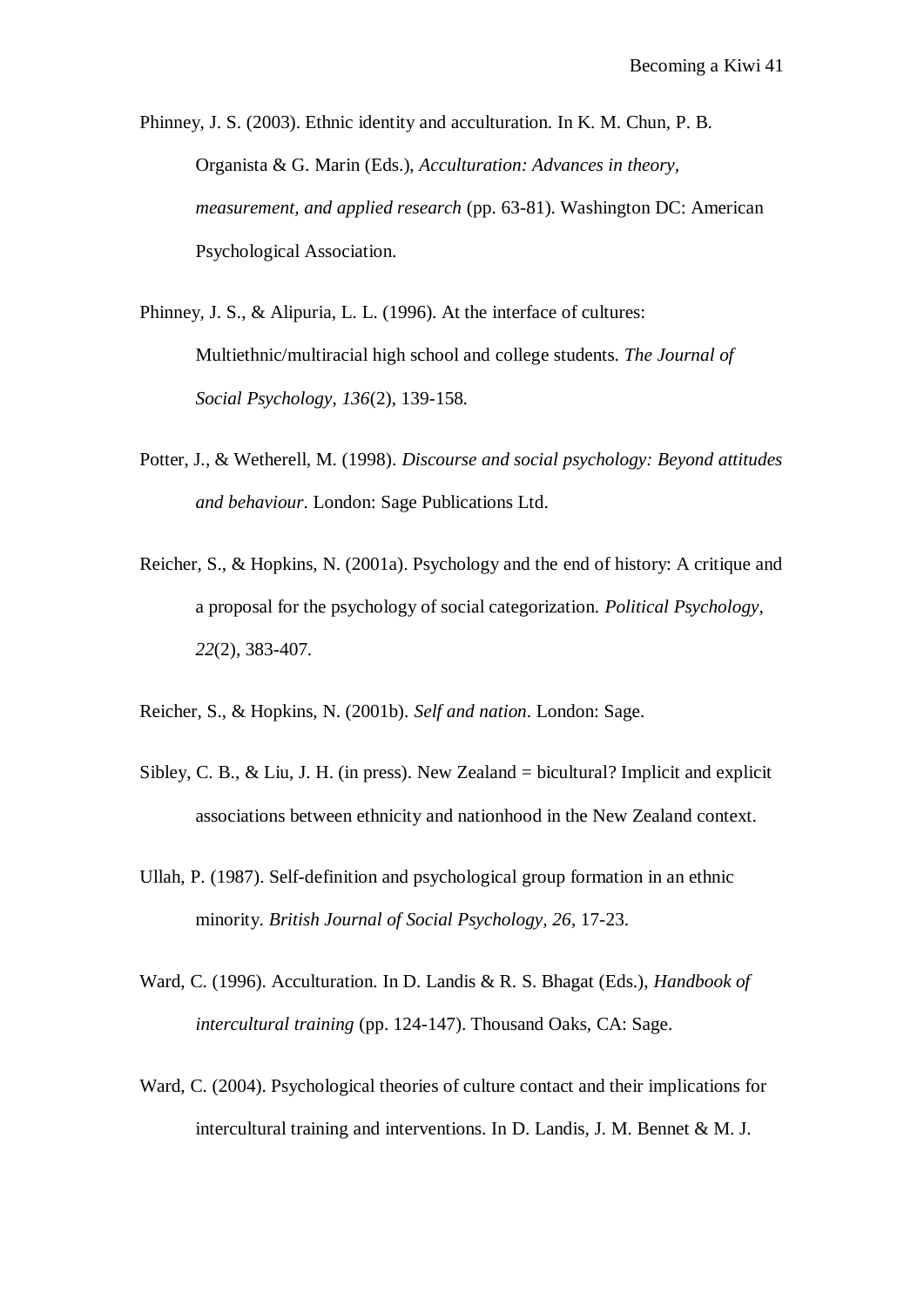Bennett (Eds.), *Handbook of intercultural training* (Vol. 3, pp. 185-216). Thousand Oaks, CA: Sage Publications.

- Ward, C. (2007). *Thinking outside the Berry boxes: New perspectives on identity, acculturation and intercultural relations.* Paper presented at the Seventh International Conference of the International Academy of Intercultural Research, Groningen, the Netherlands.
- Ward, C., Bochner, S., & Furnham, A. (2001). *The psychology of culture shock*. London: Routledge.
- Ward, C., & Lin, E. Y. (2005). Immigration, acculturation and national identity in New Zealand. In J. H. Liu, T. McCreanor, T. McIntosh & T. Teaiwa (Eds.), *New Zealand identities: Departures and destinations* (pp. 155-173). Wellington: Victoria University Press.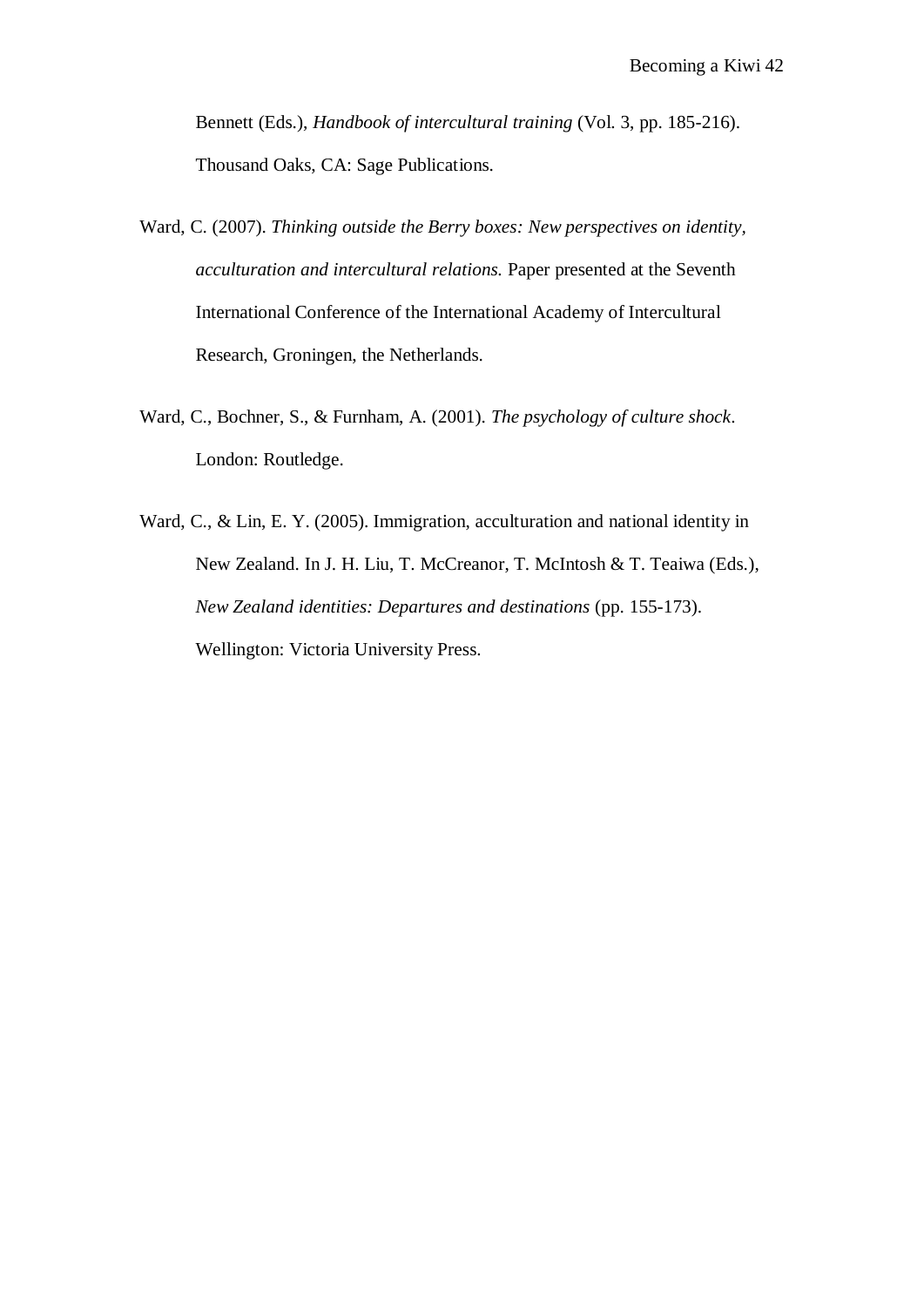# **Appendix A: Semi-Structured Interview Questions**

# *Demographic and Background Questions*

- 1. Where were you born and what year?
- 2. What year did you arrive in New Zealand?
- 3. How did you get to New Zealand, did you come directly here or have you lived in other countries as well?

*Acculturation and Identity*

- 1. Do you consider New Zealand your home now?
- 2. Do you still have attachments outside of New Zealand?
- 3. Can you tell me how you decided to come to New Zealand?

4. How would you describe yourself to other people now (for example as an Indian-New Zealander or a New Zealander)?

5. In your experience how does one become a Kiwi?

6. Has Maori culture or the bicultural side of NZ influenced your experiences in adapting to this country in any way?

7. What have been the most significant changes that have occurred for you or your family since moving to New Zealand (for example the celebration of festivals, accessing services, getting social support, etc.)?

8. What advice would you give to new settlers coming to New Zealand about becoming a Kiwi?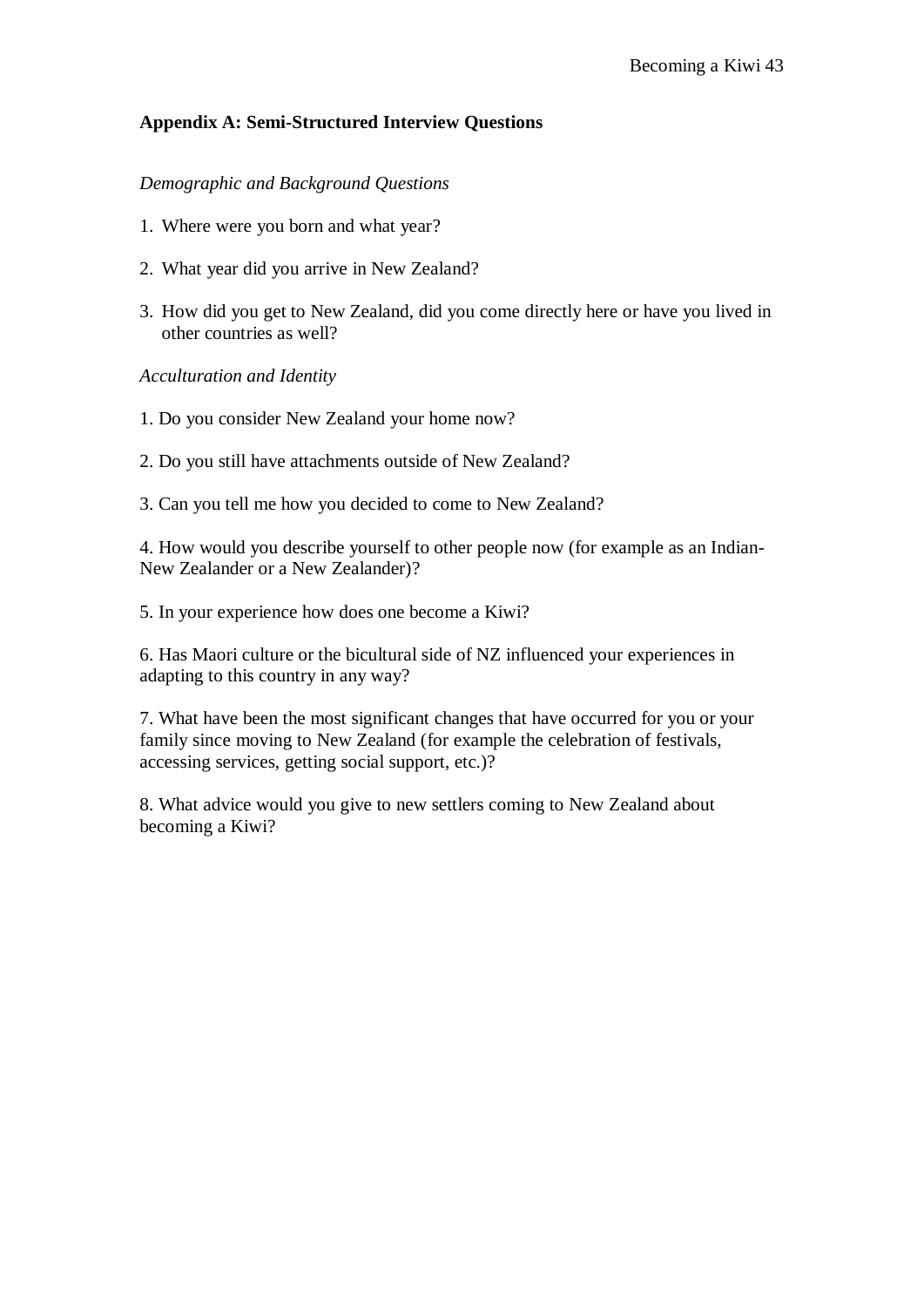# **Appendix B: Information Sheet for Participants**



Sally Robertson Dr. James H. Liu **Honours Student Assoc. Prof.** Email: *Sally.Robertson@vuw.ac.nz James.Liu@vuw.ac.nz*

04-463-5153

#### **What is the purpose of this research?**

The purpose of this research is to look at how New Zealand immigrants manage their ethnic identity in New Zealand. I am particularly interested in whether migrants consider themselves to be Kiwis.

#### **Who is conducting the research?**

We are a team of researchers in the School of Psychology at Victoria University of Wellington (VUW) working with the New Zealand Federation of Ethnic Councils (NZFEC). Dr. James Liu is supervising this project. This research has been approved by the University ethics committee.

#### **What is involved if you agree to participate?**

- If you agree to participate in this study you will be interviewed. The questions asked will include questions about your ethnic identity and your personal experiences living in and adapting to New Zealand. A sample question might be "Would you consider yourself to be a Kiwi?"
- With your permission, the interview will be audio-taped and I will transcribe it later on.  $\bullet$
- The interview will take no more than one hour. You are free to withdraw at any point up until the completion of the interview, and the data pertaining to you will not be included in the transcriptions.

## **Privacy and Confidentiality**

- During transcriptions, we will replace your name and pertinent details by codes so that no data will be directly traceable to you. Hence, you will not be directly identified.
- $\bullet$ Only my supervisors and members of the research team will have direct access to data collected. Anonymous extracts may appear in NZFEC reports. As requirements by some scientific journals and organisations, your coded data may be shared with other competent professionals. No identifying information will be displayed.

#### **What happens to the information that you provide?**

Together with other data, the results of this research will be a part of my honours research project. Overall results of this research may also be published in scientific journals or be presented at scientific conferences. The overall results may also be presented at NZFEC conferences or meetings, or be published by NZFEC as a report.

#### **Feedback**

Results of this study will be available by approximately 12 December 2007. The results may be viewed via the CACR webpage in PDF-format at http://www.vuw.ac.nz/cacr/. Alternatively, you can indicate your email address or postal address, if you want us to notify you regarding the availability of the results or the presentation materials.

If you have any further questions regarding this study, please do not hesitate to contact one of us (either Sally Robertson or James Liu at the School of Psychology, Victoria University, PO Box 600, Wellington, New Zealand, email addresses indicated above). Thank you for your participation.

Yours sincerely,

Sally Robertson and Dr. James Liu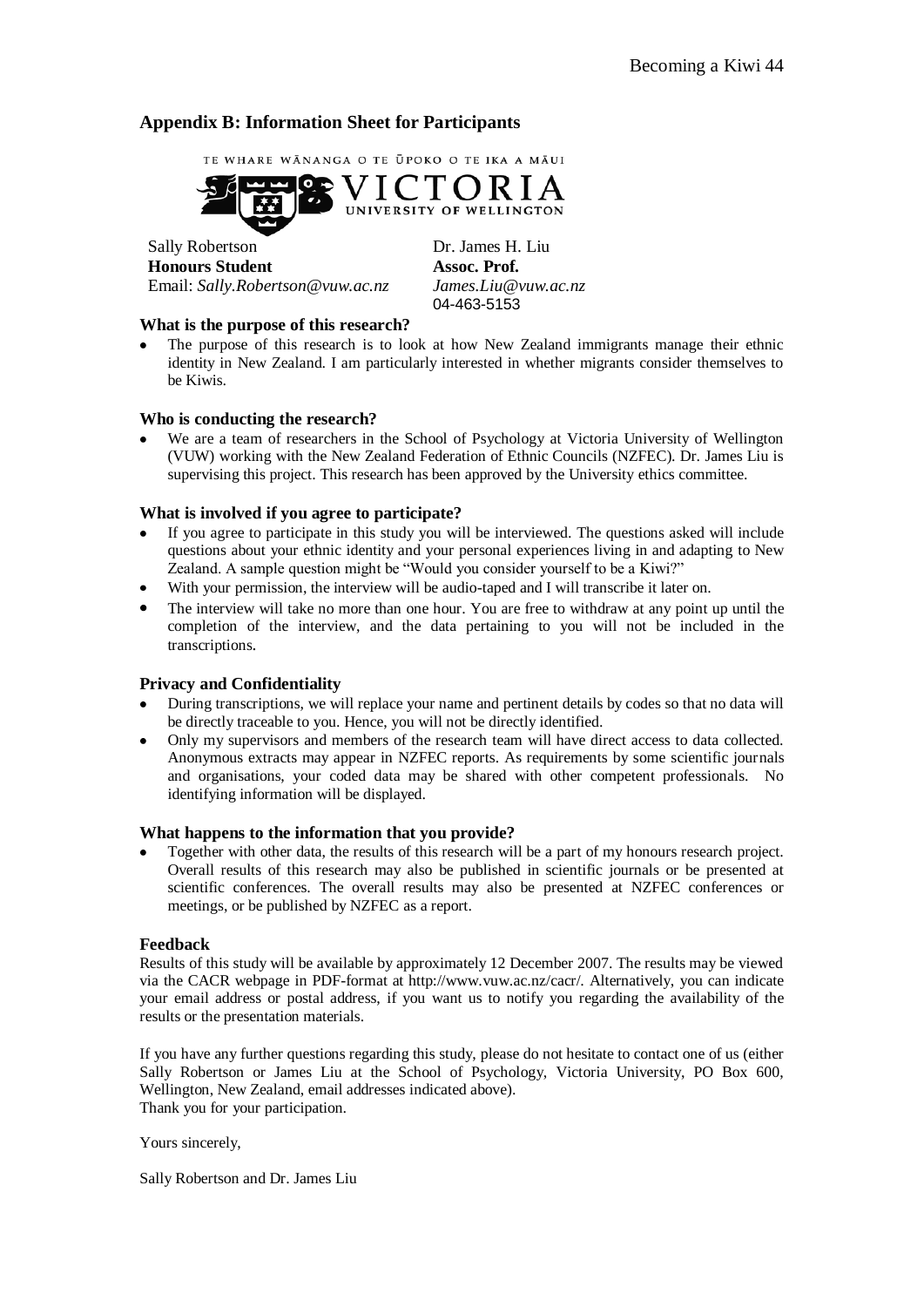# **Appendix C: Consent Form for Participants**

## *Statement of consent*

I have read the information about this research and any questions I wanted to ask have been answered to my satisfaction.

I agree to participate in this research.

I give my consent to participate in this interview that will be audio-taped and later on transcribed.

I understand that I can withdraw my consent at any time and any information or data I have given will not be included in the research.

Name: \_\_\_\_\_\_\_\_\_\_\_\_\_\_\_\_\_\_\_\_\_\_\_\_\_\_\_\_\_\_\_\_\_\_

Signature:

Date: \_\_\_\_\_\_\_\_\_\_\_\_\_\_\_\_\_\_\_\_\_\_\_\_\_\_\_\_\_\_\_\_\_\_

I would like a copy of the summary of the results of this study. YES / NO (If yes, please indicate email address or postal address below)

Email Address: \_\_\_\_\_\_\_\_\_\_\_\_\_\_\_\_\_\_\_\_\_\_\_\_\_\_\_\_\_\_\_\_ or, Postal Address:

*Copy to:* 

*[a] participant, [b] researcher (initial both copies below)*

\_\_\_\_\_\_\_\_\_\_\_\_\_\_\_\_\_\_\_\_\_\_\_\_\_\_\_\_\_\_\_\_\_

\_\_\_\_\_\_\_\_\_\_\_\_\_\_\_\_\_\_\_\_\_\_\_\_\_\_\_\_\_\_\_\_\_

\_\_\_\_\_\_\_\_\_\_\_\_\_\_\_\_\_\_\_\_\_\_\_\_\_\_\_\_\_\_\_\_\_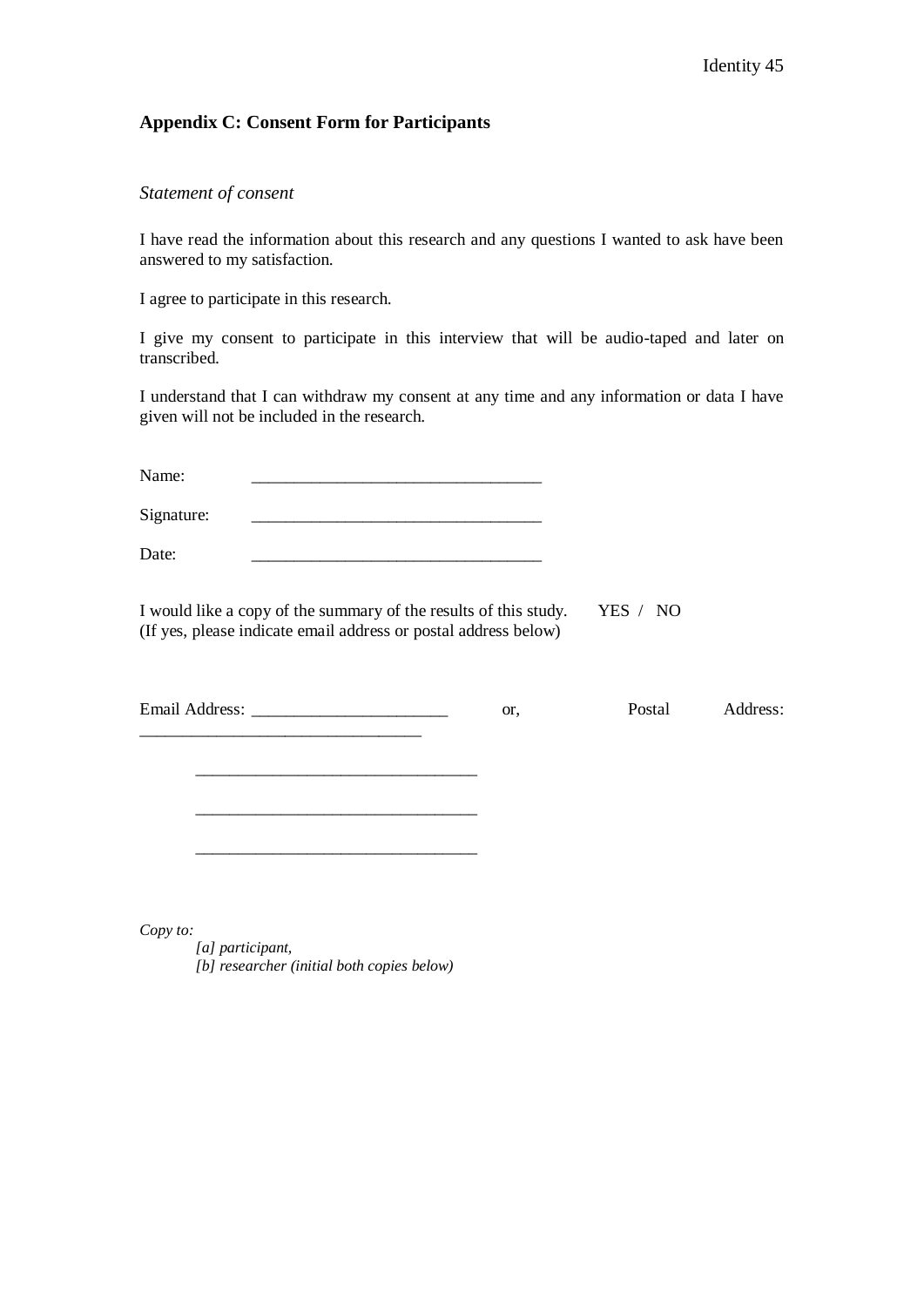# **How do I become a Kiwi? Advice from Migrants for Migrants**

# **How can this pamphlet help me?**

If you"ve recently moved to New Zealand, or you"re about to migrate here, read on…

This information can help you to see some of the changes that may occur for you, and provides you with some ideas that migrants have come up with on how to fit in and become a Kiwi. The migrants who provided this advice have all lived in New Zealand for at least five years.

## **A few important points on becoming a Kiwi:**

- 1. Many migrants have been very successful at fitting into New Zealand society, yet they do not always feel like Kiwis. You do not have to feel like a New Zealander or a Kiwi to be successful at fitting into New Zealand.
- 2. If you do want to become a Kiwi, this does not mean you have to lose your existing culture. Migrants who call themselves Kiwis value both their original ethnic culture and their new Kiwi culture.

The back of the pamphlet will contain contact details of the New Zealand Federation of Ethnic Councils (NZFEC), which they will supply.

The front cover of the pamphlet will be provided by NZFEC. NZFEC will also provide the artistic design of the pamphlet.